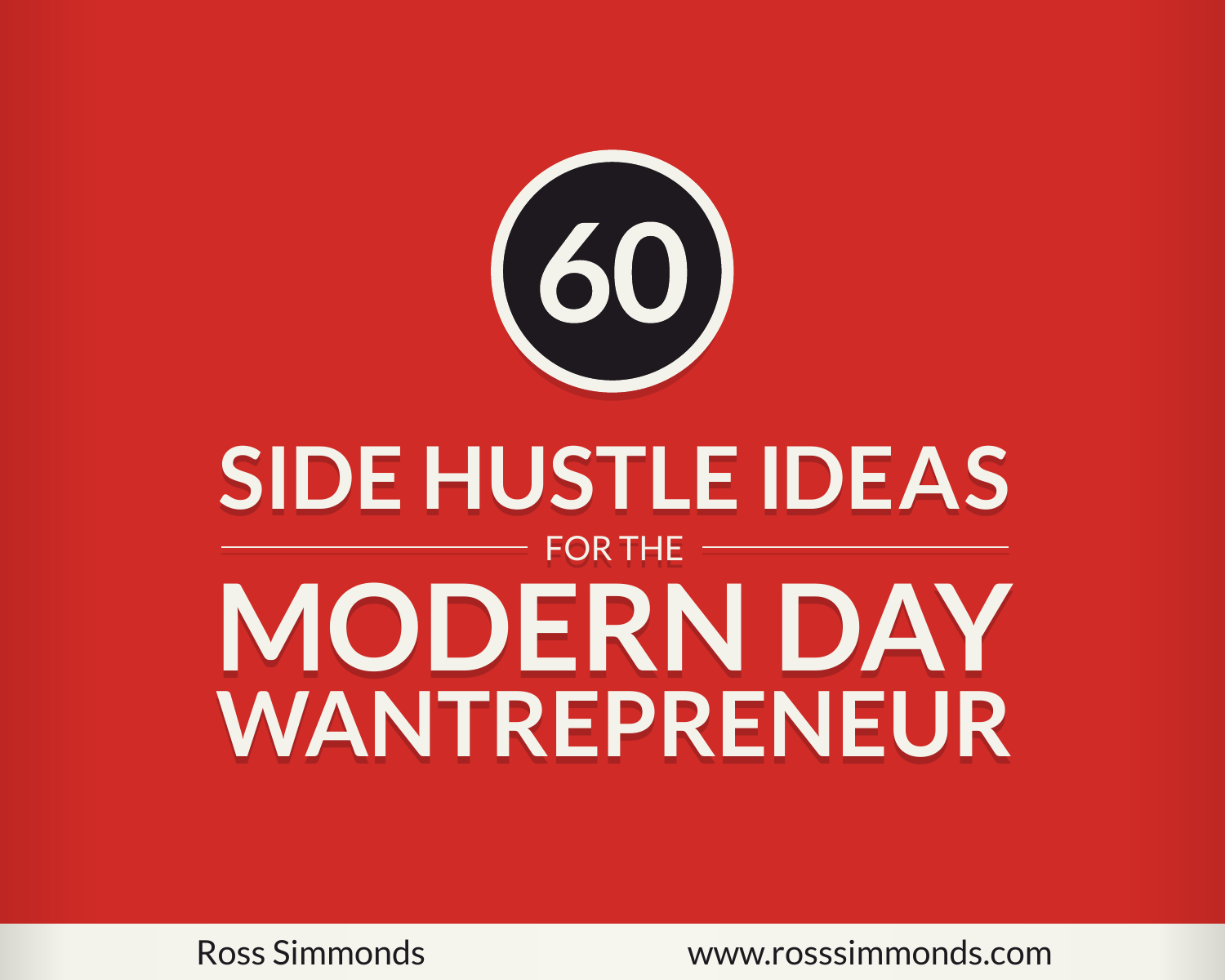#### **Welcome Welcome**

So you want to be an Entrepreneur, *well guess what?*

You're not alone. In a recent study conducted amongst 18 – 30 year olds, more than 60% of the respondents expressed that they'd like to work for themselves. Yet in reality, most of these people will continue working away in their nine to five jobs and never make the jump into entrepreneurship. For them, they'll someday die with a big **what if** stamped on their forehead instead of being able to look back and say **they gave it a shot**.

Every day people around the globe are embracing the power of entrepreneurship.

The power to make your own hours. The power to set your own goals. The power to work on projects you care about. The power to walk away from a 9 to 5 that isn't rewarding and do meaningful work in a place you love with people you trust. That's the power of entrepreneurship and the power I'm hoping this book can help you unlock.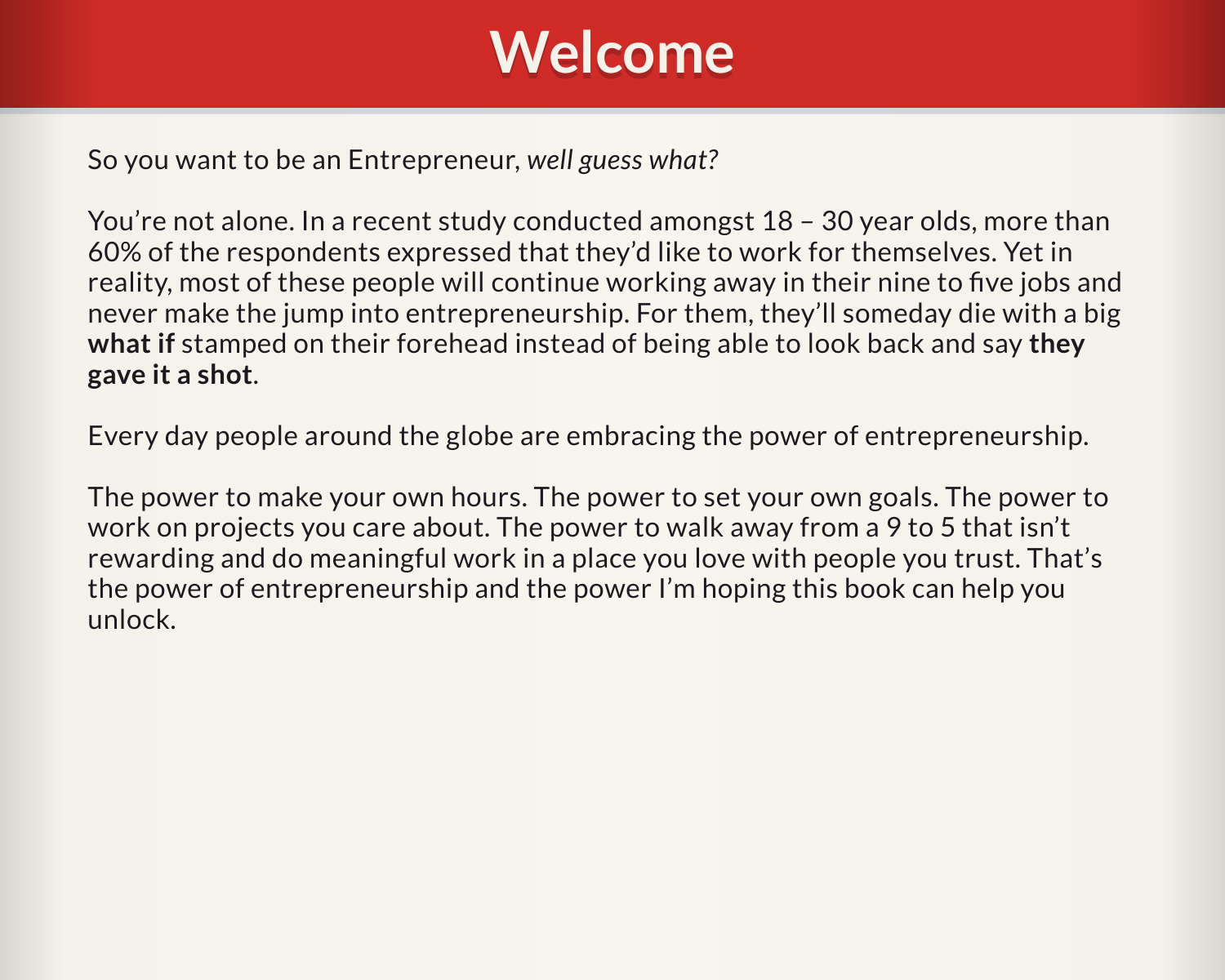#### **Started With A Side Hustle Now We're Here**

I've been running my own businesses since I was a young whipper snapper in High School. Since then, I've constantly been embracing the idea of entrepreneurship and have had a thirst for the idea of creating value and having complete control over my own life.

If we were to rewind a few years ago, I was living in my parents basement and had just started a new job. I was hired to be a digital account coordinator and my annual salary was equivalent to what over the last two months. I worked late nights and early mornings. It was a grind.

A year in, I received a promotion and bonus but started to notice my entrepreneur itch was quickly coming back. I didn't have any crazy or amazing idea, I just knew I wanted to get back into the game of entrepreneurship. At the same time, I also wanted to be able to afford my existing lifestyle and came to the conclusion that a side hustle was the best option.

I spent some time learning about the legalities of me running a business on the side and after making sure everything was clear, I launched. My startup was live and for months, I was hosting events across the city and attracted thousands of total attendees.

Fast forward a few months later and my side hustle was ready to become my full hustle. It was time for me to let my boss know that I was leaving and wanted to chase my dream. Looking back, the timing for me to quit my job was perfect but at the time, I had just bought a new house and was stressed out that this wouldn't work. **But it did and I haven't looked back.**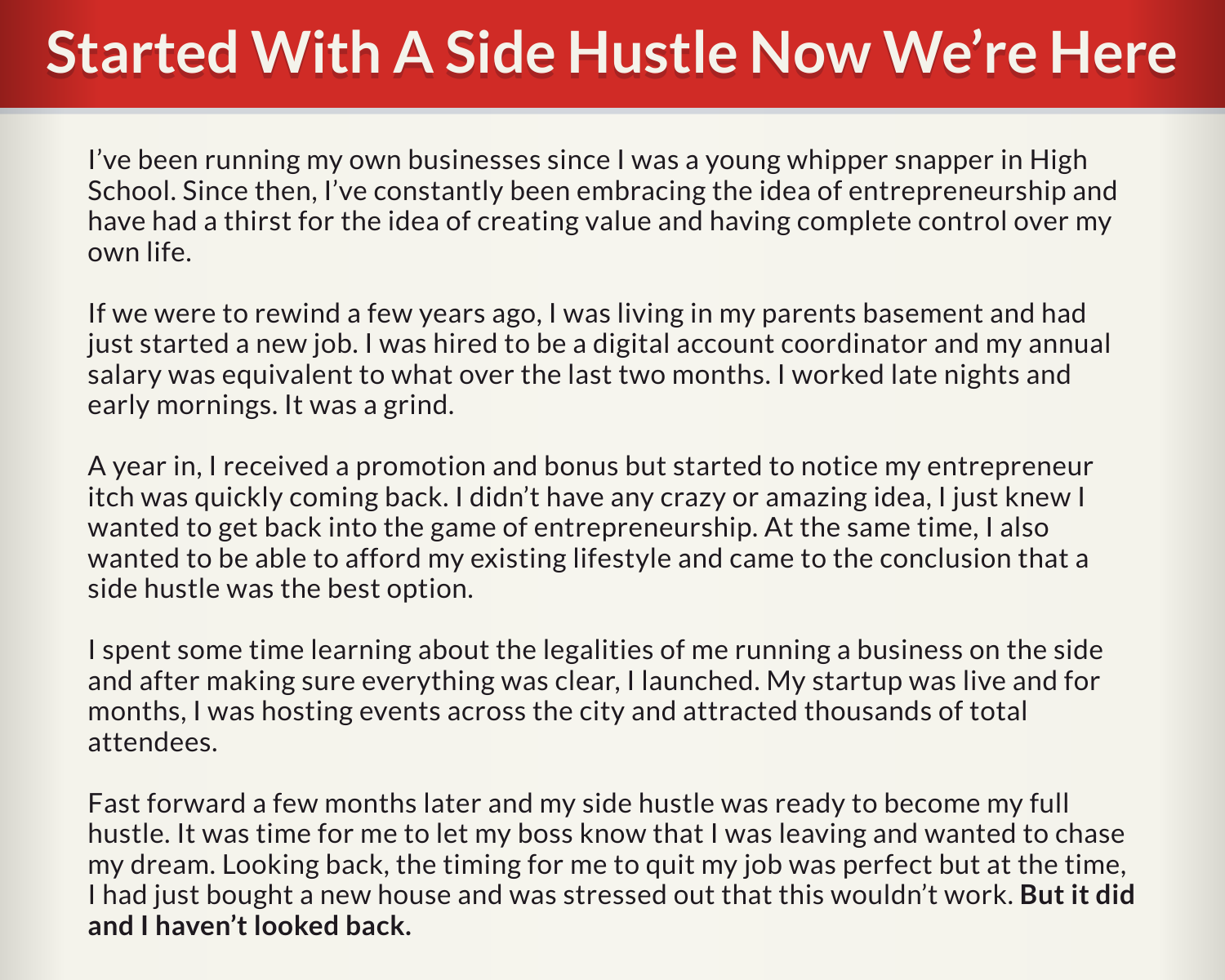#### **Purpose Of This Book Purpose Of This Book**

I find that the biggest hiccup for wantrepreneurs is focusing on the things that don't really matter. For example, a lot of wantrepreneurs spend months on top of months looking for a great idea. In fact, I've had conversation after conversation with wantrepreneurs who have put **GREAT** business ideas on the backburner because they weren't sexy or flashy enough.

Now I don't know about you but I'm not an entrepreneur for the attention. I'm an entrepreneur because of the ability to manage my own hours, work on what I want, financial freedom and the ability to wake up every day excited about what I'm doing. Sure, if the idea doesn't excite you – I completely get that. But even an unsexy idea can be made sexy when you start seeing that financial statement at the end of the month.

This book is meant to get you over the "great idea" phase. It's meant to arm you with a handful of ideas that can help you generate anywhere from an extra \$500 a month to \$10,000 a month. The possibilities here are truly dependent on the amount of time you're willing to put in and of course the product-market fit for your new business.

**Let's get to it…**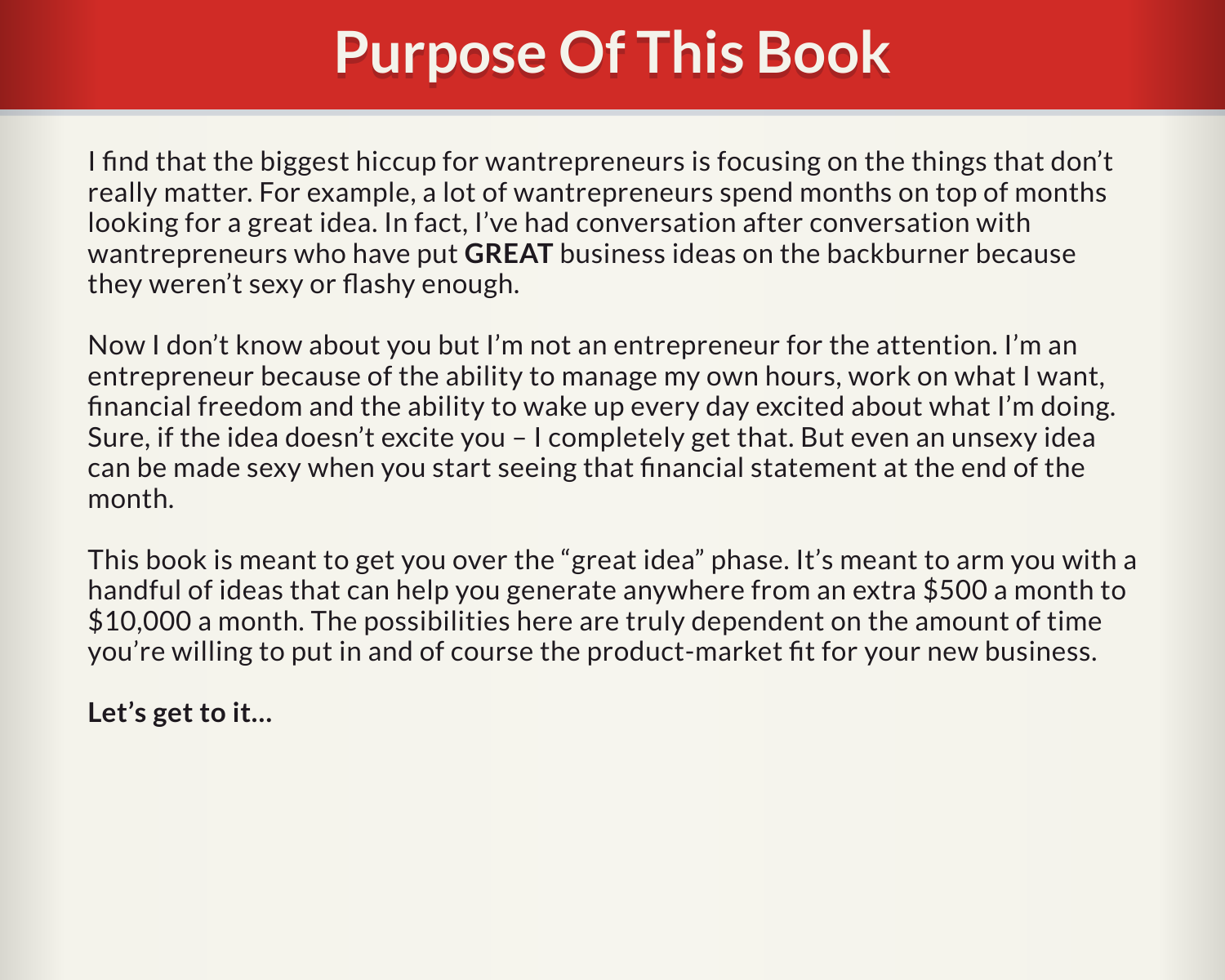

#### **Meal Delivery Service**



Take local food orders and deliver everything from warm meals to groceries within your neighborhood.

*Time To Start:* 1 week

*How To Start:* Create a process for taking orders, it could be as simple as setting up a PayPal or Stripe account and accepting orders through a wordpress template. Don't forget to give the option for rush deliver with an extra \$5 surcharge.

*Cost To Start:* \$50-\$500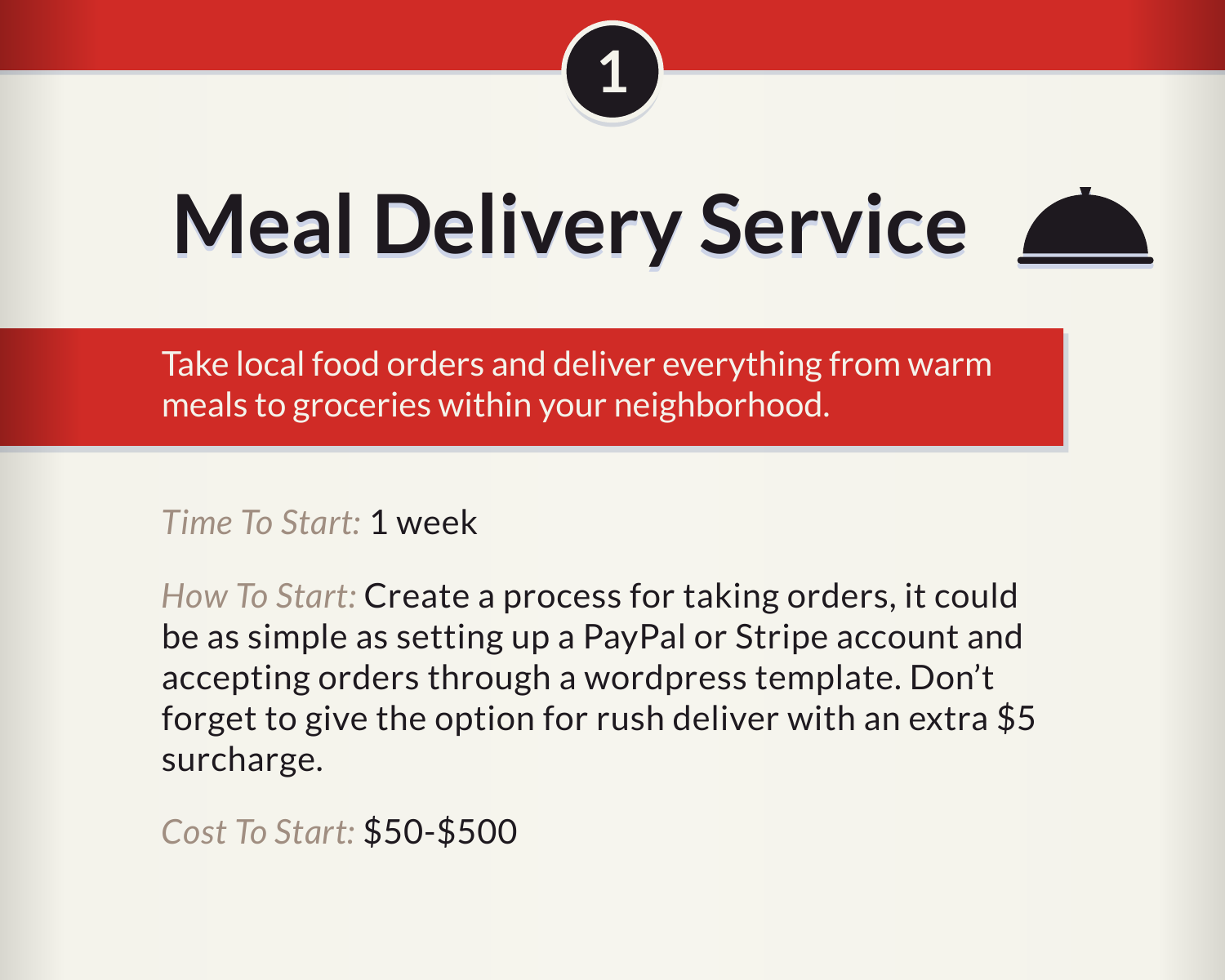

#### **Odd Job Person**



Fix the little jobs that are piling up around the house or in your office and then offer to do it for others.

*Time To Start:* Less than 1 week

*How To Start:* Spread the word through friends and relatives or \ an online classified ad. Decide if you will charge an hourly rate or price per project depending on the complexity. Don't forget to offer special pricing for seniors! They'll probably be your biggest client base and love getting special deals.

*Cost To Start:* \$100-\$250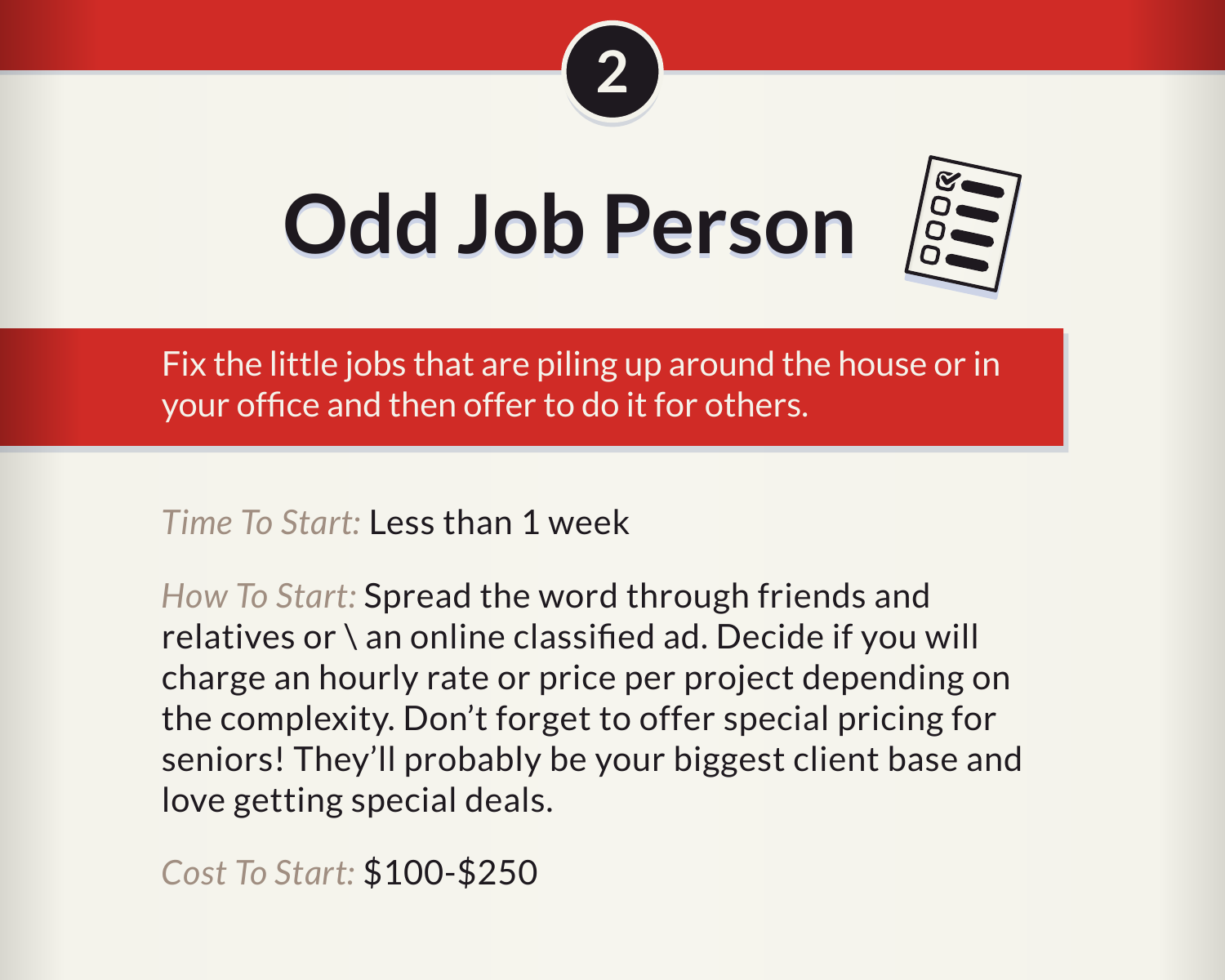

# **Personal Shopper**

Enjoy shopping? There are lots of people who either don't or simply don't have the time to. This is where you come in. From groceries to housewares, offer to do the shopping for those who don't want to or can't.

*Time To Start:* Less than 1 week

*How To Start:* Create a plan for meeting with clients, coordinating shopping trips, and orchestrating delivery times. Ask some friends if they or anyone they know is interested in such a service and go from there. Build up a client base and ask for recommendations.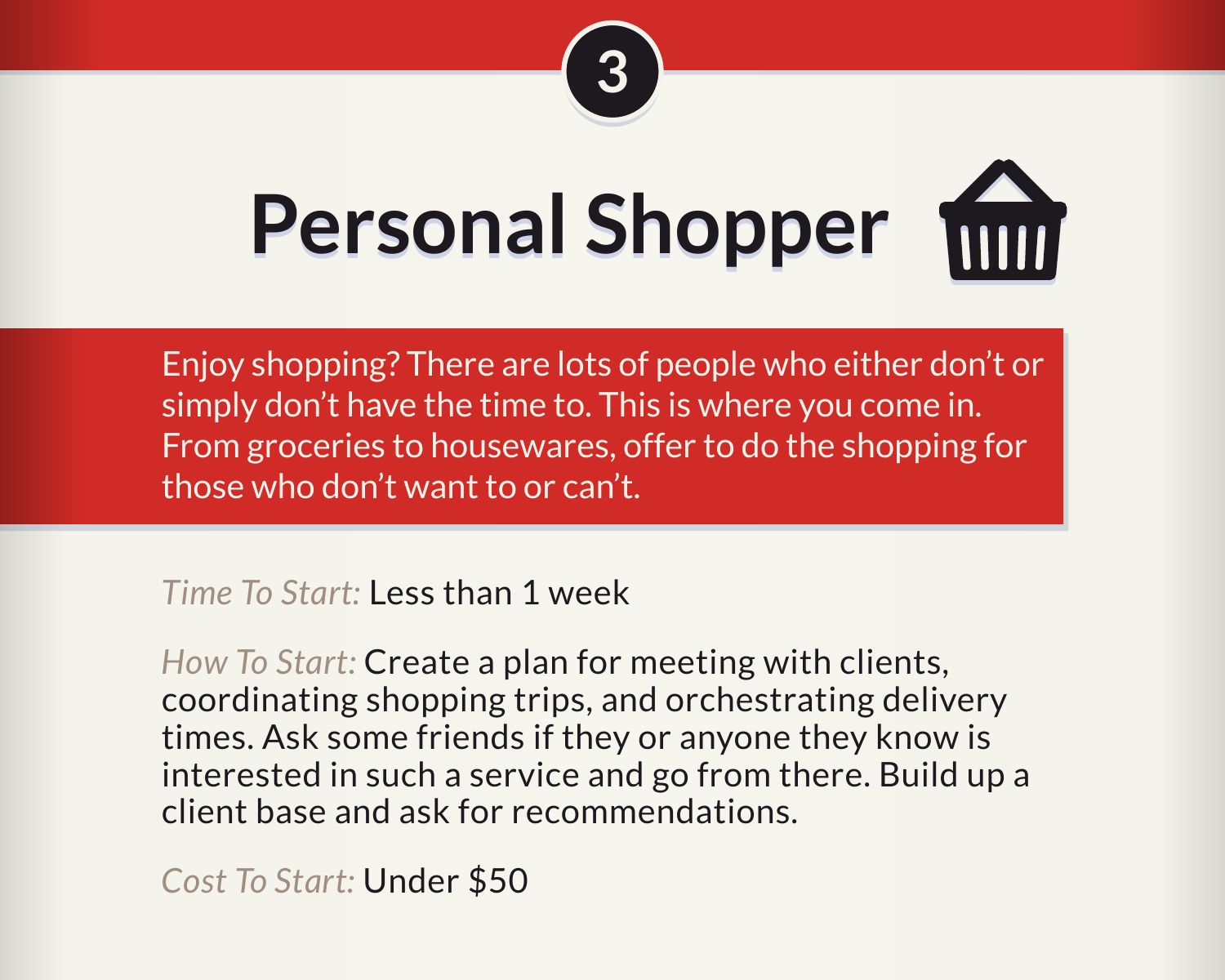

## **Personal Cleaner**

Offer to do the cleaning for people who don't have time or would rather pay someone else to do it. Jobs could be one-time project based, such as spring window cleaning or they could be reoccurring weekly home cleanings.

#### *Time To Start:* Less than 1 week

*How To Start:* Decide which type of service you want to offer and how your service will compare to others. Purchase some extra cleaning supplies and ask some friends if they or anyone they know is interested in such a service at an introductory special price. Build up a client base and ask for recommendations.

*Cost To Start:* \$50-\$500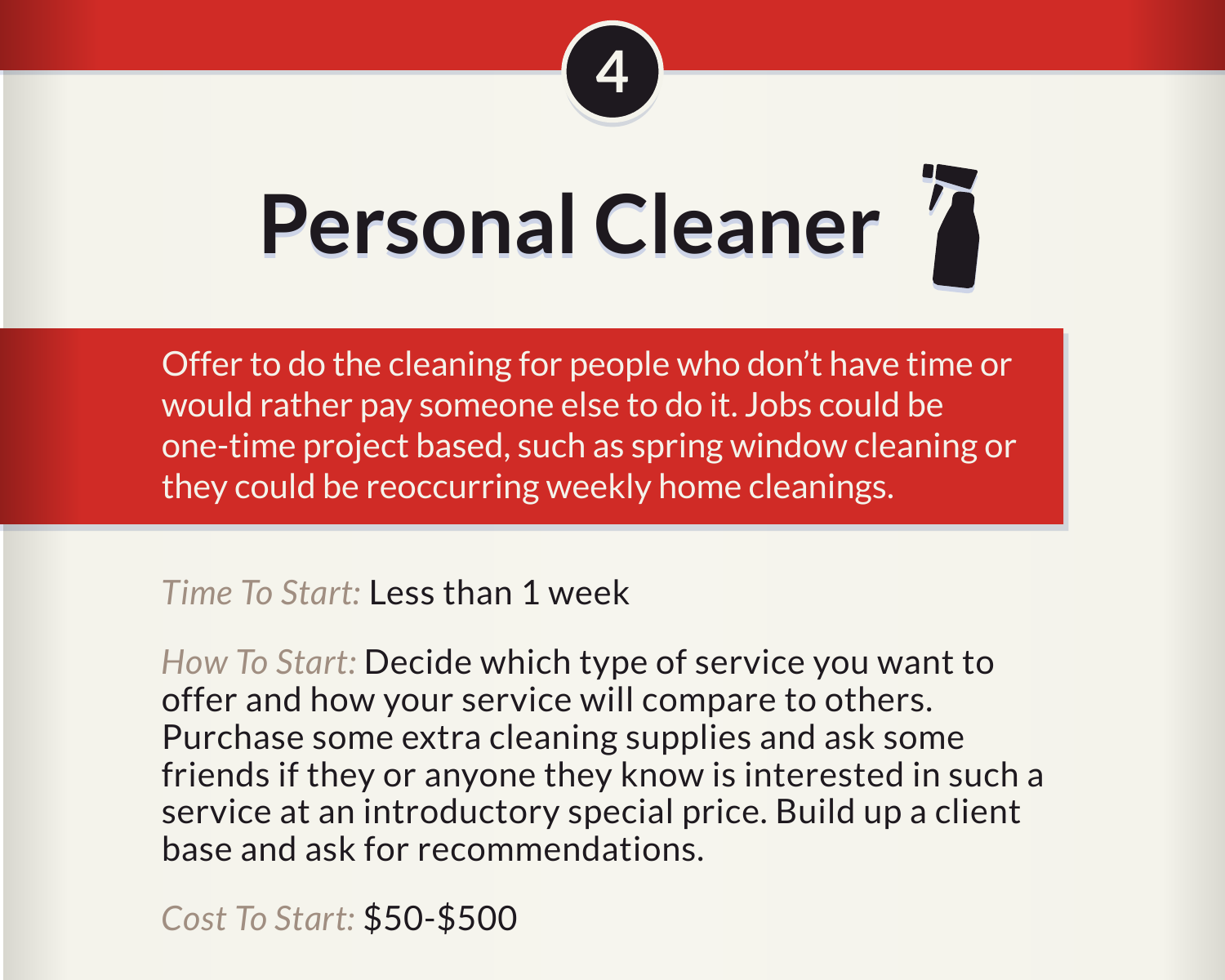

## **Baby-Sitter**

There's nothing better than getting paid to be a kid again! Watch your friends' kids, cousins, nieces, or nephews while their parents get some time out.

*Time To Start:* Less than 1 week

*How To Start:* Spread the word that your evenings and weekends have opened up and offer to babysit and give some parents a much needed night off. Offer full-weekend service for a premium charge!

*Cost To Start:* \$0-\$400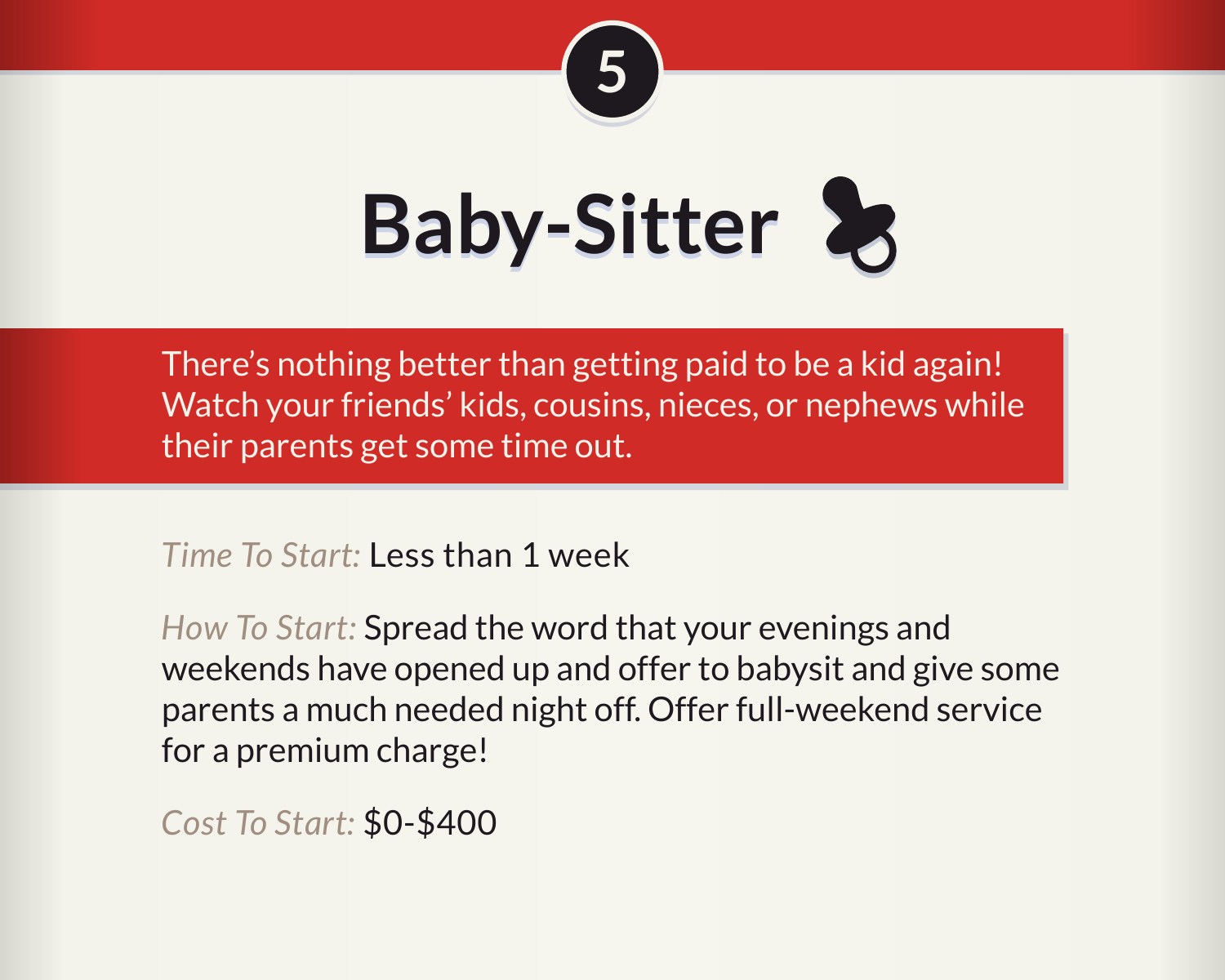



Rent out part or all of your house or condo to travellers as an alternative to staying in a hotel or hostel.

*Time To Start:* 1 week to 1 month

*How To Start:* Head on over to airbnb.ca and click "List Your Place". Fill out some information about your space, create an account, describe the availability, set a per-night rate, upload some pictures, and voila! Become a host with the most and get paid to do it.

*Cost To Start:* \$0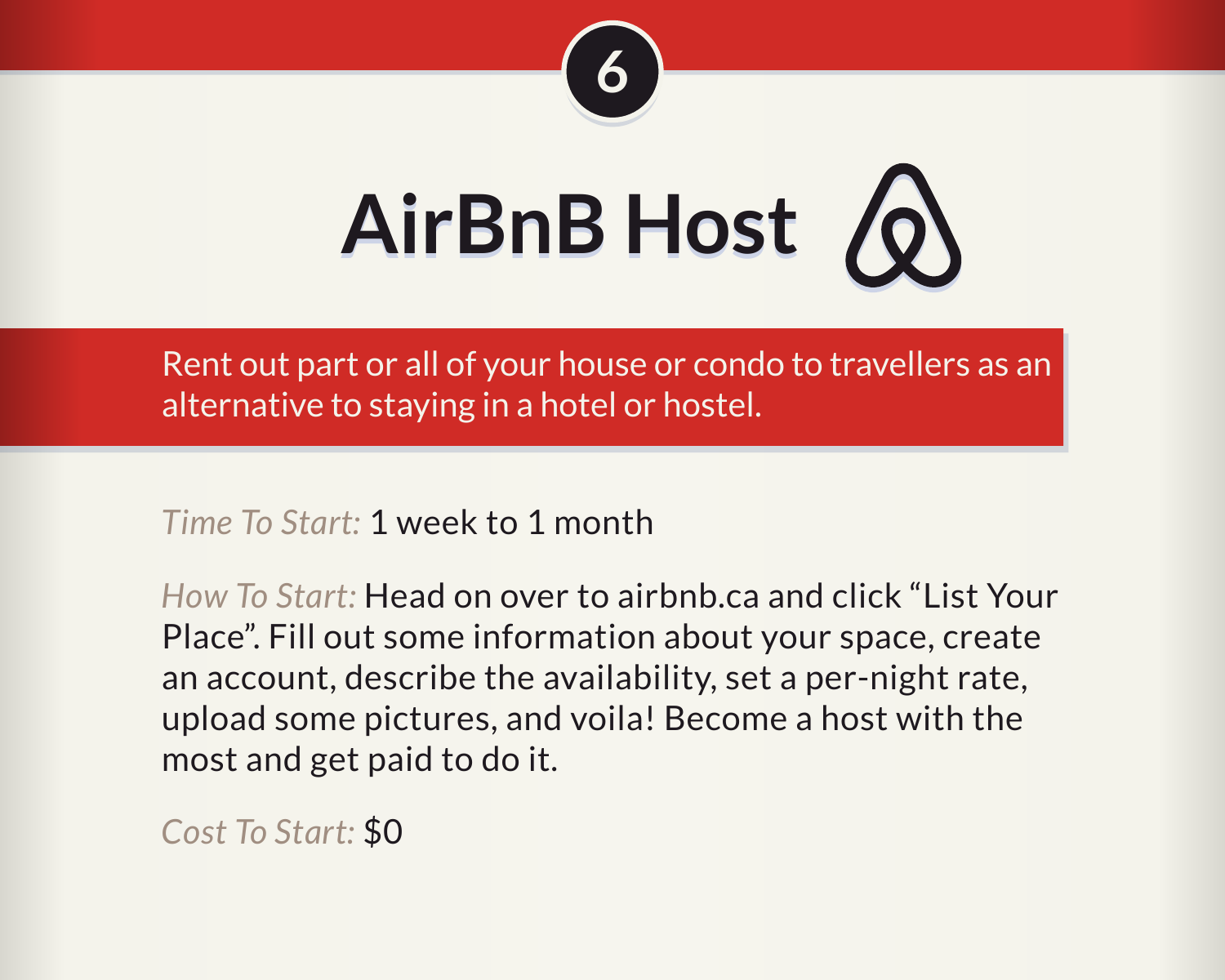

## **Landscaping Or Shoveling**

Prepare garden beds, plant flowers, mow lawns, or haul soil and mulch. There are a lot of homeowners in your neighborhood who could use an extra set of hands to boost their curb appeal.

*Time To Start:* 1 week

*How To Start:* Clear some time in your schedule and make up some basic fliers describing your services. Post them on community boards or mailboxes in your area and prepare your garden equipment. There's nothing better than earning some extra money out in the great outdoors.

*Cost To Start:* \$50-\$500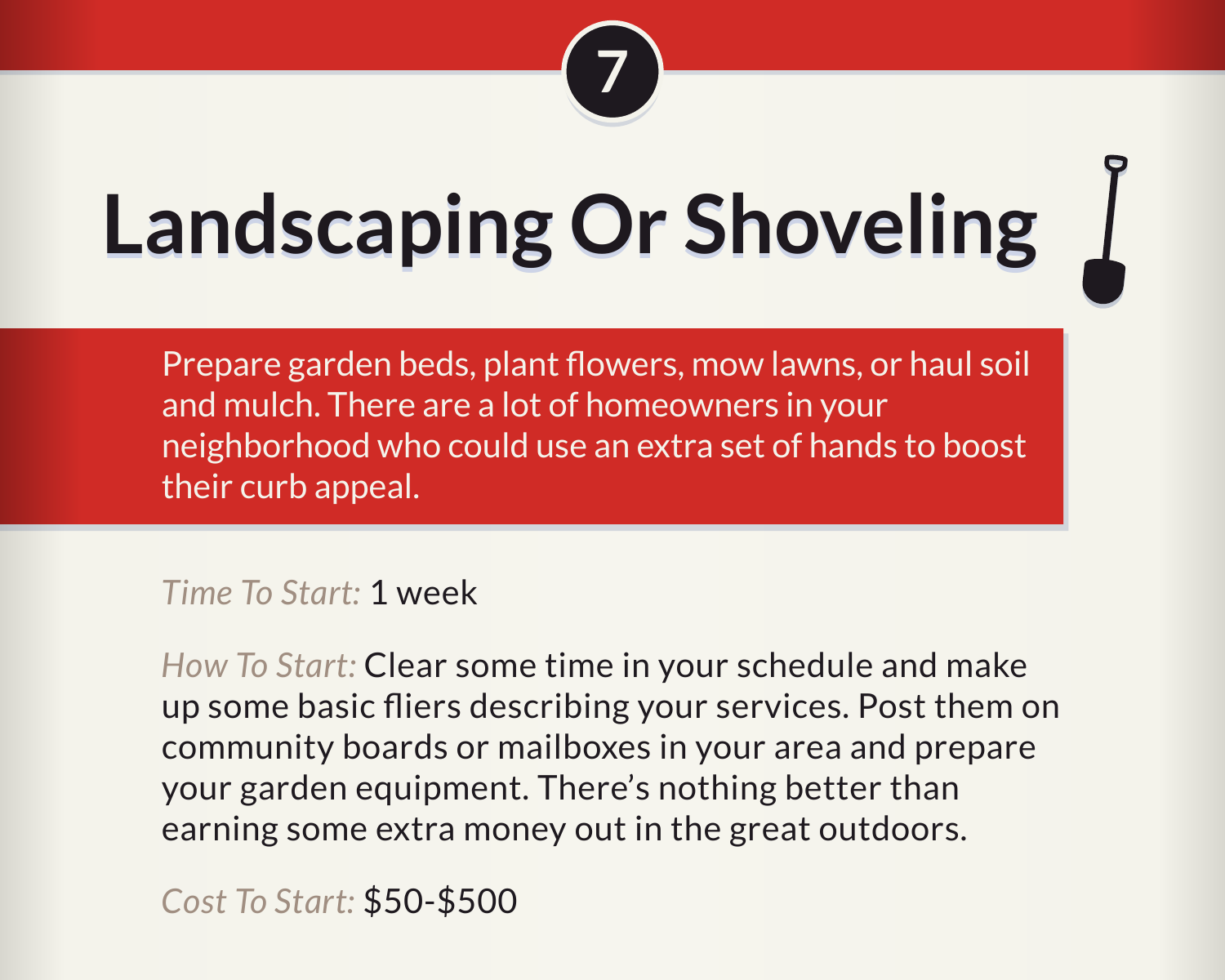

#### **Baking & Delivery Service**

Bake up bunches of your best cupcakes, cookies, or sweets and delivery to hungry customers.

*Time To Start:* Less than 1 week

*How To Start:* Stock up on all the supplies for your best recipes, bake a few test batches and post some pictures of them on your Facebook advertising your new delivery service. Don't forget the rush delivery surcharge!

*Cost To Start:* \$50-\$250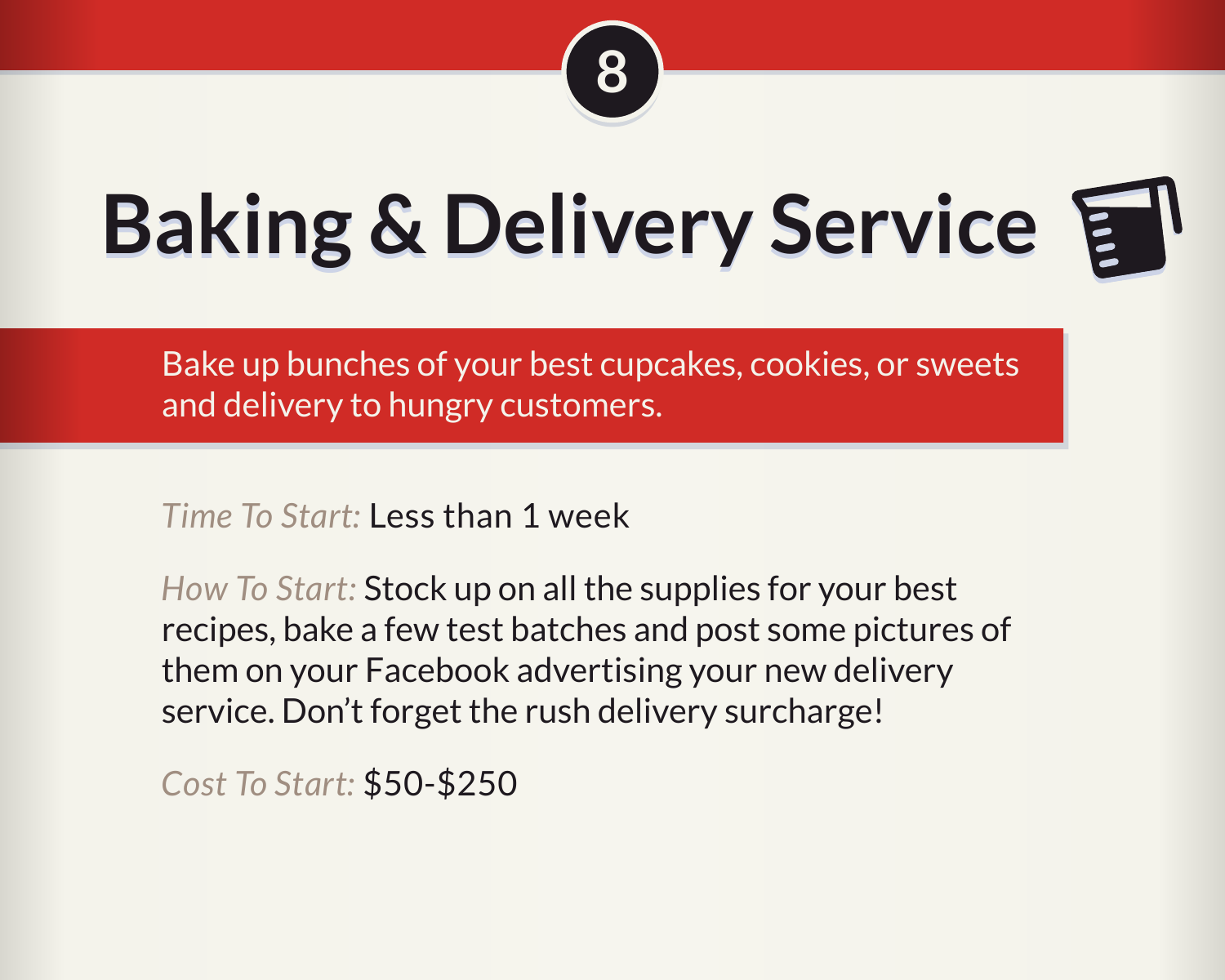

#### **File Organizer**

Organize and create a filing system within even the most chaotic offices.

*Time To Start:* 1 week

*How To Start:* Spread the word that you're the best filer in town and offer your services to nearby offices or ones in your network. Once clients are hooked on your skills, ask them to tell their co-workers about them for a referral discount to grow your client base. You'd be surprised by how many offices need some serious file organization!

*Cost To Start:* \$0-\$400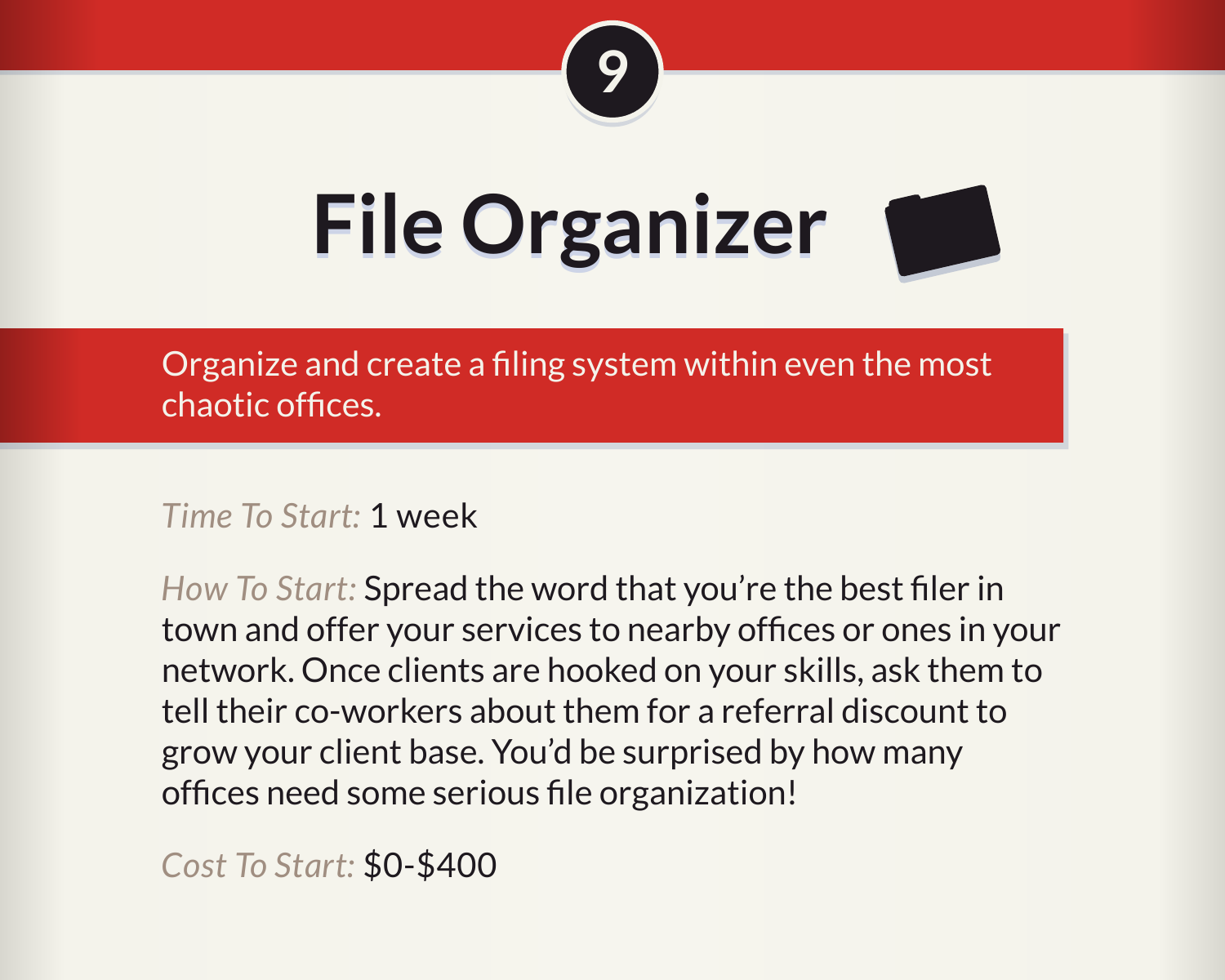

#### **Bookkeeper**



Bookkeepers record the day-to-day financial transactions of businesses. If you're a numbers person, this side-hustle could be perfect for you!

*Time To Start:* Less than 1 month

*How To Start:* Set an hourly rate and build an invoice template and process for accepting payments. Determine how many clients you can take on – If you're looking for more than one, advertise your services online through sites like kijiji, craigslist, or through social media.

*Cost To Start:* \$0-\$1000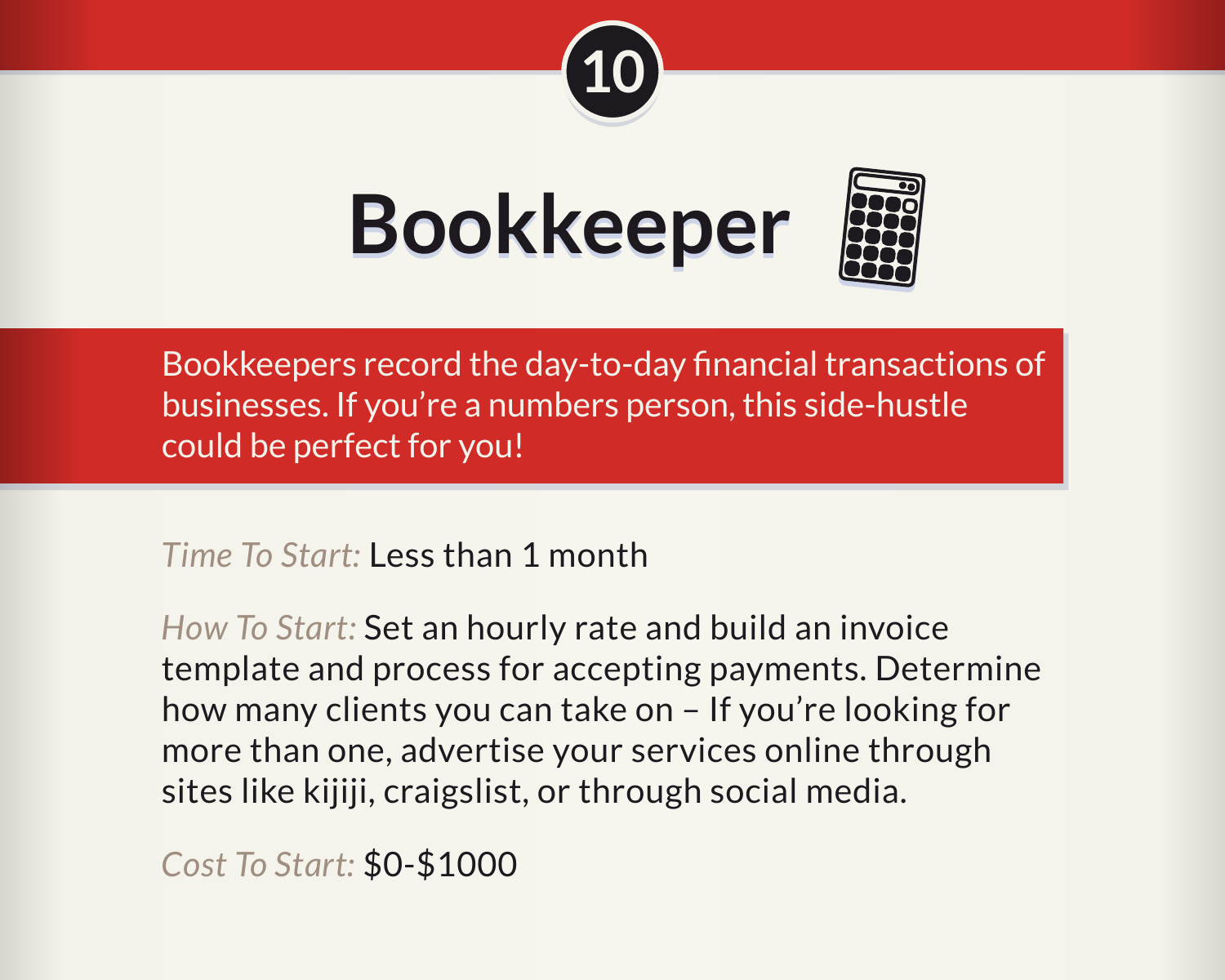

#### **Car Wash & Detailing**

Wash, wax, detail, and shine cars in your neighborhood for a per-project price. Clean the areas never even noticed, such as the seatbelt buckles or door jams and you can charge a premium price!

*Time To Start:* Less than 1 week

*How To Start:* Decide if people will drop off their vehicles or if you will offer a pickup and drop-off service. Develop a process for payment, then go out and buy some top-notch auto cleaning supplies and shine up your vehicle. You are your best advertising!

*Cost To Start:* \$100-\$500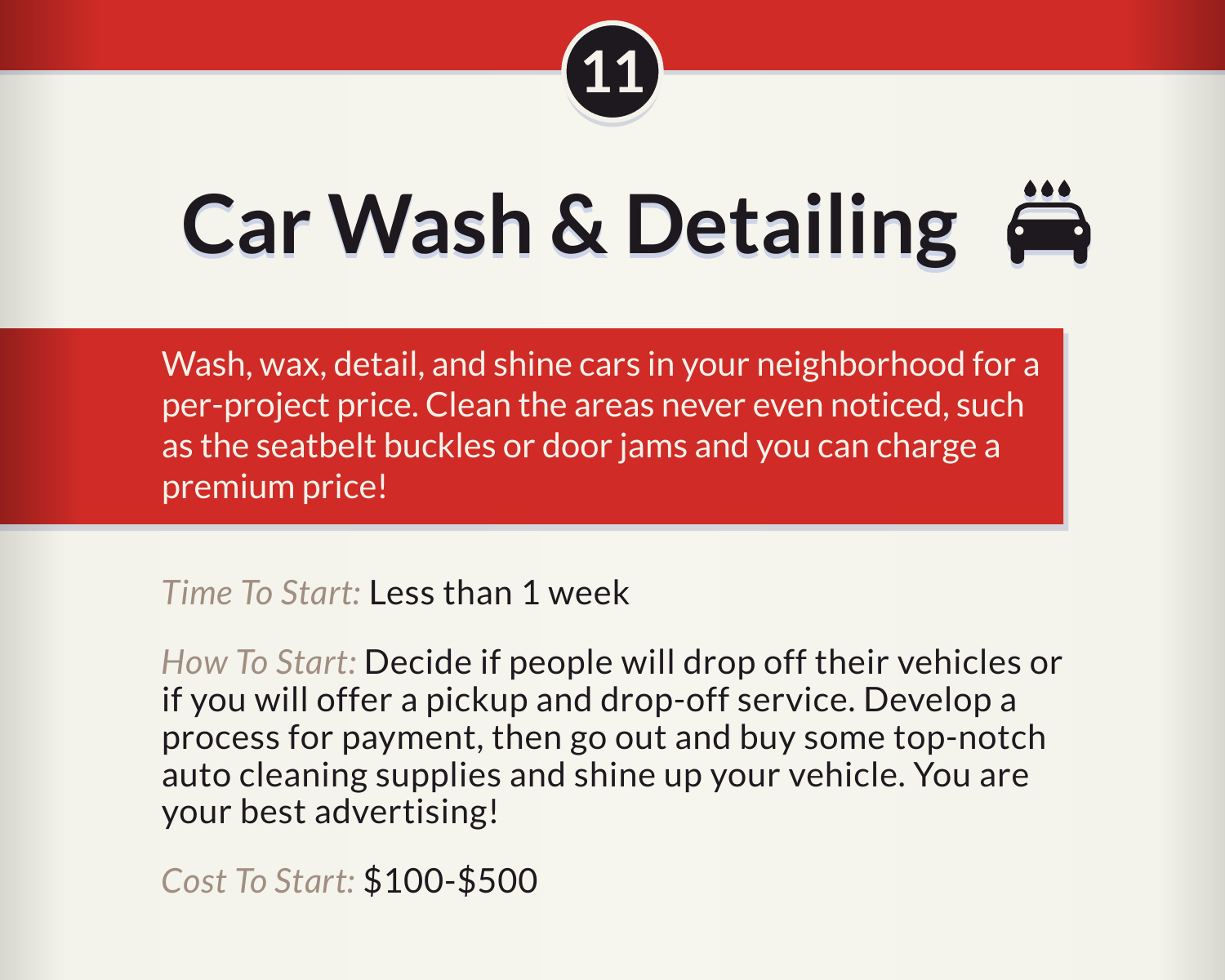



Provide motivation, inspiration, and encouragement to help people identify and achieve life goals. If psychology or counseling are in your line of interest – or you just like helping others – this is a side hustle for you!

*Time To Start:* Less than 1 month

*How To Start:* It could be as simple as creating a simple Wordpress blog or site with self-help advice on achieving your goals. Create all your content to lead back to your line of services and list a way that people can contact you easily and quickly!

*Cost To Start:* \$0-\$1000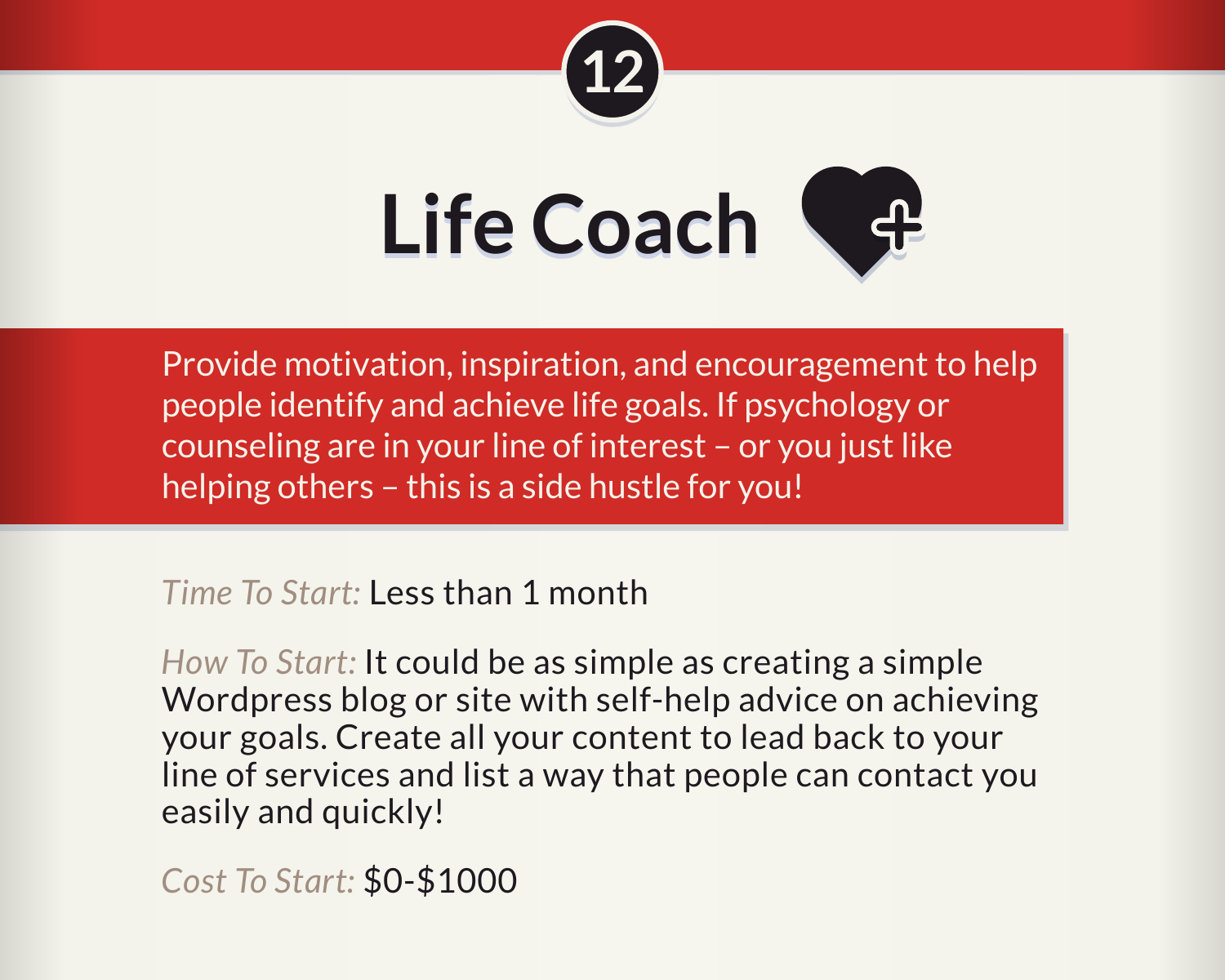

#### **Resume Reviewer**



Review resumes and give recommendations for improvements.

*Time To Start:* Less than 1 week

*How To Start:* Post online classifieds advertising your service and make up some basic posters to distribute around university campuses. Soon to be graduates are always looking to sharpen their resume. Depending on the situation, you can even offer a rush service for a little extra!

*Cost To Start:* \$0-\$250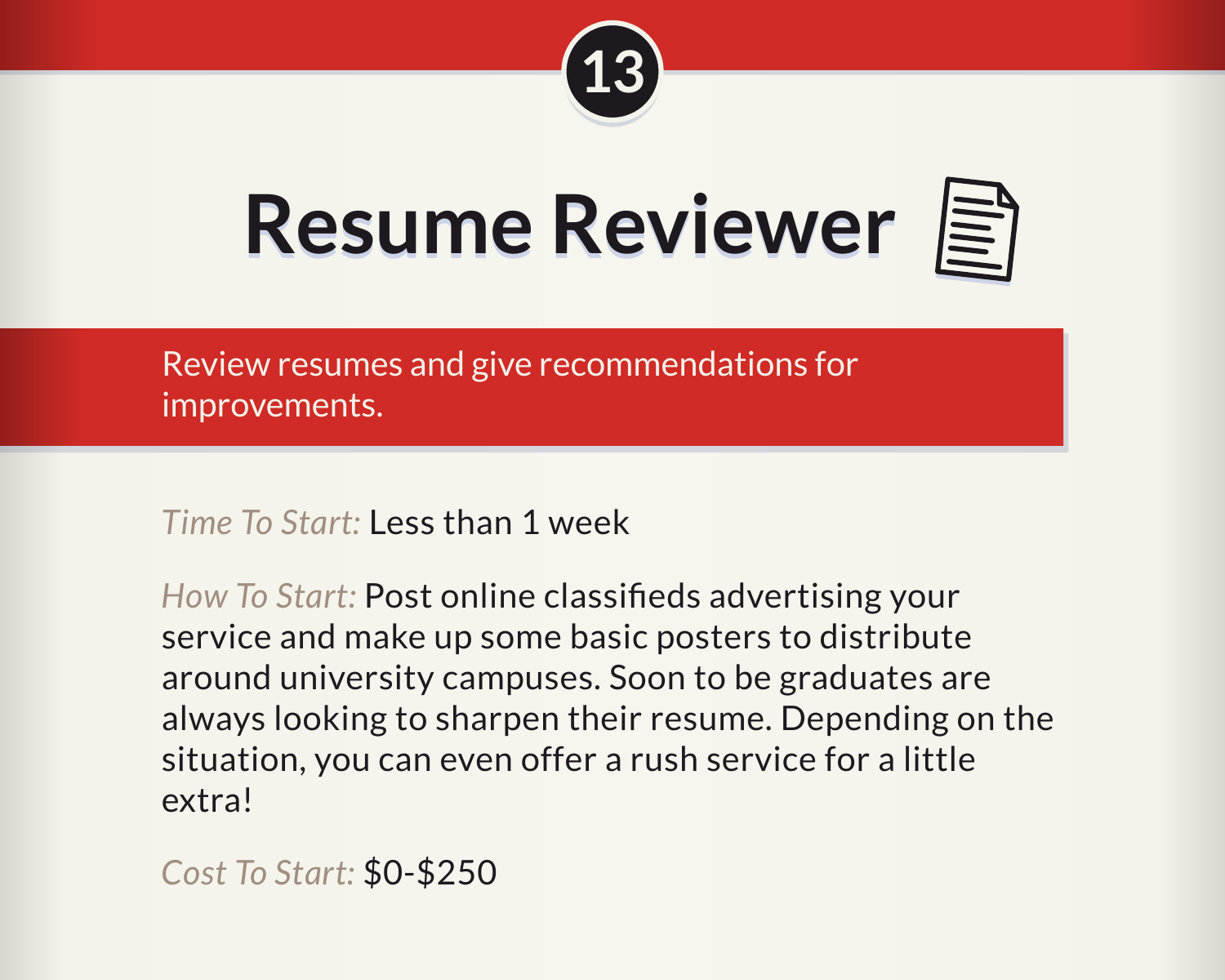

## **Designated Driver Service**

Be a designated driver for your friends and acquaintances. Not only is this side-hustle relatively simple, but you can also prevent drunk driving.

*Time To Start:* Less than 1 week

*How To Start:* First things first, clean out your car. Based on the size of your vehicle, team up with a friend to double your seating capacity. Create a system for taking bookings and coordinating pickups or drop-offs, then set up a payment system, such as a Square that you can use from your iPhone.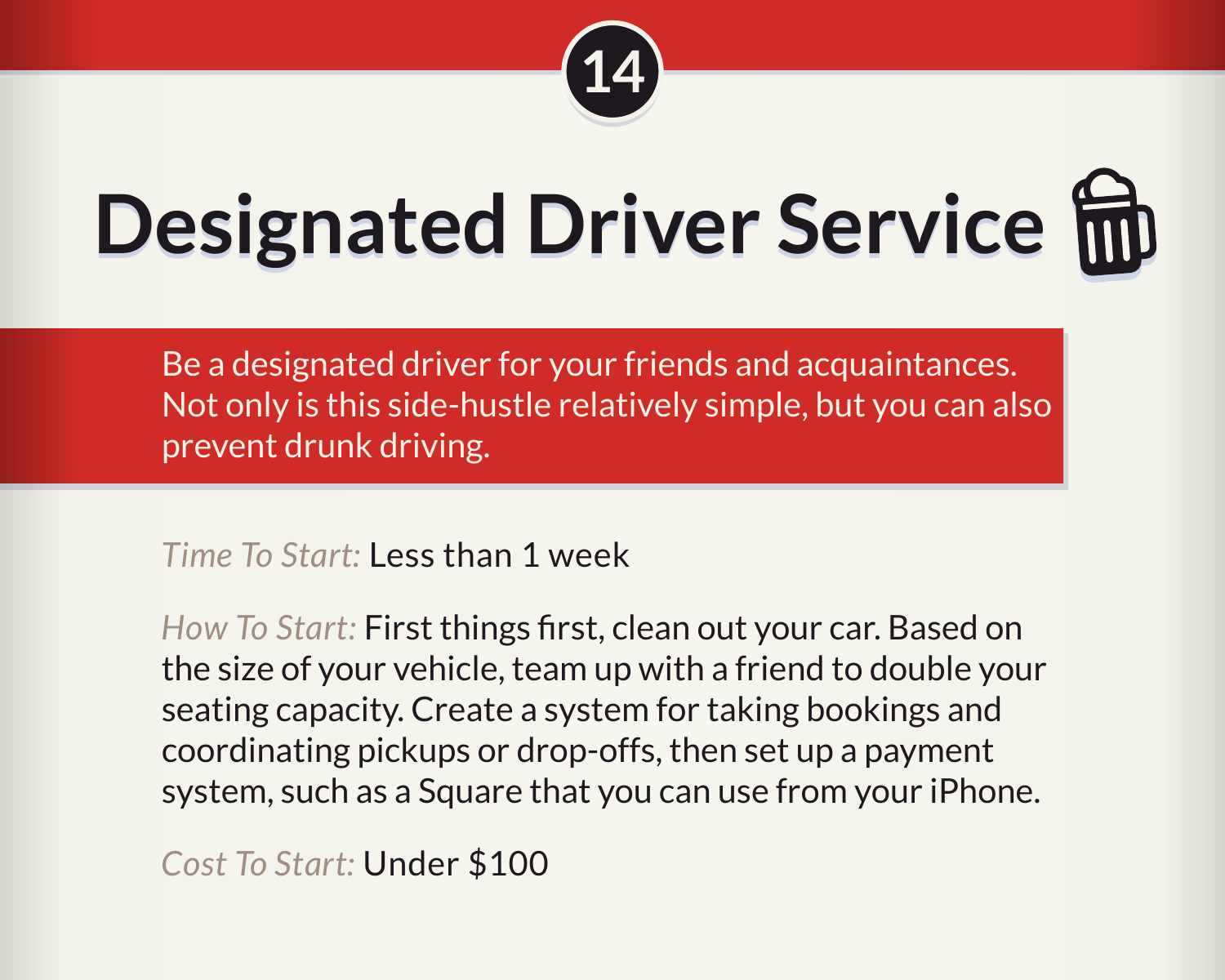

# **Event DJ**

Create the life in any party by providing the music for events. If you have a passion for music, this is the side-hustle for you!

*Time To Start:* 1 week to 1 month

*How To Start:* If you don't already have good DJ equipment, get some. You can start with smaller equipment and do small events and then as you save up build up some cash, upgrade to the better equipment.

*Cost To Start:* \$500-\$5,000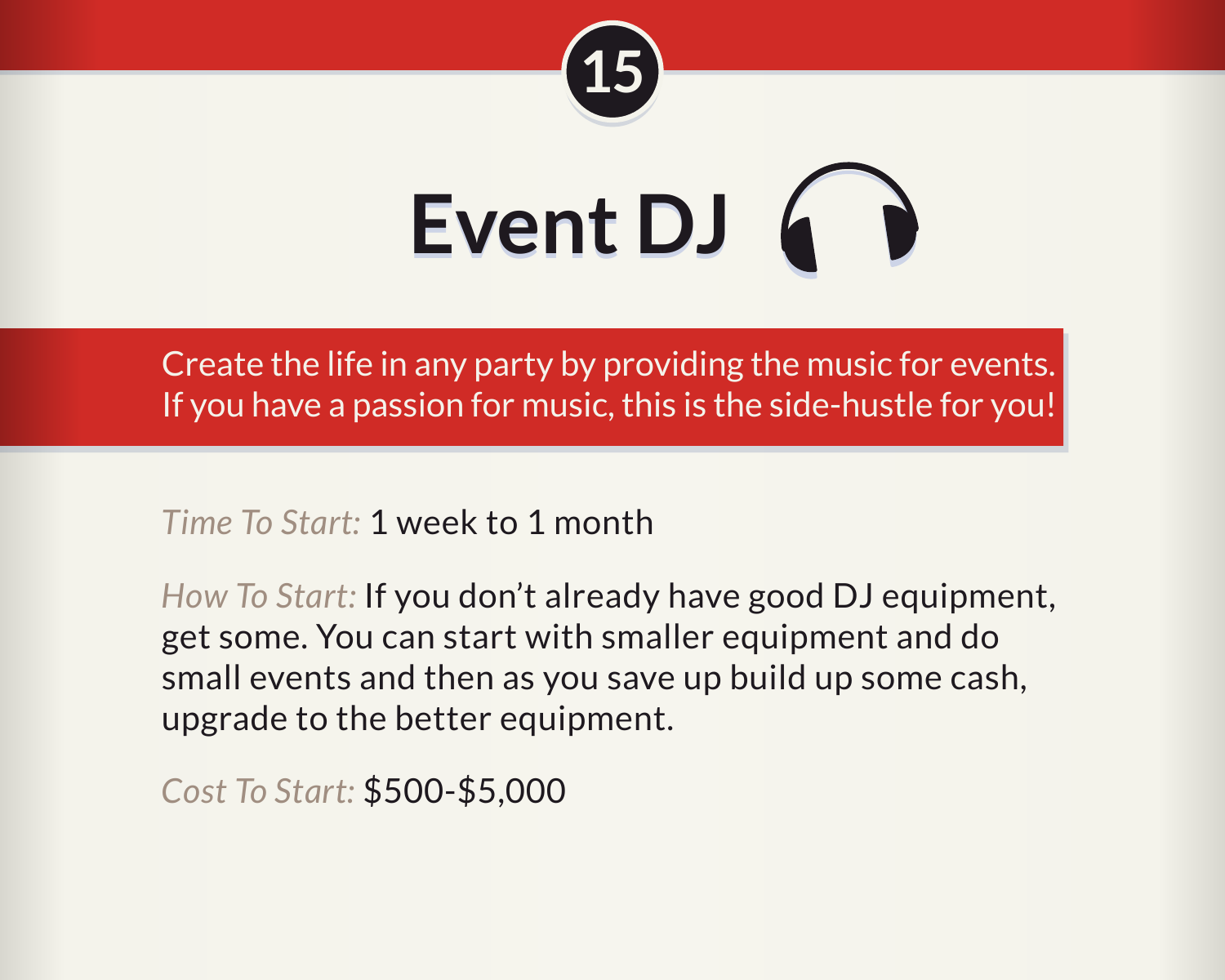

#### **Event & Party Planner**



From birthday parties and family reunions to wedding showers or bachelor parties, coordinate, plan and execute a great party or event.

*Time To Start:* Under 1 month

*How To Start:* Offer to plan the next big event that your network is talking about. Discuss what the requirements will be and any of the extras that will make it even better. Set a per hour price, build an invoice template, and get to planning!

*Cost To Start:* \$50-\$500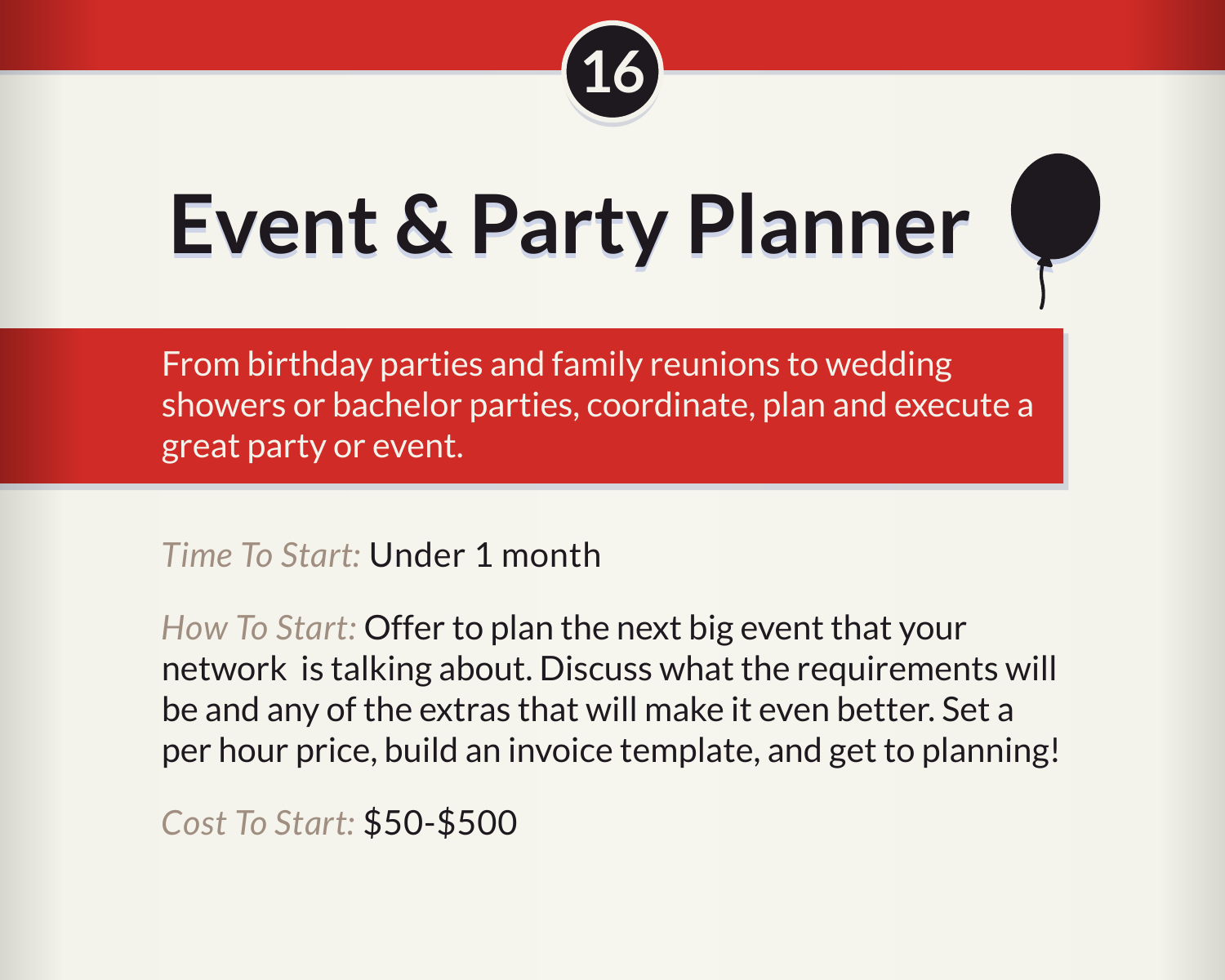

#### **Sell Textbooks on Amazon**

Sell unwanted or no longer used textbooks on Amazon to a much larger market.

*Time To Start:* 1 week

*How To Start:* Look around for cheap deals on textbooks. A lot of students sell them cheap just to get rid of them. Buy them and then post them on Amazon for the market price. All side hustles need to make a profit, so the key is to buy books in good condition for a low price.

*Cost To Start:* \$50-\$250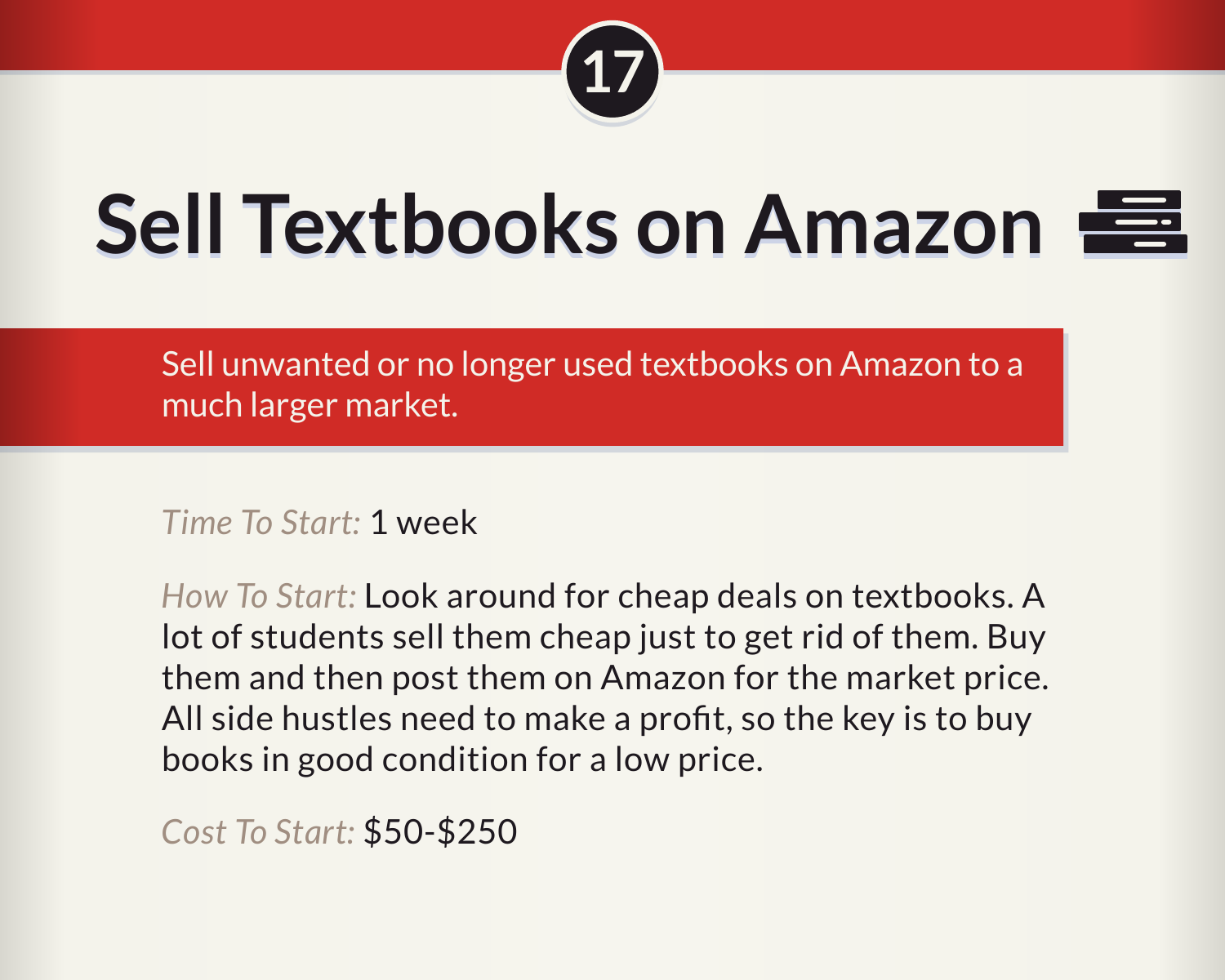

#### **Consistent Blogger**

Write blogs consistently for your own brand or for the brands of clients. Brands tell stories, and someone has to write them.

*Time To Start:* Less than 1 week

*How To Start:* Offer to do some guest blogs and when people like your work, tell them about your services and pricing. Don't forget to build your pricing and offerings over a month. Present it as a monthly fee for a month's worth of content!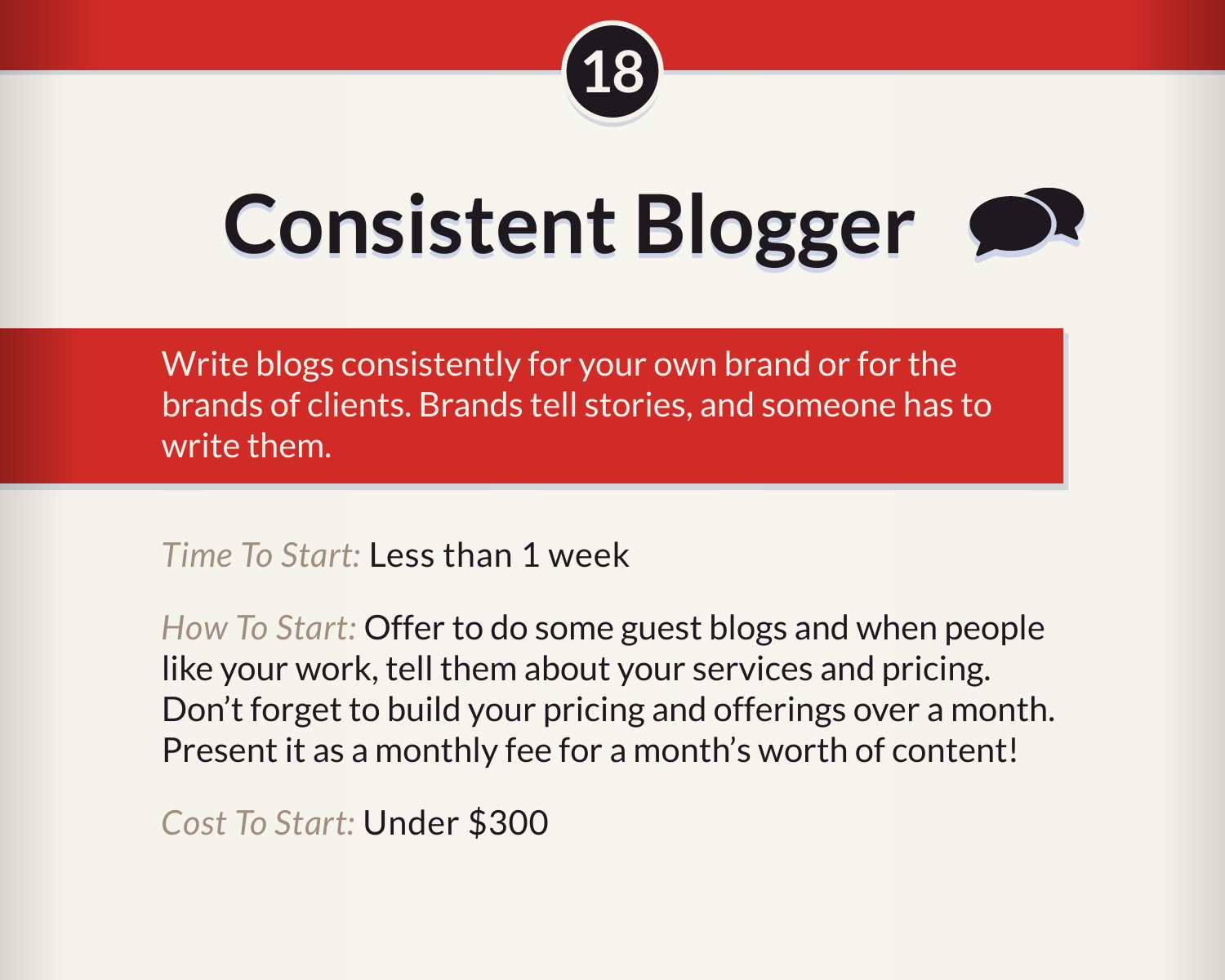

#### **House SItter House Sitter**



*Time To Start:* Immediately

*How To Start:* If this is something that you've done before casually, collect a series of testimonials or references from your past clients. Create online classified listings and spread the word about your service. Testimonials and references add credibility, which is key for this side hustle.

*Cost To Start:* \$0-\$400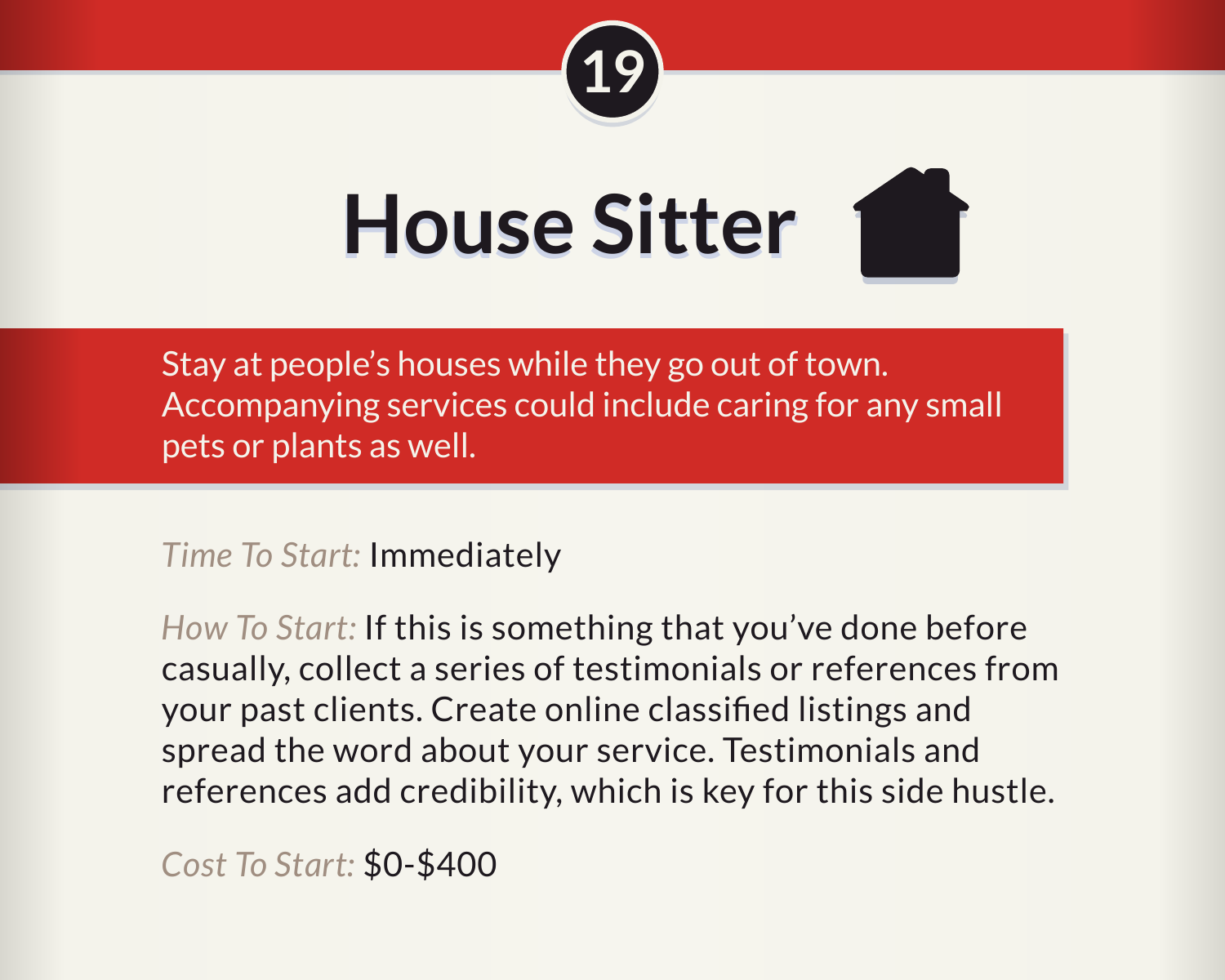

#### **Human Promoter**

Promote everyone from local celebrities and artists to musicians or people who want public speaking gigs.

*Time To Start:* Less than 1 month

*How To Start:* Find an aspiring artist, local band, or magician to promote, then work with them to get gigs or shows and its pay day!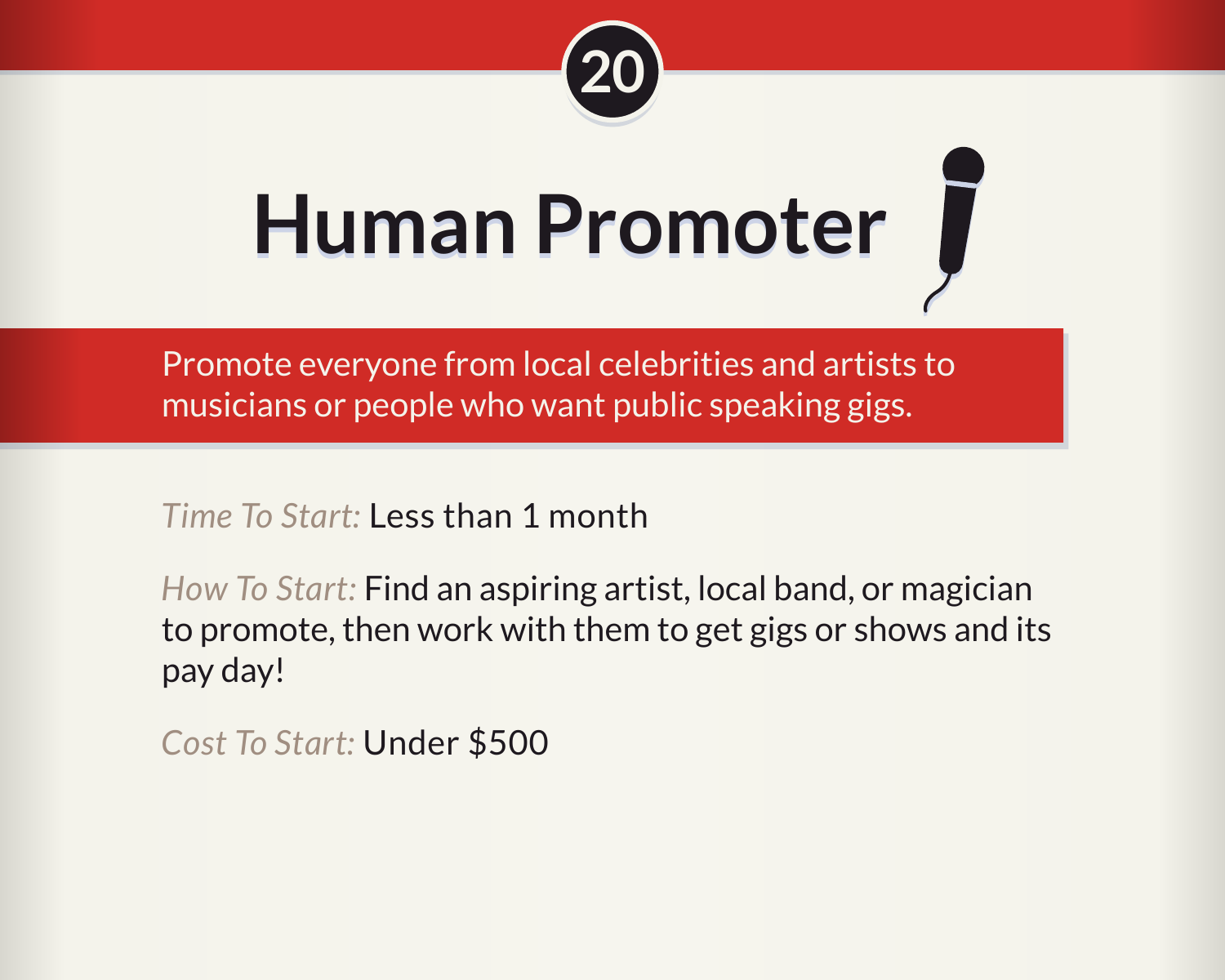

## **Meal Planner**

Plan a week's (or month's) worth of balanced meals, produce a grocery list for the client with all the recipes and voila! Side hustle.

*Time To Start:* Less than 1 week

*How To Start:* Create a Facebook business page or just spread the word about your business to friends and acquaintances. Start with one or two clients to work out the process kinks and go from there!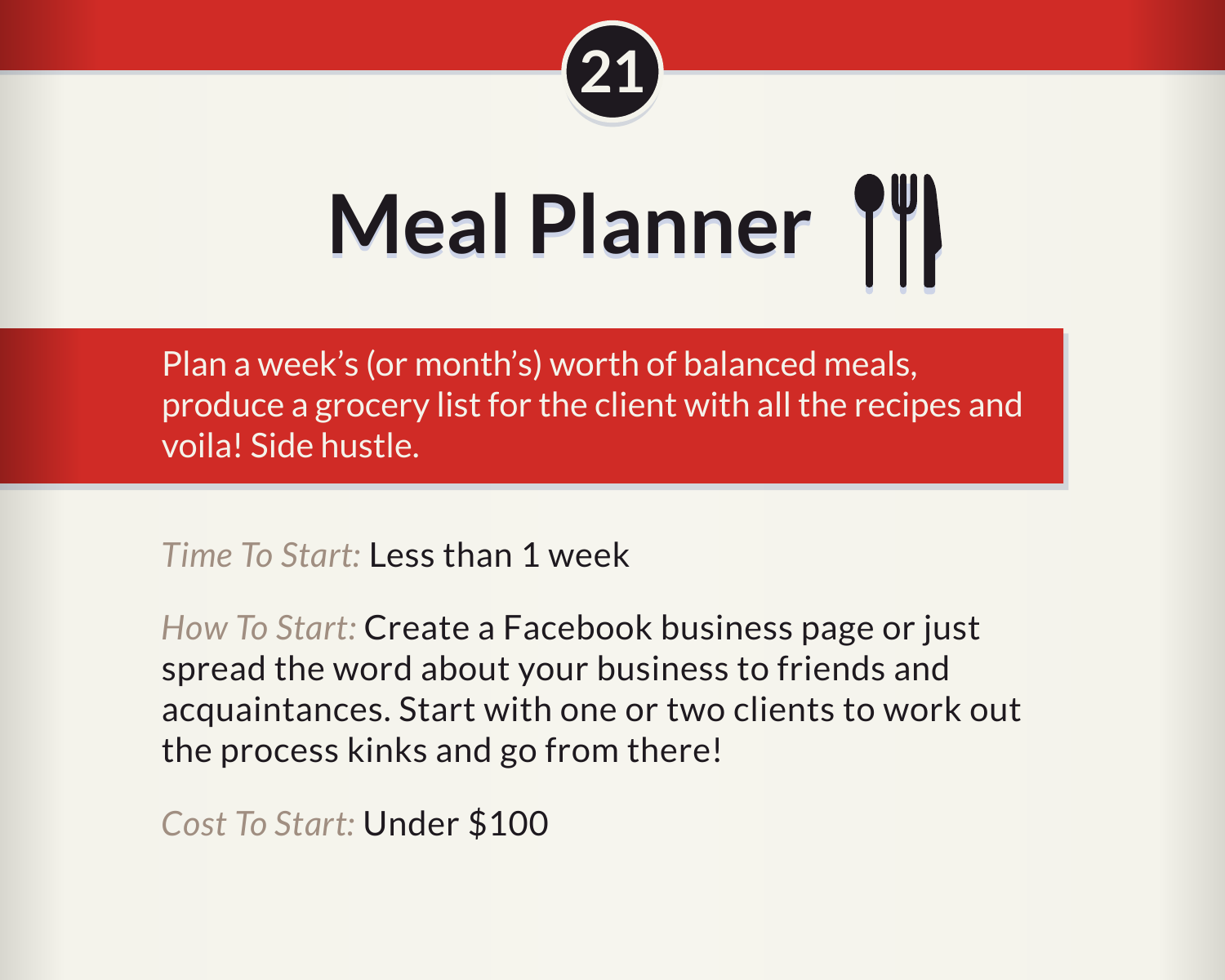



Remove unwanted junk from people's homes or businesses.

*Time To Start:* Less than 1 week

*How To Start:* Get the word out by posting an online classified ad with your services and contact information. Get a pickup truck and bring unwanted junk to the dump. Don't forget to work in extra costs like gas and dumping fees into your price!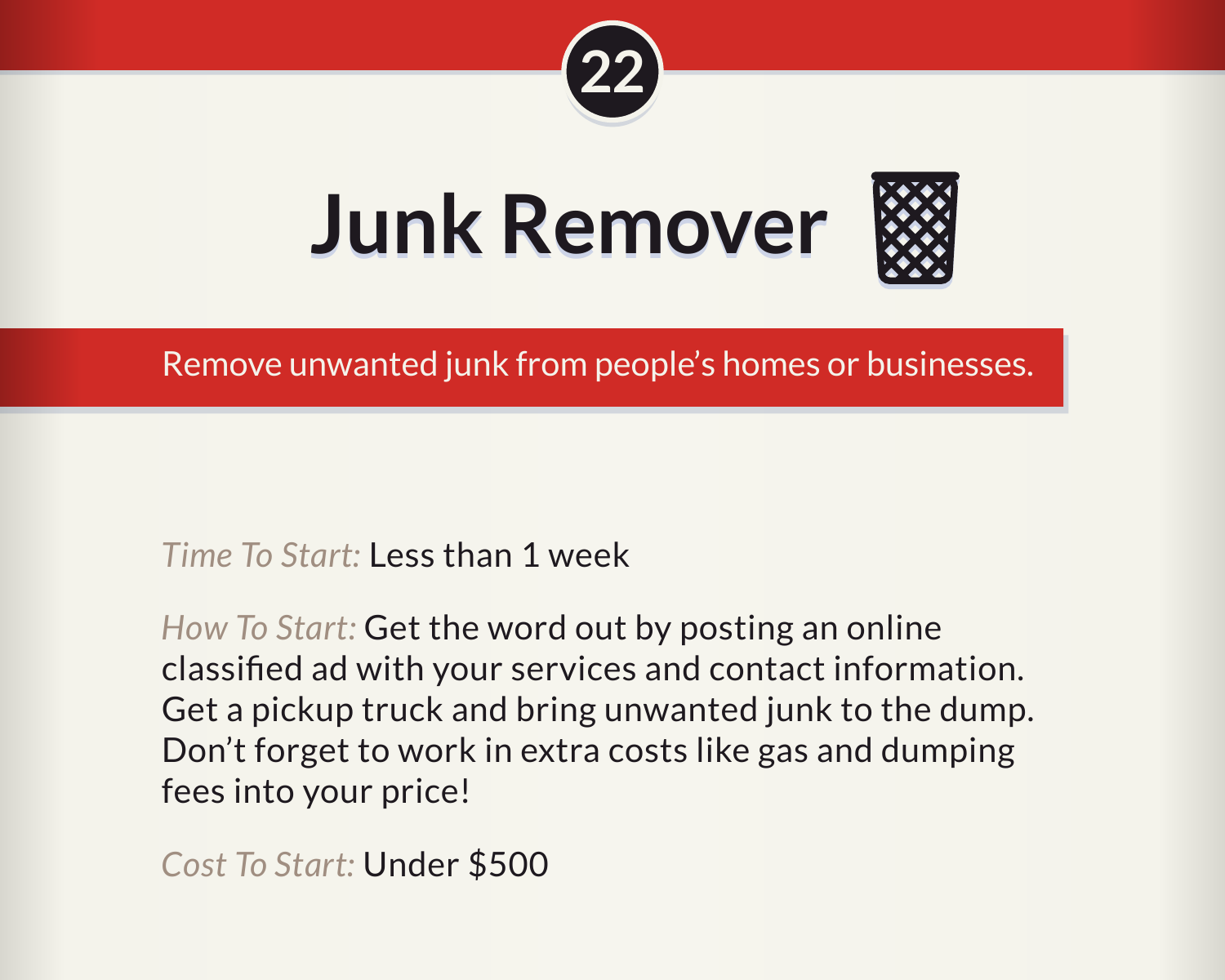

# Dog Walker

Some dog owners either can't any longer, aren't able to during the day or don't have time to walk their dogs. This is where your side hustle comes in.

*Time To Start:* Less than 1 month

*How To Start:* Make some basic posters and put them up around your community describing your services. Create a Facebook business page and be sure to share client testimonials and pictures of the dogs having fun on their walks alongside your pricing and contact information. References are also key for this side hustle.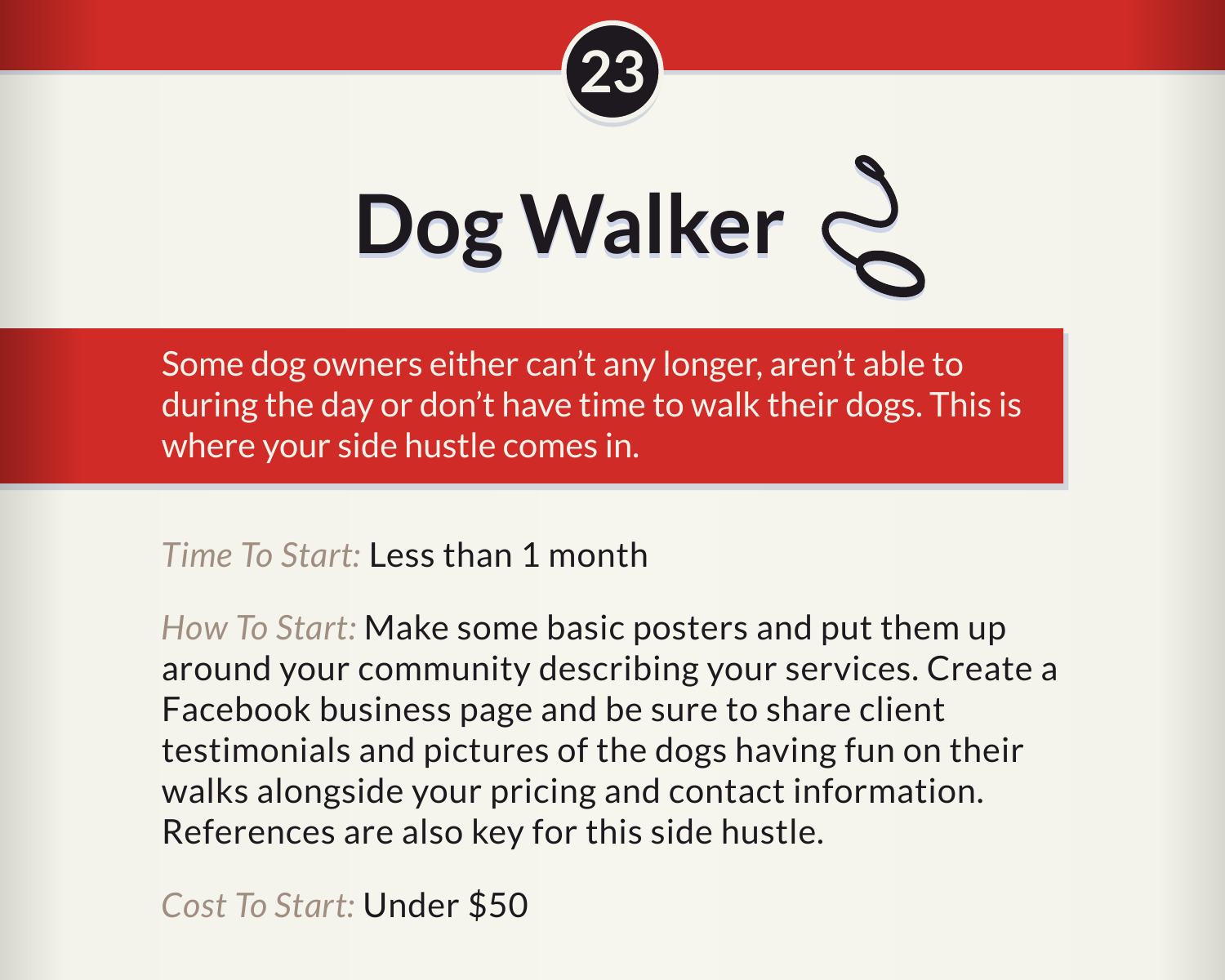

#### **Conference Founder**

Have a topic or field of interest that you're passionate about? Create an event around it – bring in special speakers and invite guests to get together to share and learn ideas and successes.

#### *Time To Start:* 1-3 months

*How To Start:* Start planning. Gather a team of like-minded individuals to help pull it off. Set a date. Go through your network. Depending on the topic, you may be able to score some speakers for free just by knowing them. Create a website for the event with registration and payment options. Invite speakers and guests.

*Cost To Start:* \$100-\$5,000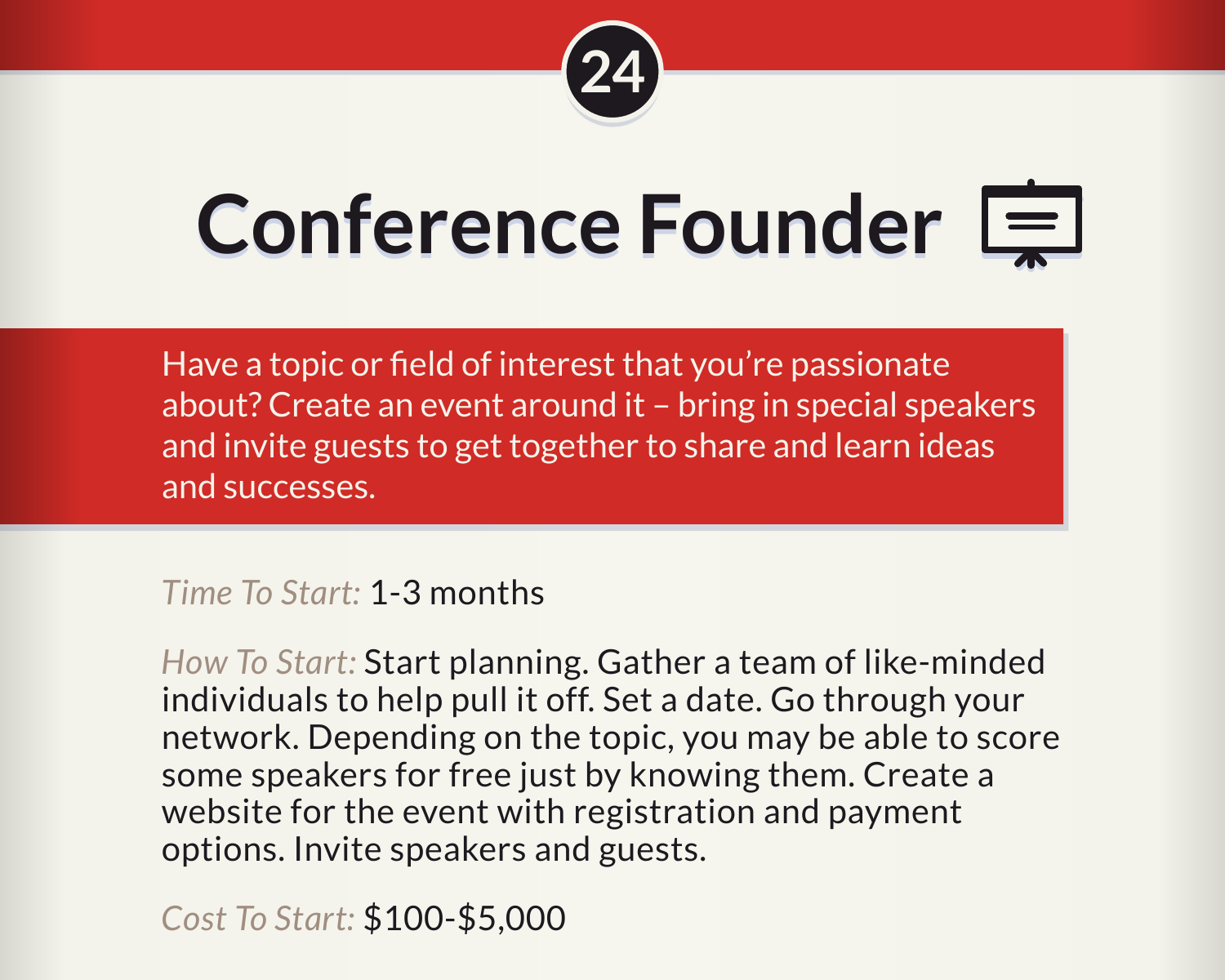

#### **Car Renter (Kijiji or Craigslist) Car Renter (Kijiji or Craigslist)**

Rent your unused or second car through sites like Getaround.com or Relayrides.com.

*Time To Start:* 1 week

*How To Start:* Log on to either site and create an account. Take some photos of your spare vehicle and then follow the steps to post it. The website will then match you with potential renters and just like that – side hustle.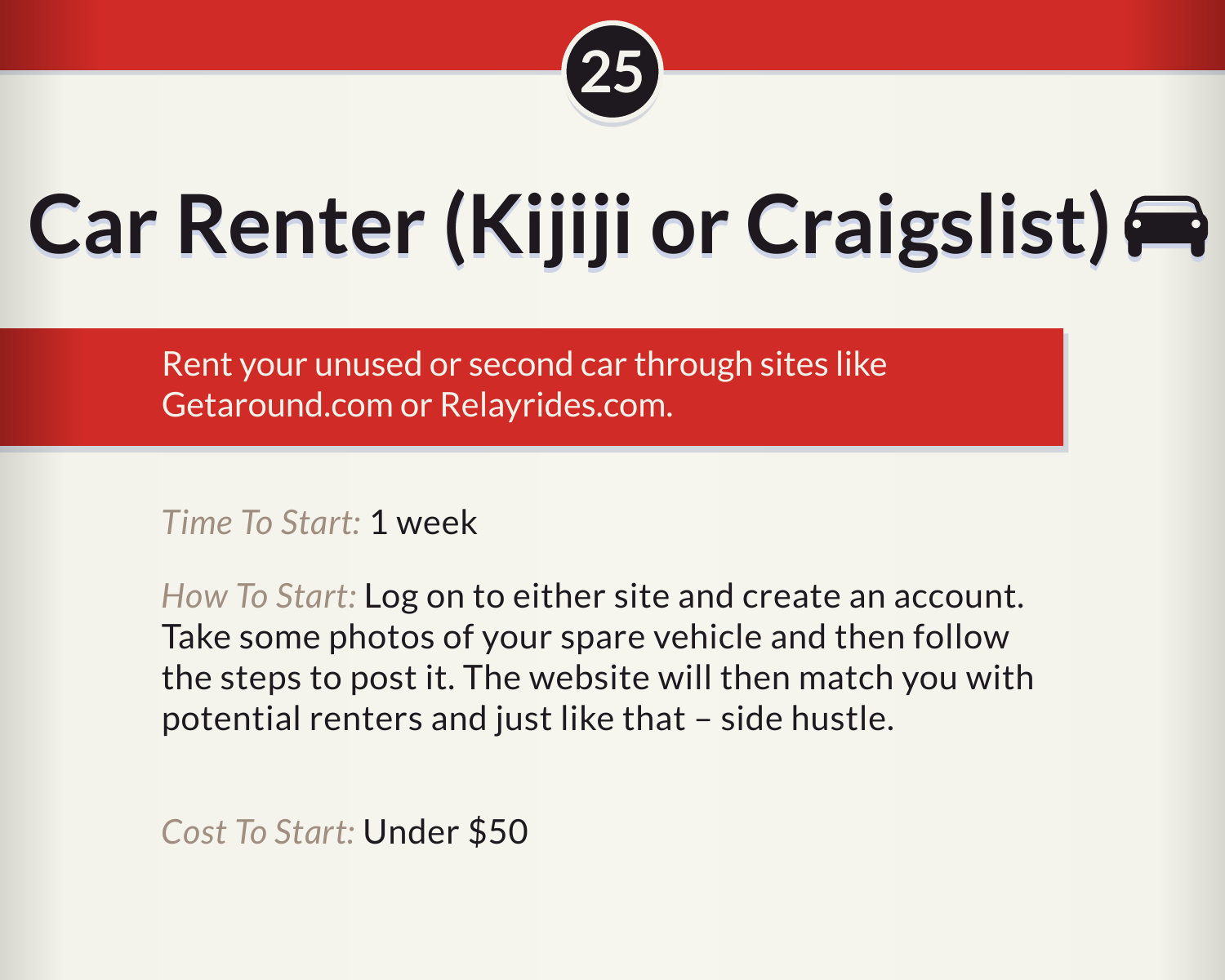

# **Parking Spot Rental**

Rent out your driveway or parking spot that you're not using. This is a great side hustle especially if you live downtown, near a business district or around a university where parking tends to be slim.

*Time To Start:* Immediately

*How To Start:* Let frustrated parking spot seekers know that they can rent your space for either a flat or hourly rate. If you find someone interested, you could even rent it monthly or for a semester (works great around universities).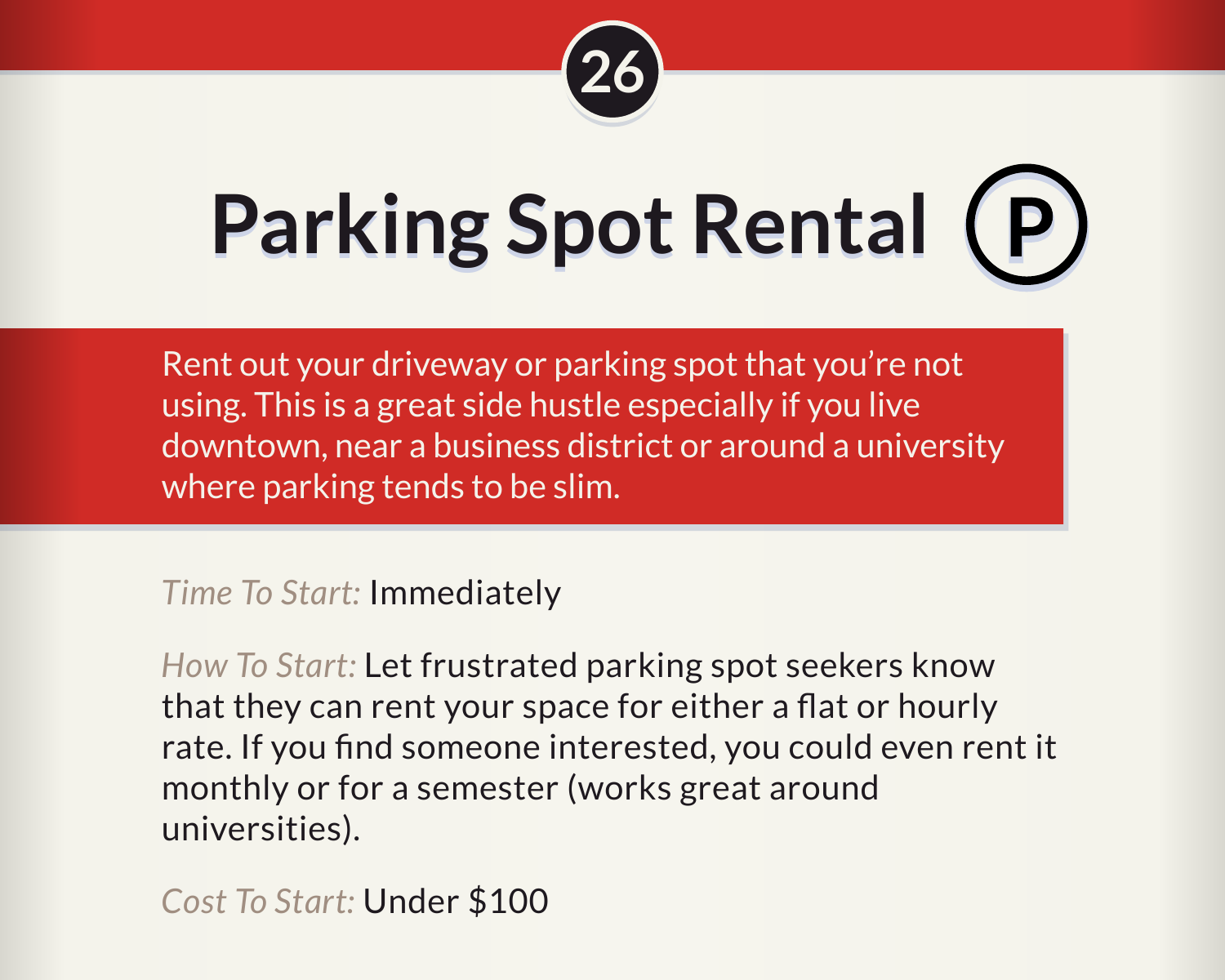



Create things to sell on the popular handmade-inspired website, Etsy.

*Time To Start:* 1 week to 1 month

*How To Start:* Create Etsy and PayPay accounts, check the availability of your Etsy shop name, and set it up. Simply start listing your handmade, vintage, or crafted items and be sure to mention that you can do custom orders!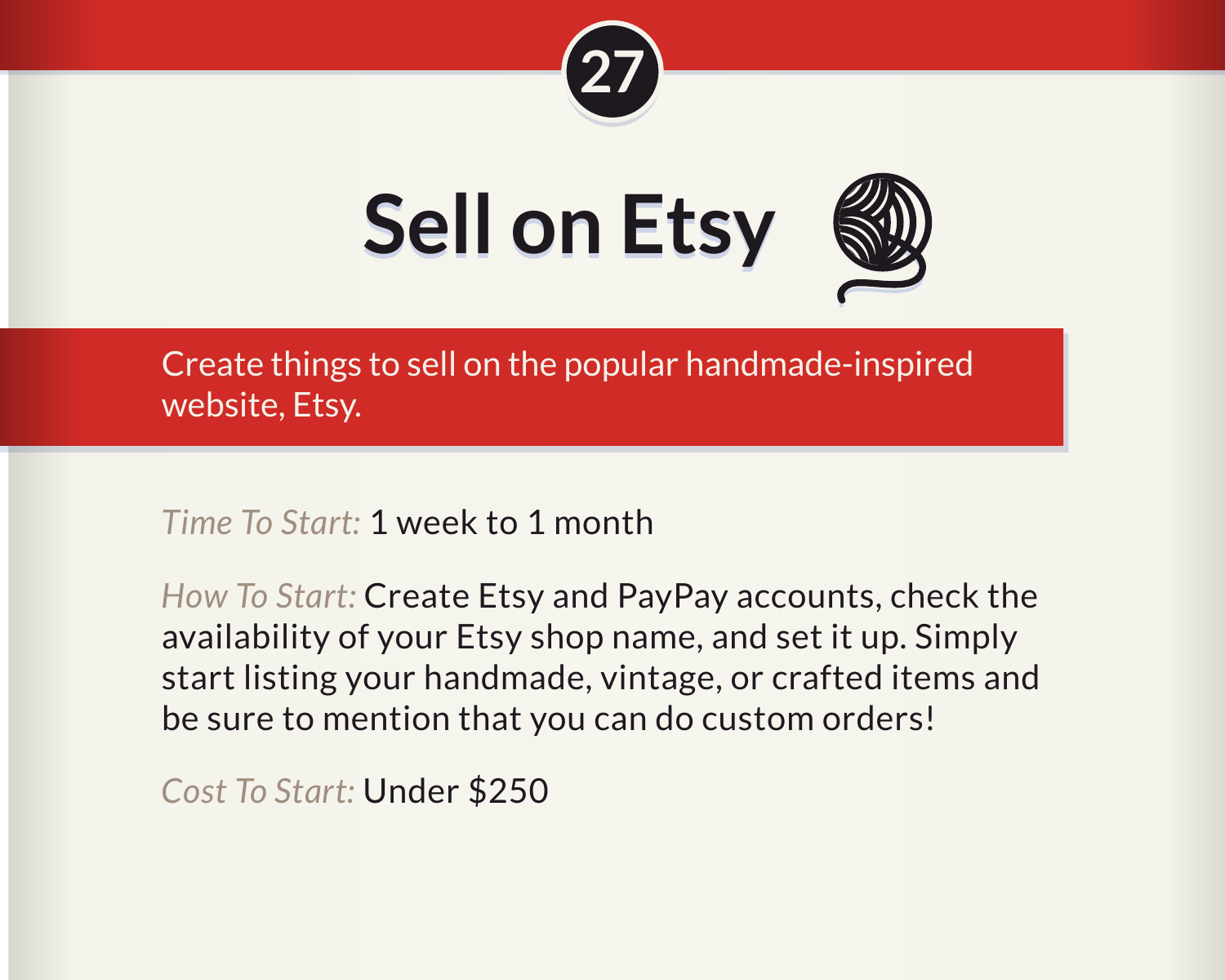



We all have those old collections of things that we once thought were amazing and are now collecting dust. Sell them on eBay! You can also scour the site for local deals, buy them, and then resell them.

*Time To Start:* Less than 1 month

*How To Start:* Create eBay and PayPal accounts. Post your items and choose whether to use a "Buy It Now" or classic auction style sale. Set your shipping rates and define which countries you're willing to ship to. Then all that's left is to spend free time sitting back and selling stuff!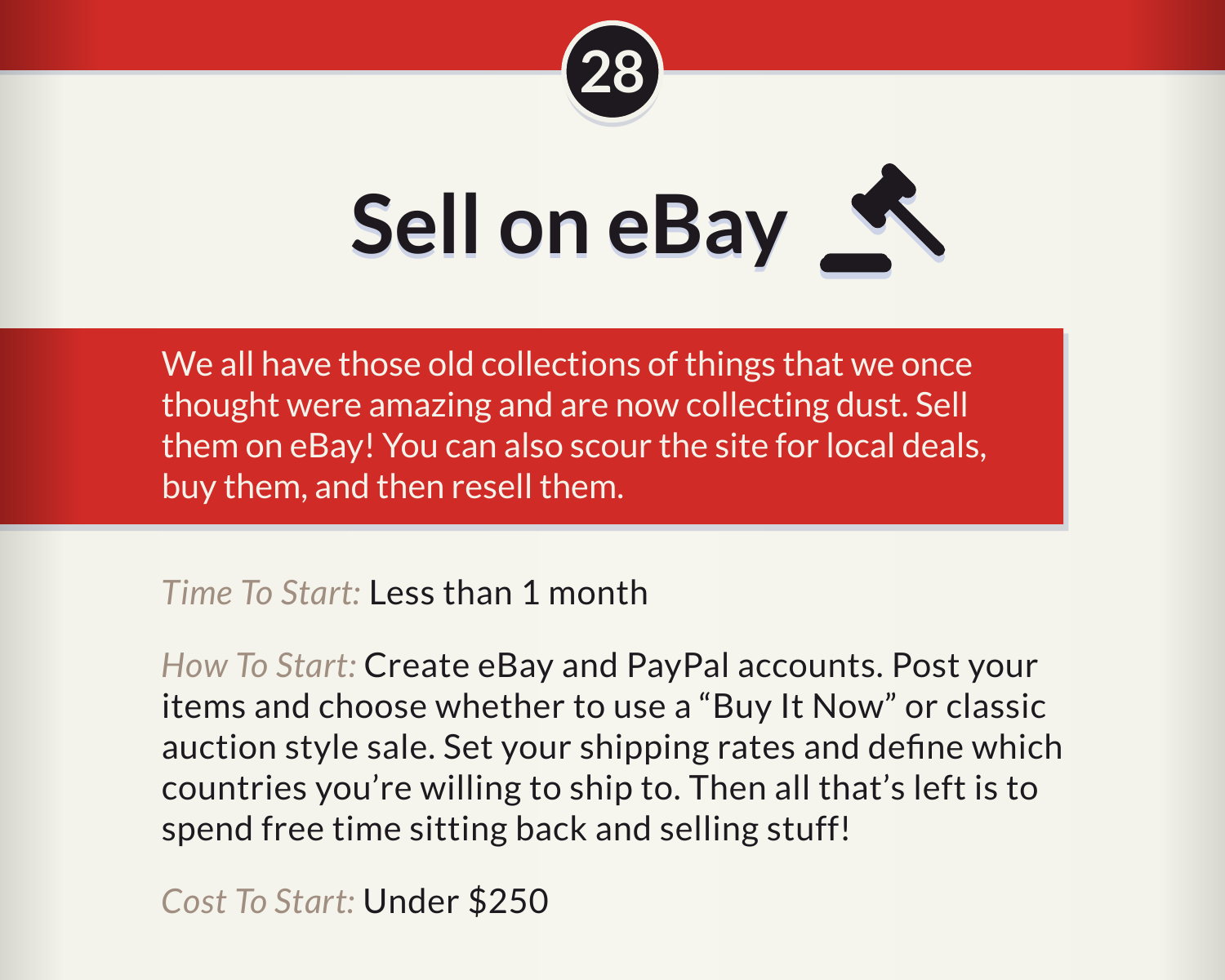

#### **Motivational Speaker**

Do your friends always come to your for motivation or life advice? Are you a comfortable public speaker? Perfect. This is your side hustle. Through real life stories, motivate the audience to go out there and achieve their goals.

#### *Time To Start:* 1-3 months

*How To Start:* Start authoring motivational content for guest blogs or post them on your own WordPress blog. Become an influencer in your community and advertise speaking opportunities at local high schools or universities.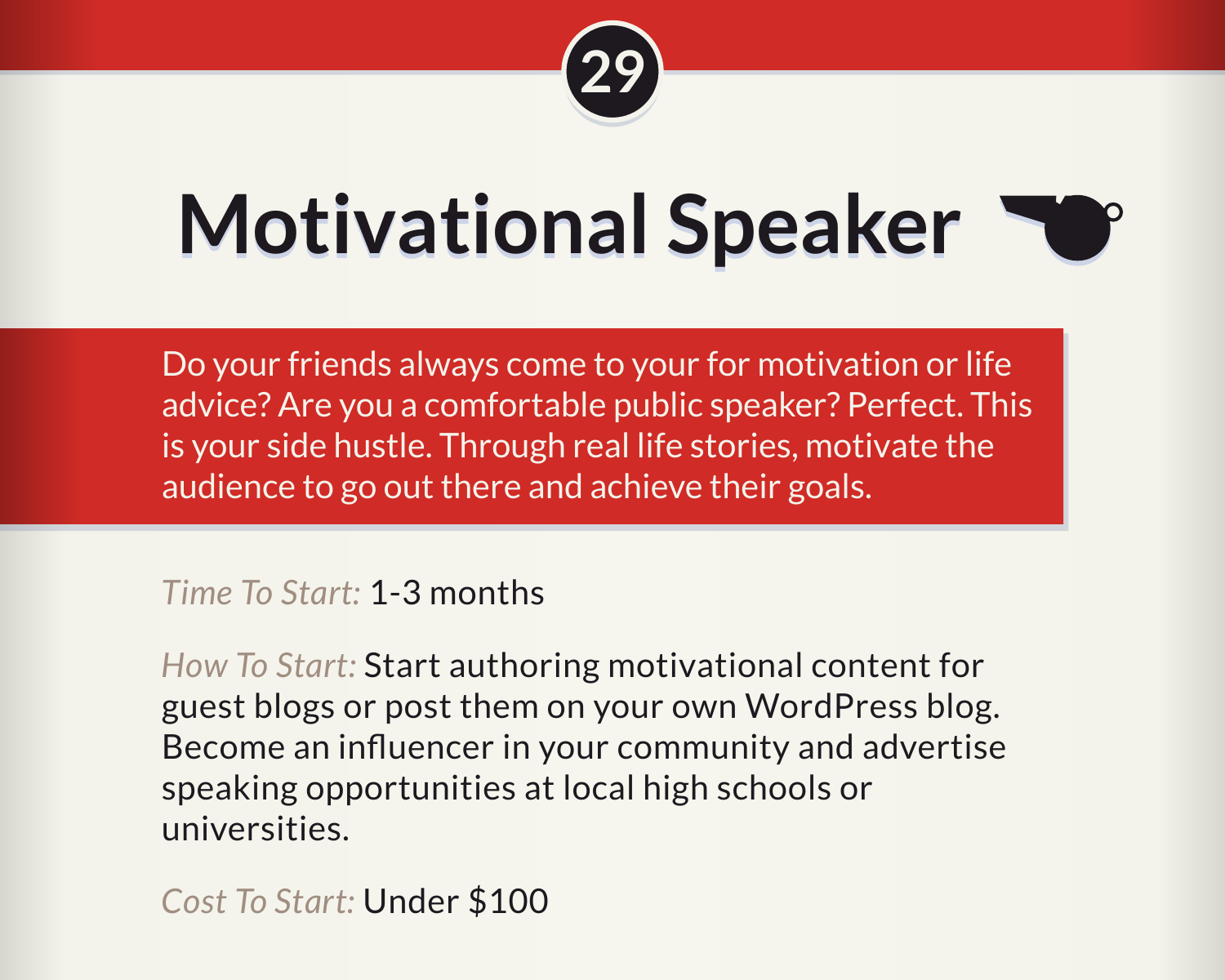

#### **Freelance Writing**



Write articles, blogs, or content for local magazines, newspapers, websites, or brands.

*Time To Start:* 1 week

*How To Start:* Watch out for freelance writing ads, send some samples to local magazines and newspapers, or list your services online through sites like fiverr.com.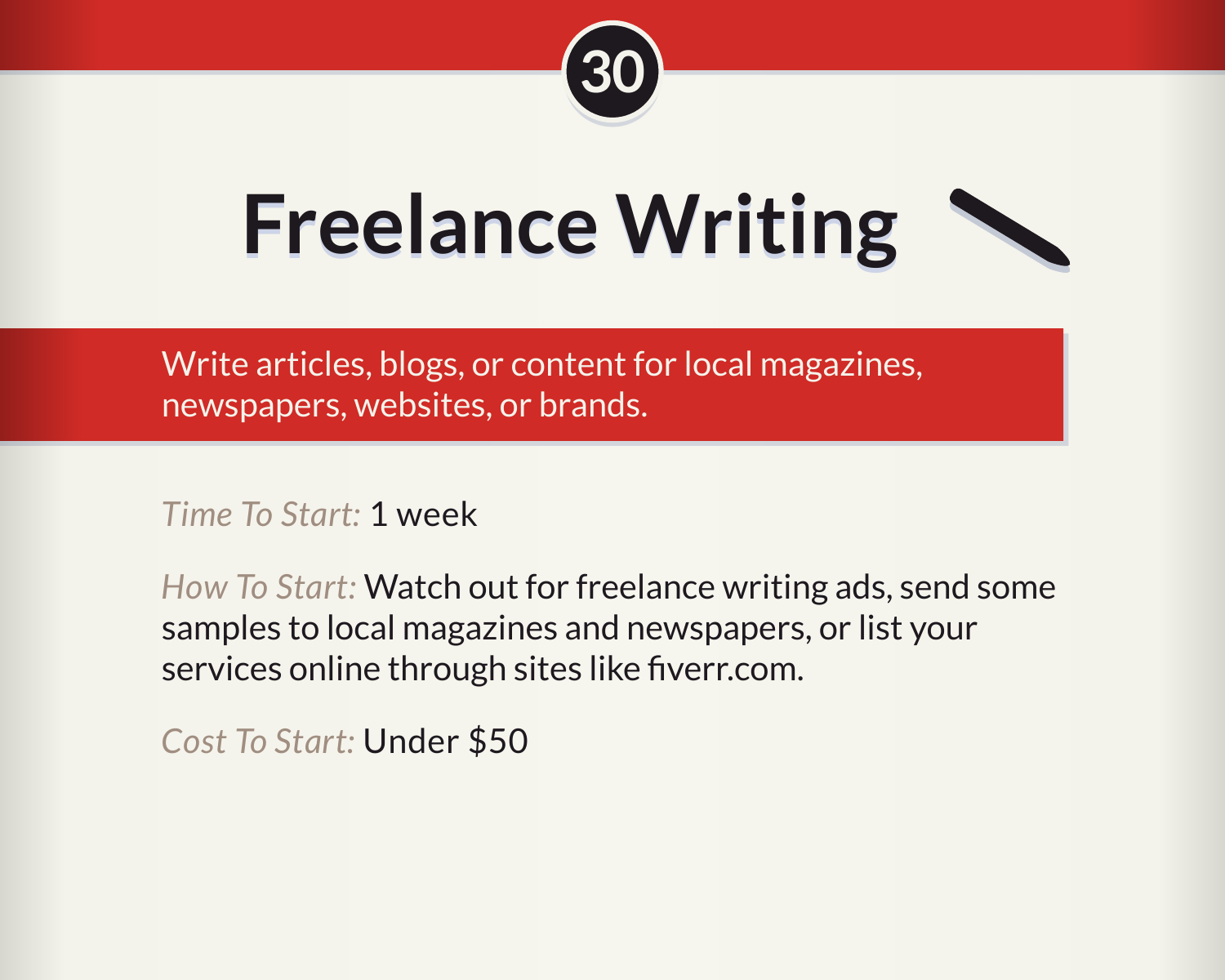

#### **Dog Treat Baker**



Bake delicious and nutritious dog treats and then sell them.

*Time To Start:* 1 week

*How To Start:* Whip up a batch of dog treats, create air-tight packaging and bring them to your neighborhood groomers' shops, pet supplies stores, and vets to inquire about having them carry them in store. You could also set up a table at the local farmer's market and sell them there.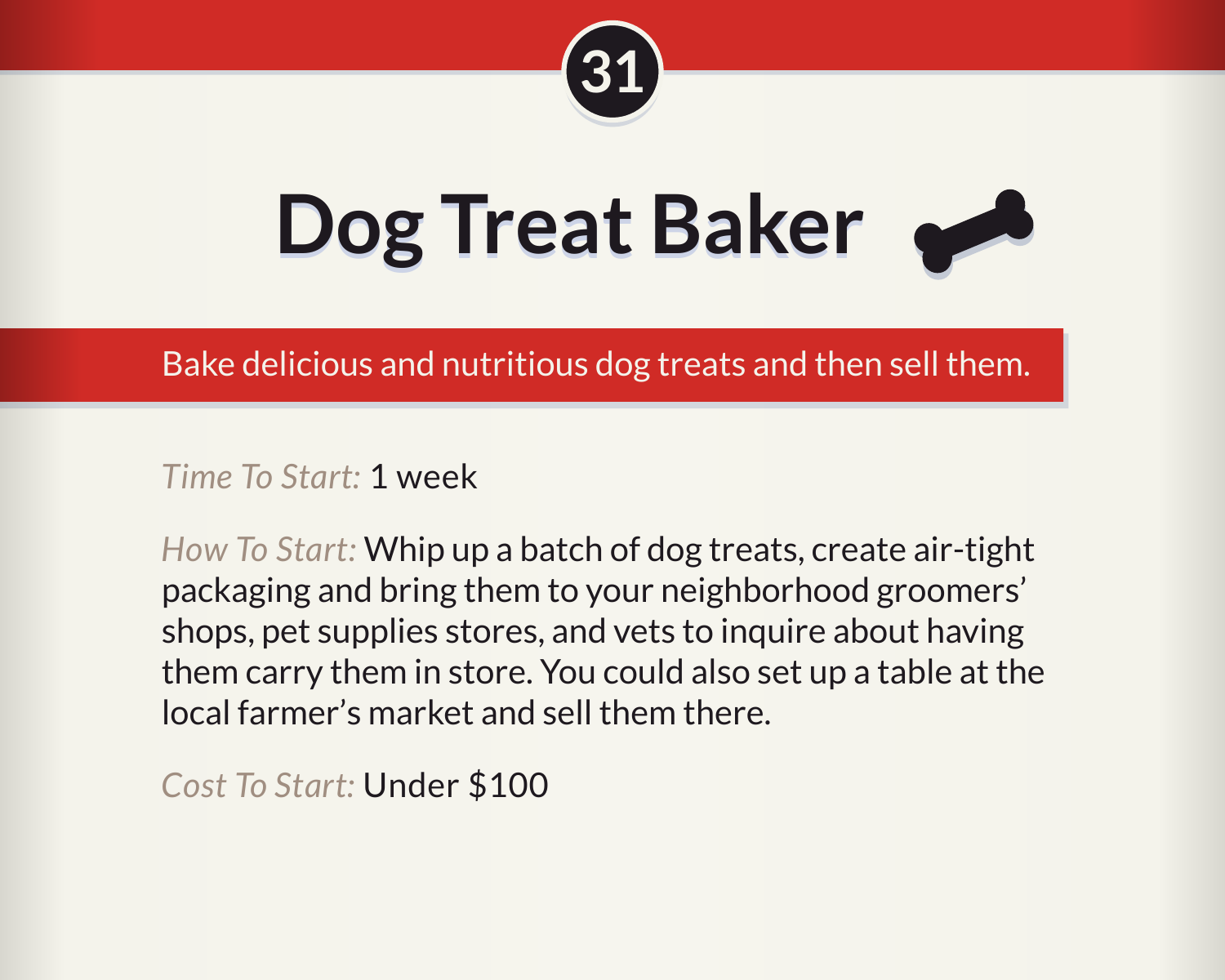

#### **Mobile Photobooth**



Sets up fun photo booths at weddings and other events to provide attendees with endless entertainment.

*Time To Start:* Less than 1 month

*How To Start:* Scour local department and dollar stores for fun props and costumes. Get a camera, tripod, and flash for set up and partner with local event organizers to recommend your services.

*Cost To Start:* \$50-\$5,000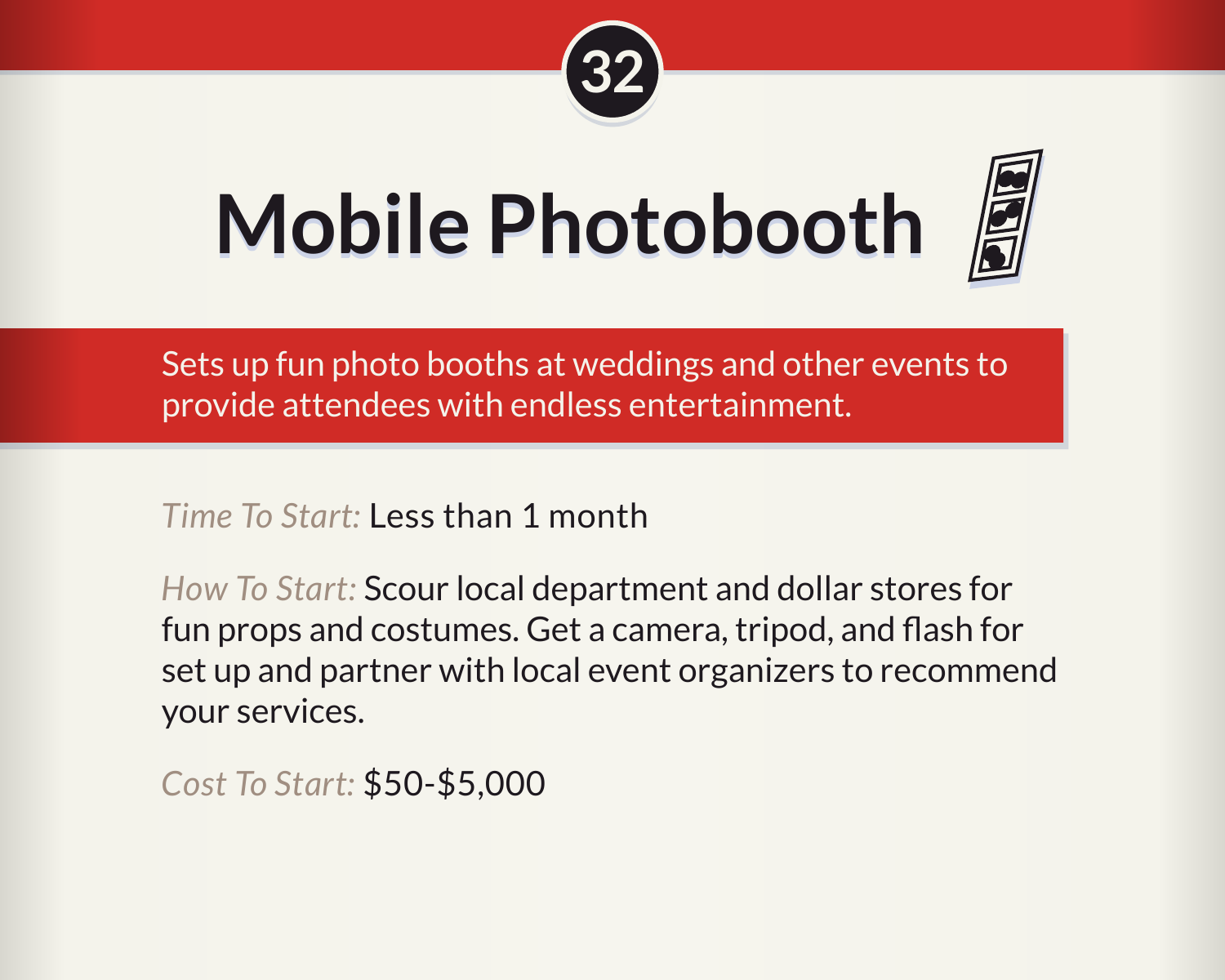

### **A Security Company**

Provide security for small, local businesses, car lots, or events.

*Time To Start:* Less than 1 week

*How To Start:* Hire some friends, get matching t-shirts and register a security company. Advertise to businesses and car dealerships to secure larger clients and pay your employees.

*Cost To Start:* \$100-\$500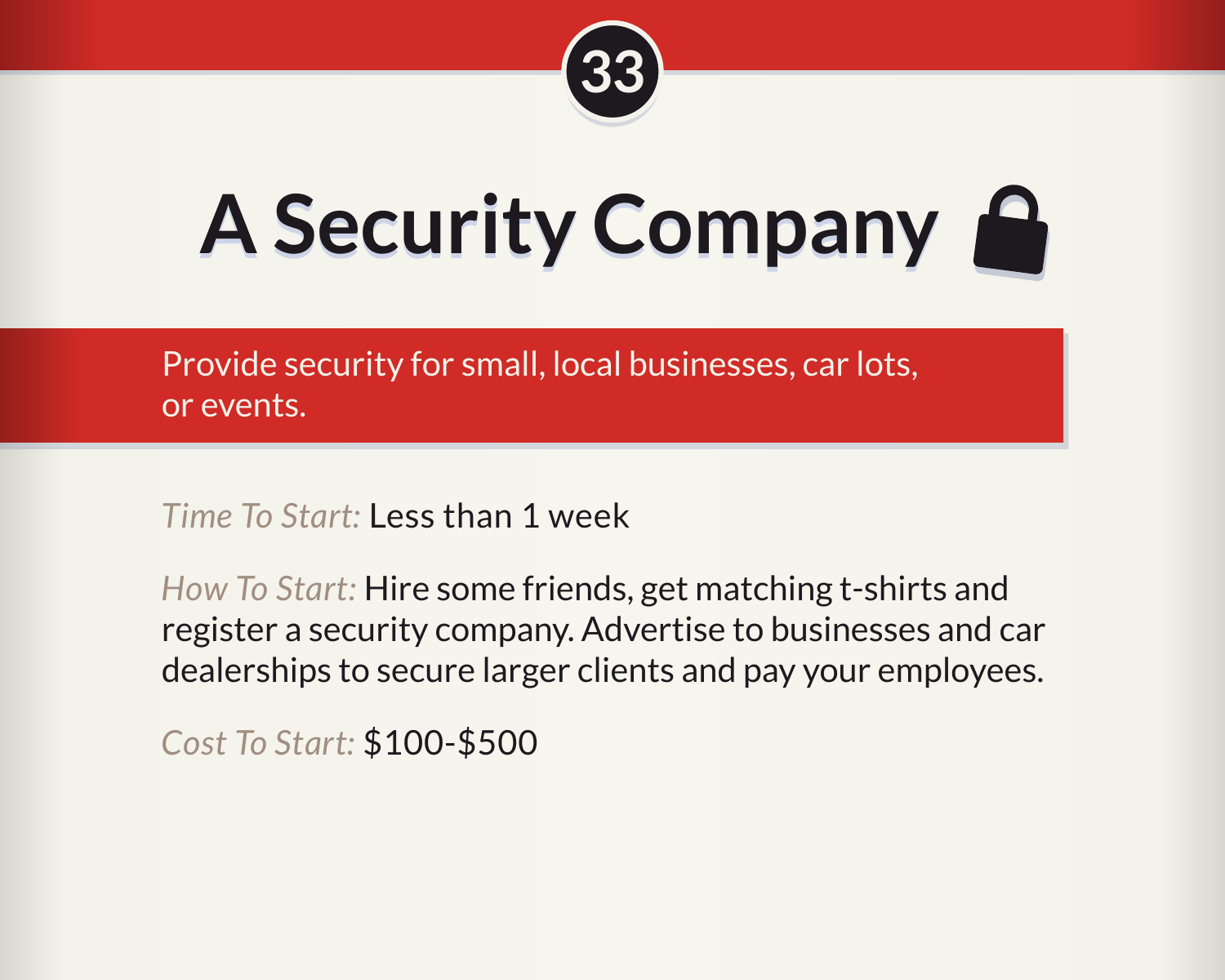

#### **Virtual Assistant**

Work from home on presentations, editing, social media management, or authoring for clients.

*Time To Start:* Less than 1 week

*How To Start:* Decide what your key services will be and reach out to your network to see if there's anyone who would benefit from them. Set a pricing structure and build an invoice template. Don't forget to create an e-mail address specifically for your work so that work stays separate from your personal.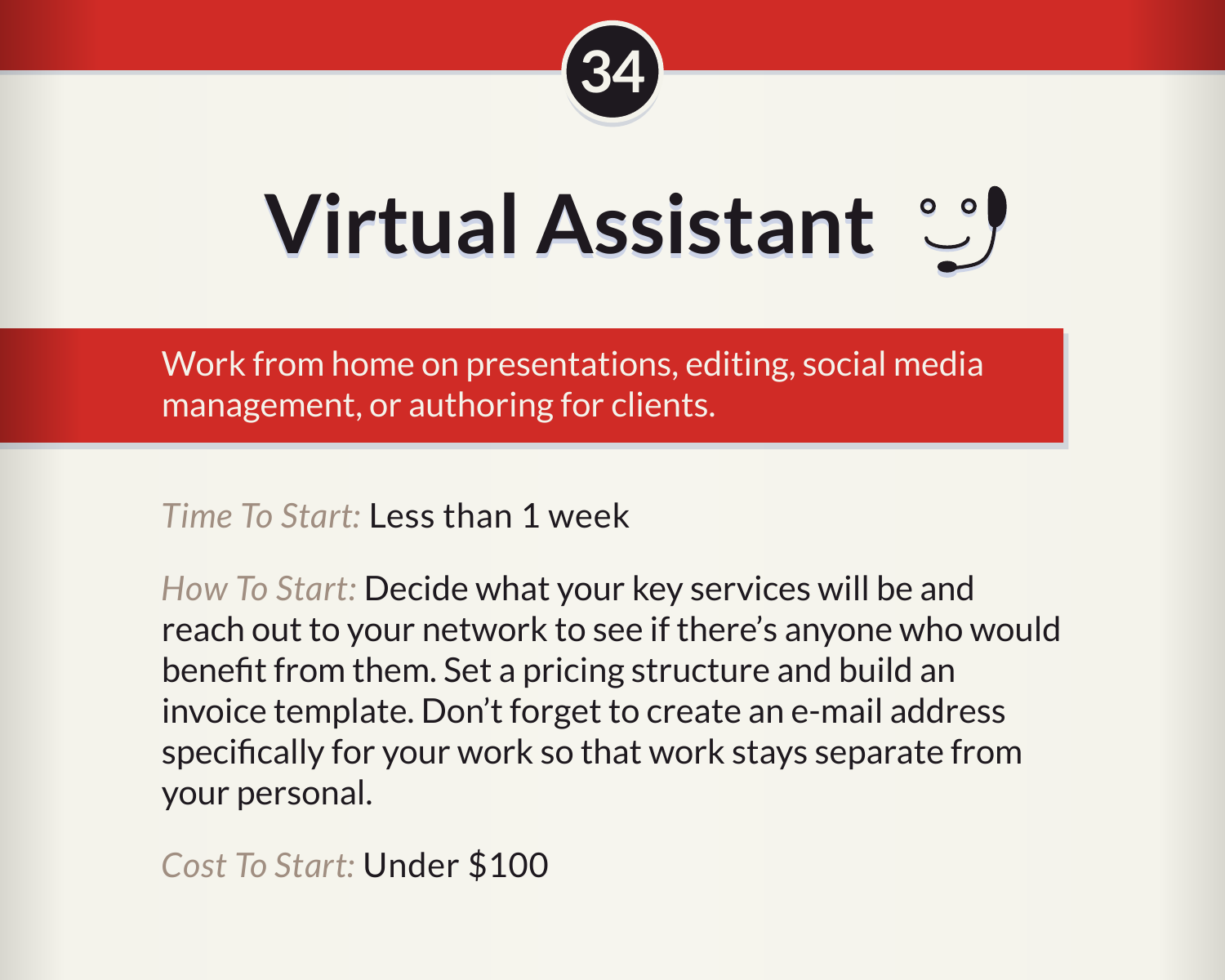

#### **Submit Stock Photos**



*Time To Start:* 1 week

*How To Start:* Go through your images and select the best ones that will get accepted as a stock photo. Create an account with a stock photo site of your choosing, upload them, and sit back and collect the cash. Don't forget to constantly upload more pictures!

*Cost To Start:* \$0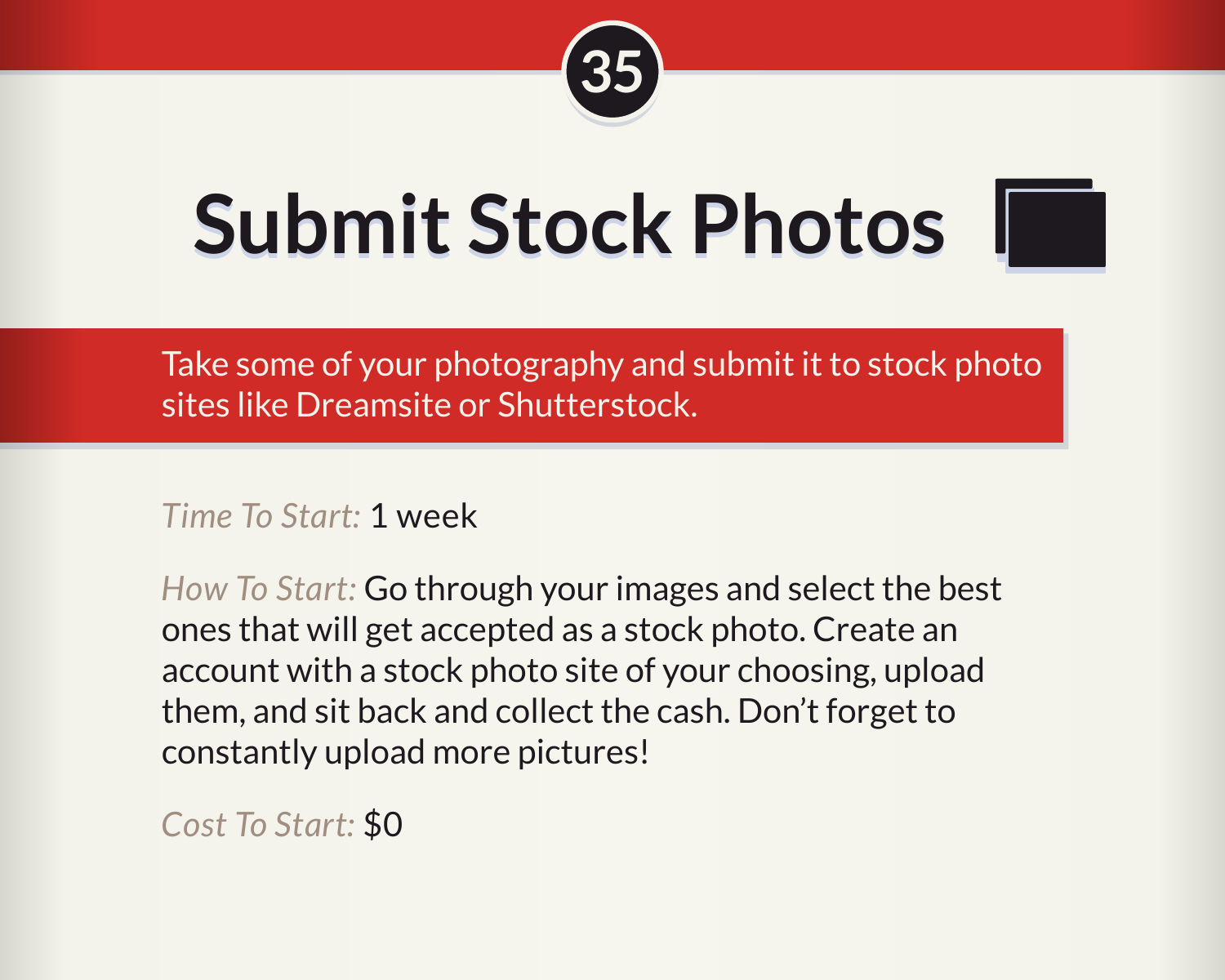

#### **Create A T-Shirt Company**



Create custom t-shirts for your next big event. You could simply use iron on transfers or fully invest in a screen printing equipment for large-scale orders.

*Time To Start:* 1 week to 1 month

*How To Start:* Find an event that needs custom t-shirts. Design the image or text that's needed. Put it on the shirts. Sell them.

*Cost To Start:* \$50-\$5,000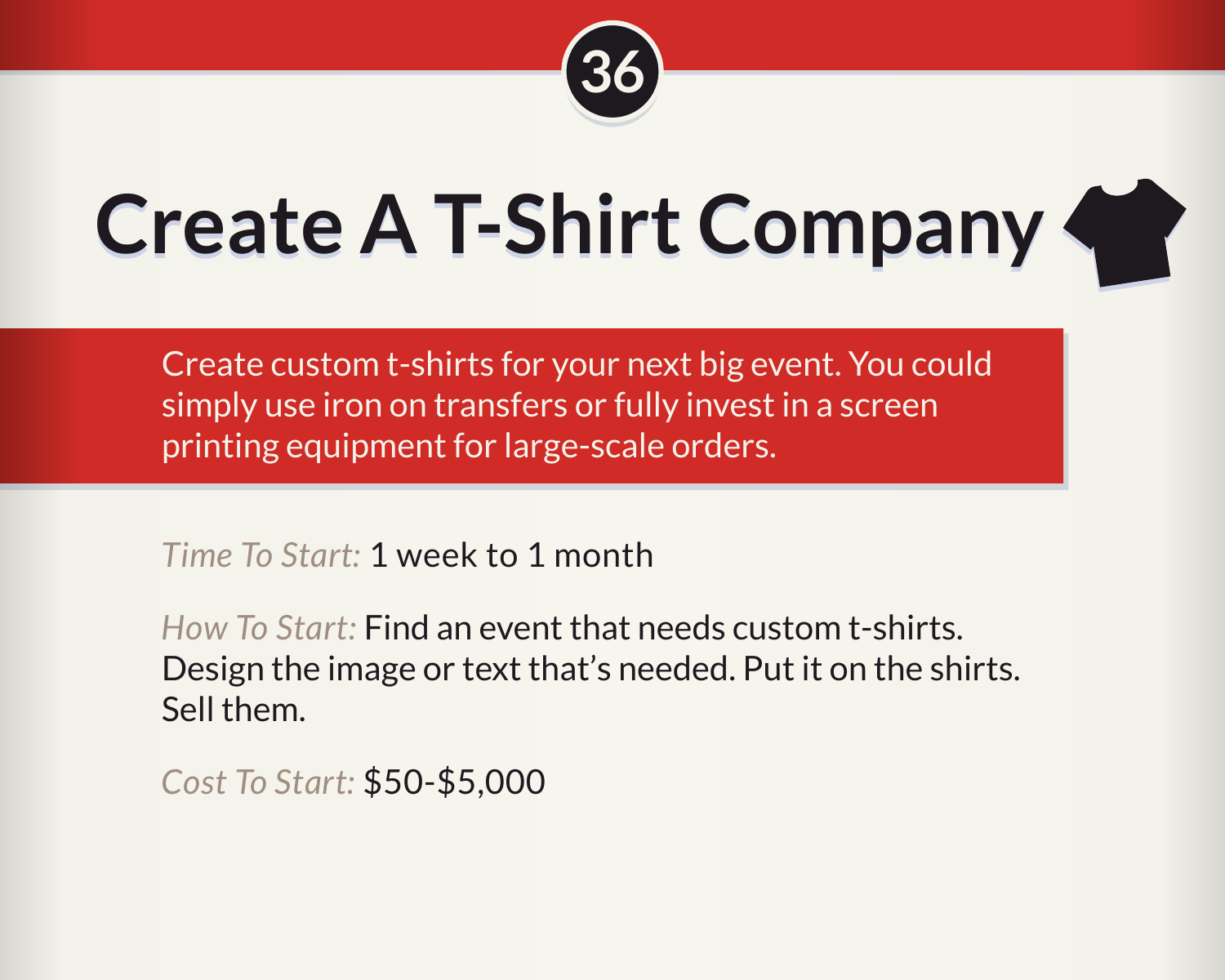

## **Start Marrying People**

Officiate weddings for people who want a unique wedding experience.

*Time To Start:* 1 month.

*How To Start:* Since many jurisdictions have regulations about who is authorized to officiate weddings, do your research before taking an online course to get certified. If its allowable where you live, sign up for an online officiating course!

*Cost To Start:* \$100-\$500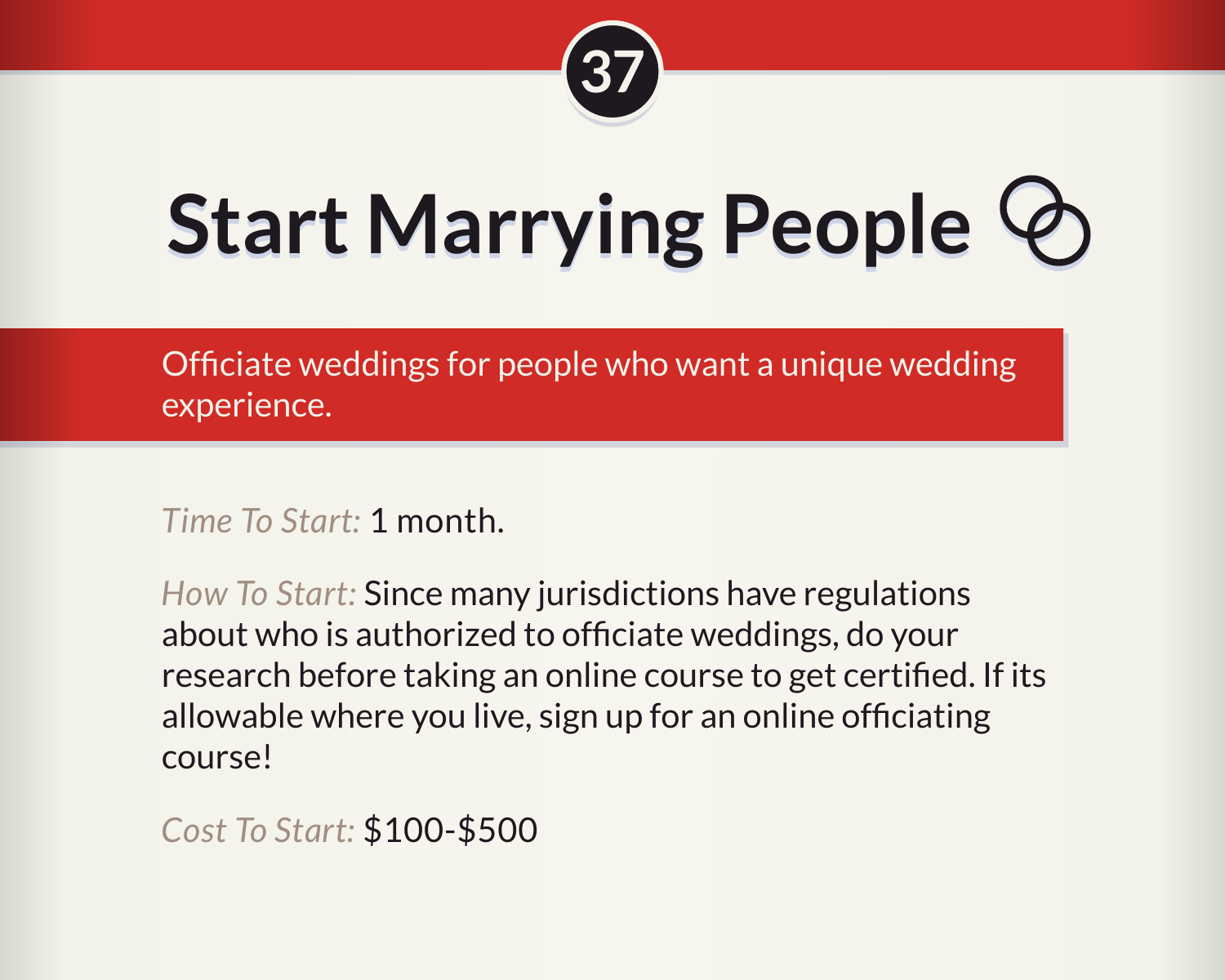

#### **Become A Tour Guide**

Are you a local expert? Lots of local tourists would pay a walking tour of the city or town that you live in. Start a walking tour side hustle.

*Time To Start:* Less than 1 month

*How To Start:* Get the attention of local media and see if they'll do a story about your new business idea – Community sections of papers love highlighting local entrepreneurs. Create a basic website and don't forget to use Search Engine Optimization techniques to make sure tourists find it! Offer to take them on a walking tour for your set price per person.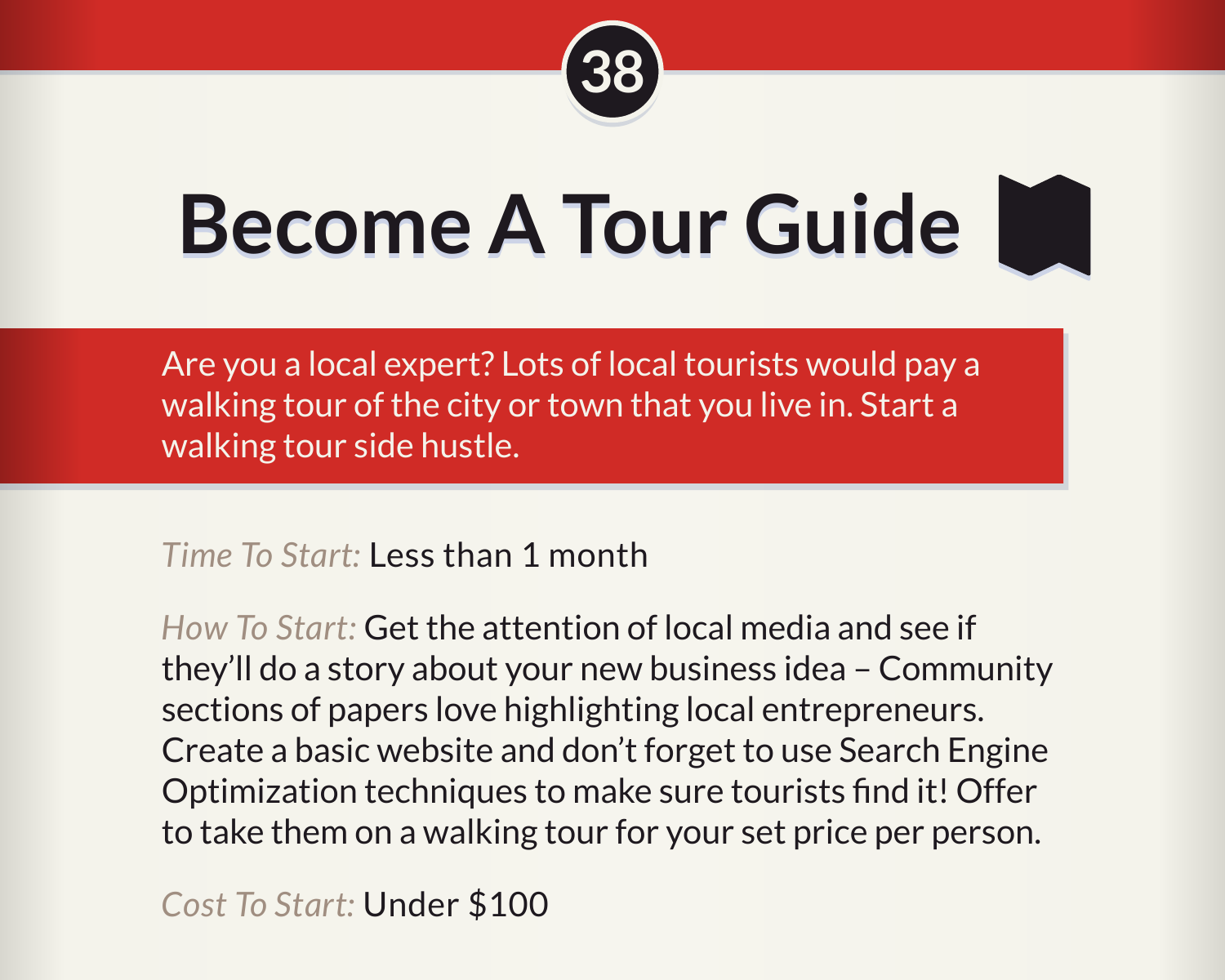

#### **Tutor Kids, Students or Old Folks**

Tutor school-aged kids, local university or college students, or seniors looking to upgrade their skills.

*Time To Start:* 1 week to 1 month

*How To Start:* Create basic fliers outlining the subjects you tutor in with your contact information and post them in local libraries, university or college campuses, and schools. Identify which times you're usually available and create a schedule. Local coffee shops or libraries are great places to offer your services!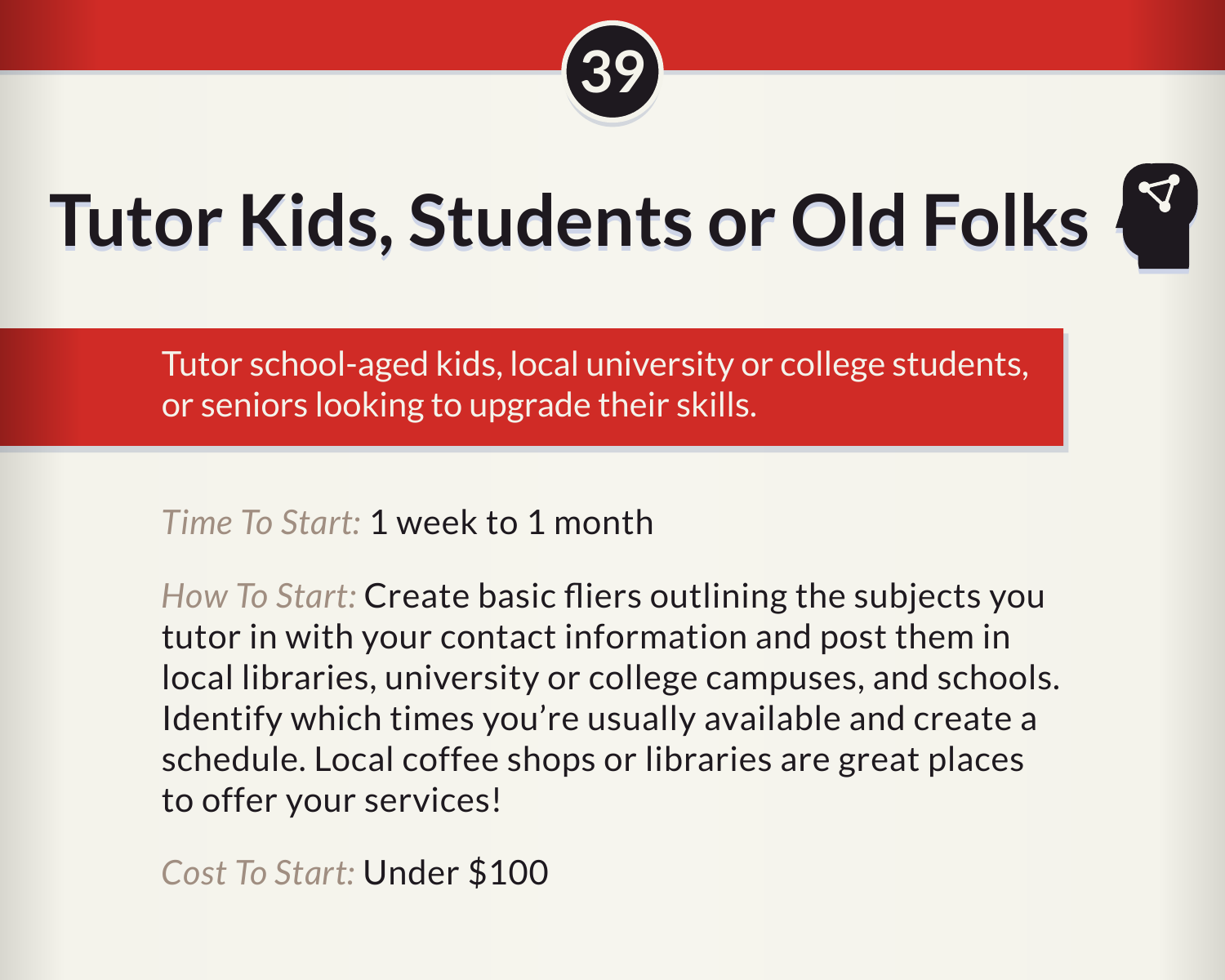

### **Trade Cryptocurrencies \$**

Buy cryptocurrencies and then sell them. This is the side hustle for the technologically advanced.

*Time To Start:* Less than 1 month

*How To Start:* Buy some cryptocurrencies like bitcoin or litecoin and begin trading them as their values increase.

*Cost To Start:* \$1-\$1,000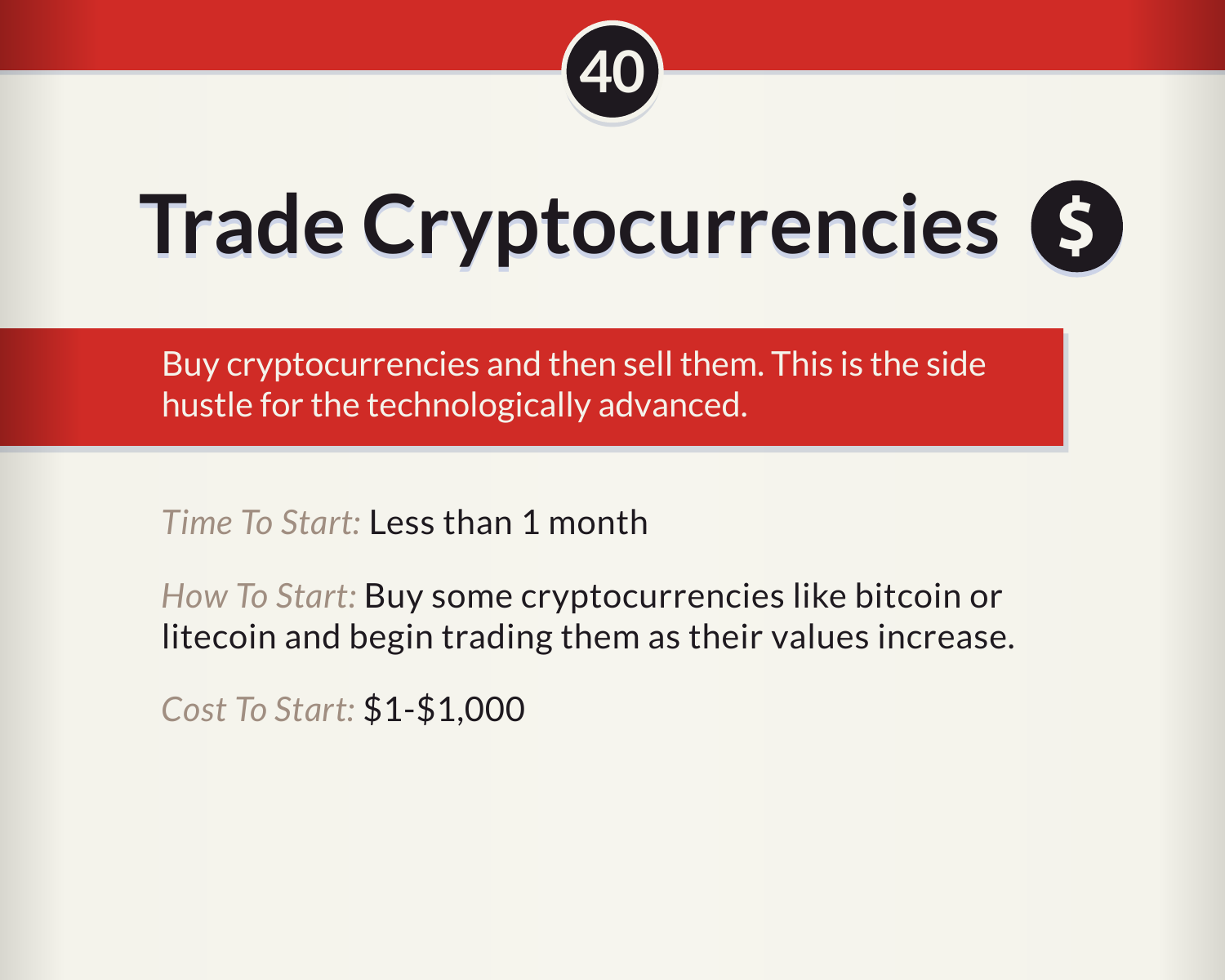

### **Make & Sell Soap**

Make unique soaps and sell them at local farmer's markets or on sites like Etsy.

*Time To Start:* 1 week to 1 month

*How To Start:* Check out your local craft supply store for the supplies needed, make up a few batches with different scents, and then reserve a table at your local farmer's market! Don't forget to have materials for your table that promote your business Facebook page or website and forms for custom orders!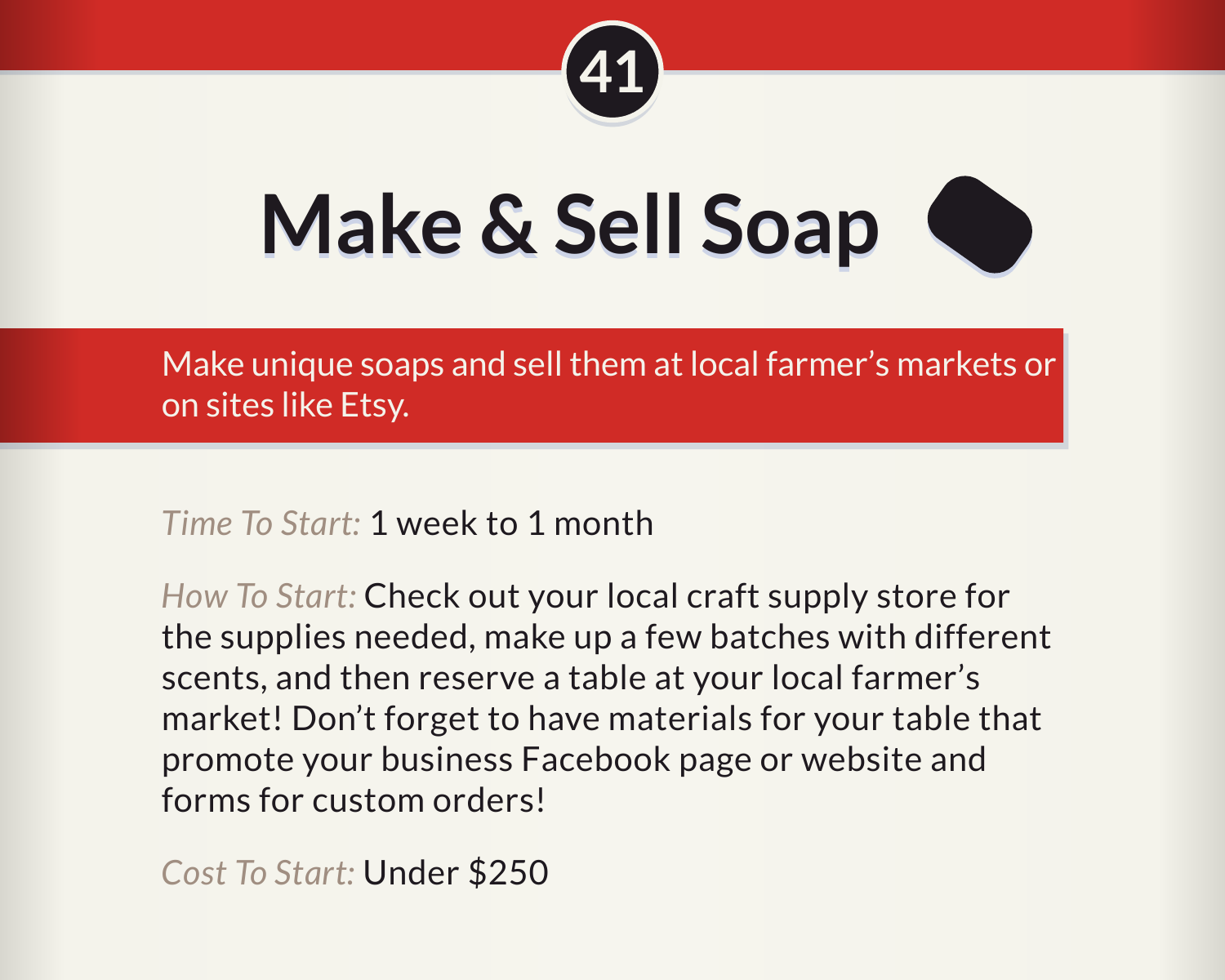

## **Make & Sell Buttons**

Make custom buttons that can be pinned onto bags or shirts and sell them at local farmer's markets or on sites like Etsy.

*Time To Start:* 1 week to 1 month

*How To Start:* Go out and buy a badge button maker tool that will clamp your printed image into the actual button. Do some up with your designs and get them ready for sale. Don't forget to have a form available for custom orders such as people who want their business logo turned into buttons for giveaways.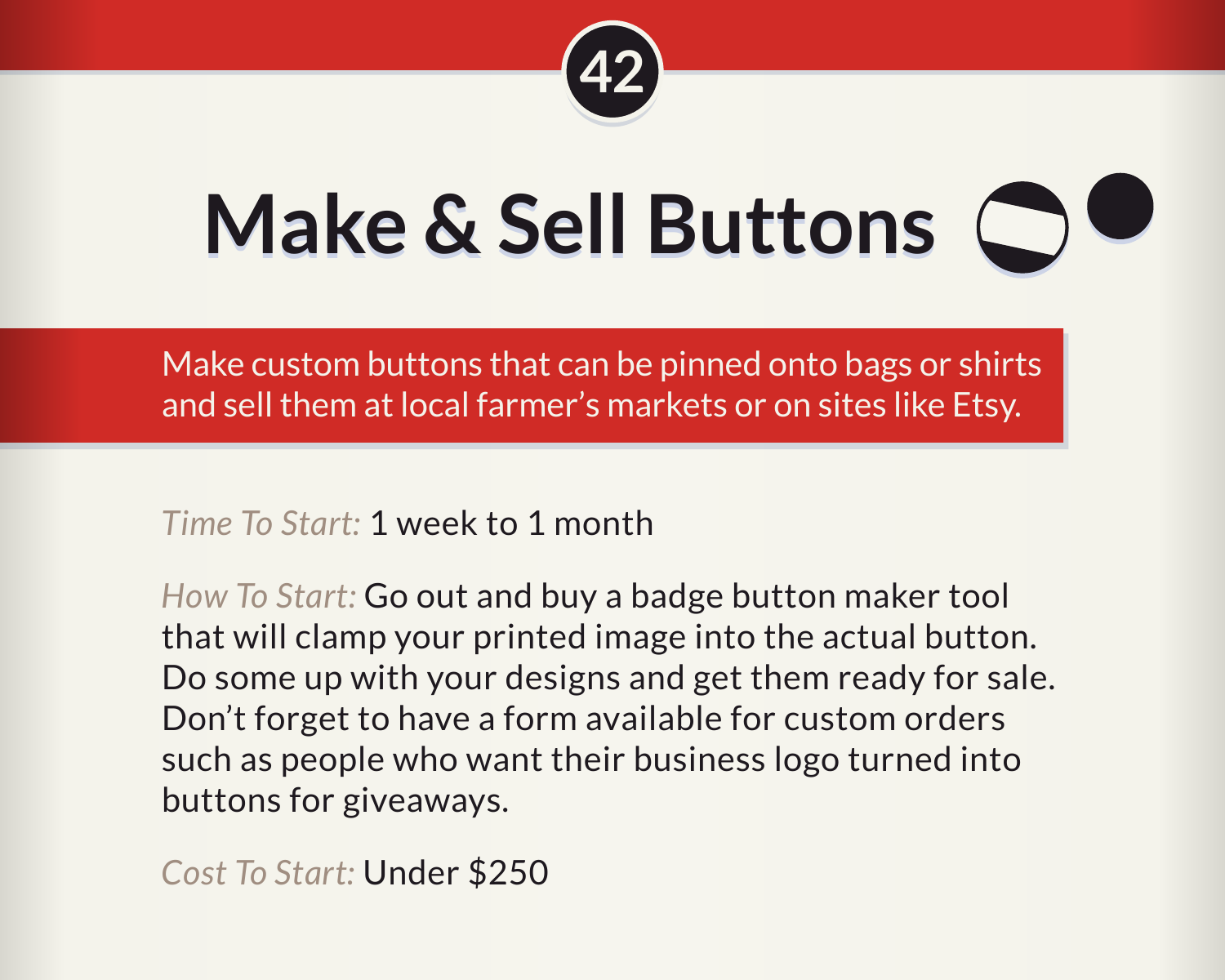

#### **Make & Sell Beef Jerky**

Make beef jerky and sell it at local farmers markets.

*Time To Start:* 1 week to 1 month

*How To Start:* Reserve a table at your local farmer's market, make a few batches of jerky, and then package them up with your brand's name and Facebook page or website. Head out to the market and sell it on the weekends.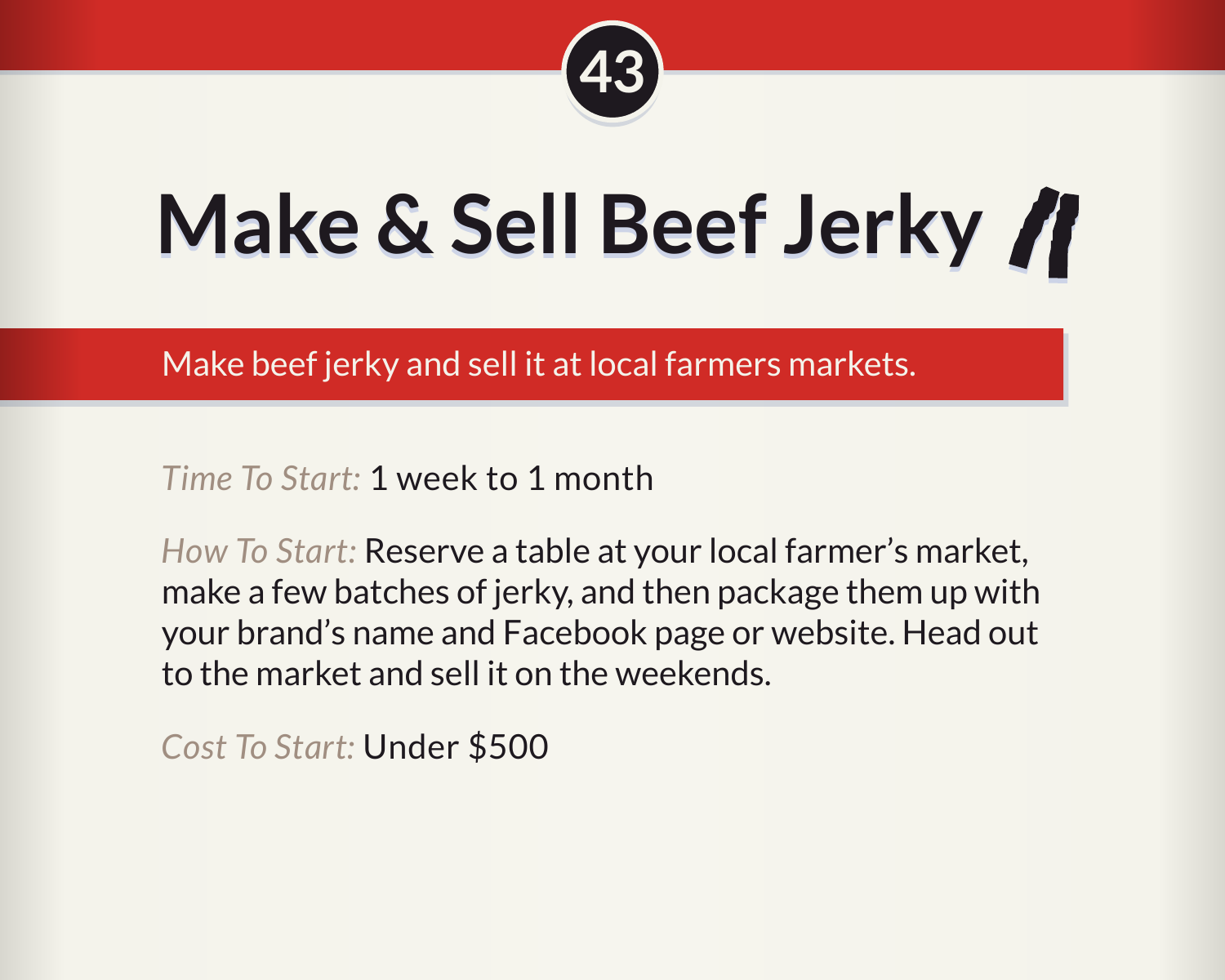

#### **Seamstress or Tailor**

Put your sewing skills to good use hemming pants, taking in oversized dresses, or even designing and creating custom pieces. If you're creative with a needle and thread, this is your side hustle.

*Time To Start:* Less than 1 month

*How To Start:* Stock up on sewing needles, thread, and other supplies. The last thing you want to be is unprepared for orders. Check with local theatres for costume creation opportunities and dry cleaners for tailoring projects. Then post your services online through social media or online classifieds to boost business

*Cost To Start:* \$50-\$250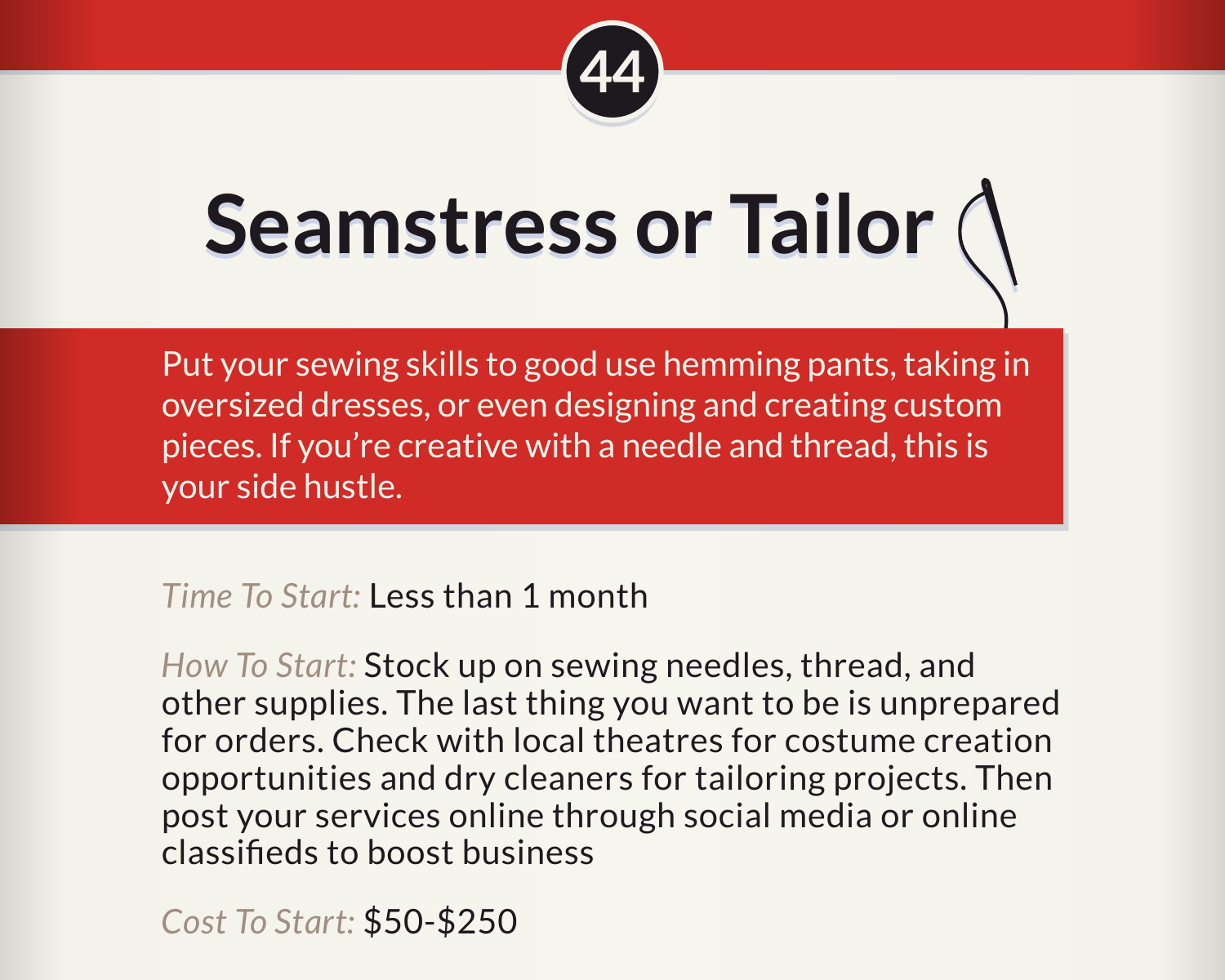

### **Club Promoter**

Promote events at your favorite local club for an hourly fee.

*Time To Start:* Immediately

*How To Start:* Talk to the club's management about having their events promoted by someone who is in the community with the people that go to them. Set objectives that you will reach for a set price. Don't forget to offer a premium price for desperate times, such as events within the week.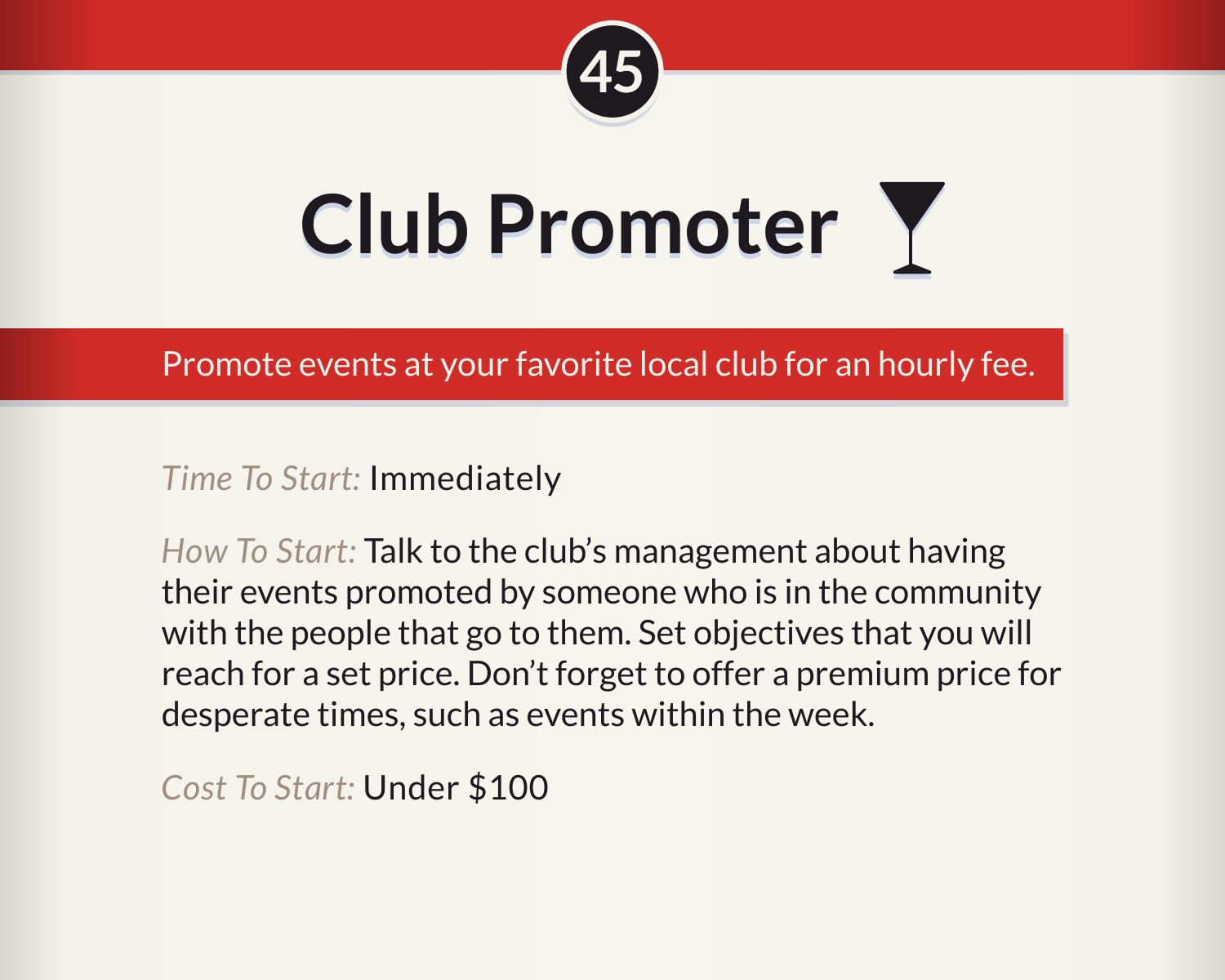

#### Start A Workout Blog

Start a simple blog on workout tips and tricks.

*Time To Start:* Immediately

*How To Start:* Write blogs about workouts you've done complete with tips and tricks to stretch muscles afterwards. Promote it through social media, community forums, and your network of gym buddies and then build an audience. From there you can have advertisements on your blog that will pay you or you can offer to become a personal trainer.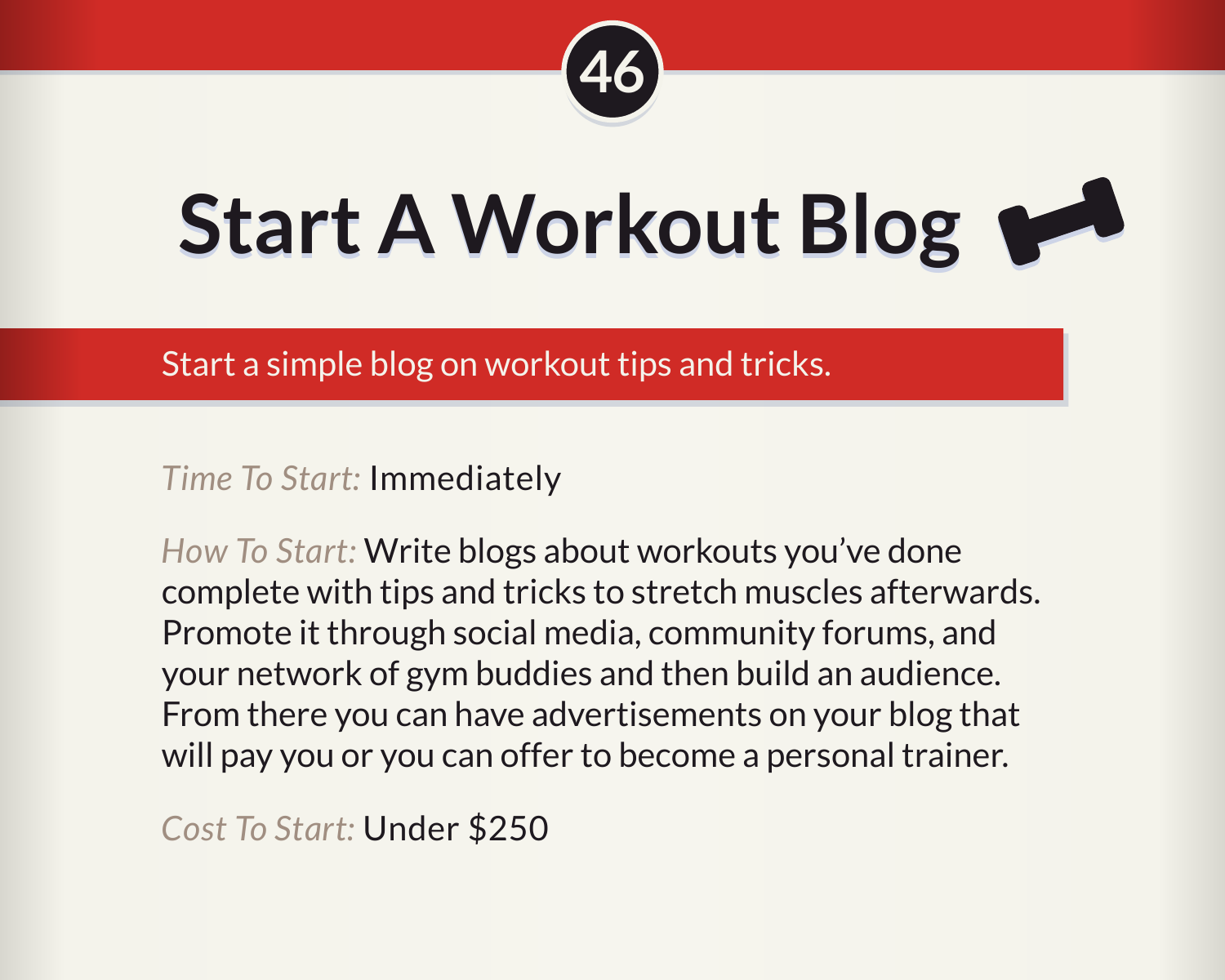

Human Photo-Op

Dress up as a movie character, celebrity, or famous musician or comedian and charge people to take a picture with you.

*Time To Start:* Immediately

*How To Start:* Pick a celebrity look alike and find a spot to set up. Waterfronts or public parks are great starting places. Set a price per picture and maybe even team up with a friend with a Polaroid camera to offer a unique souvenir!

*Cost To Start:* \$50-\$250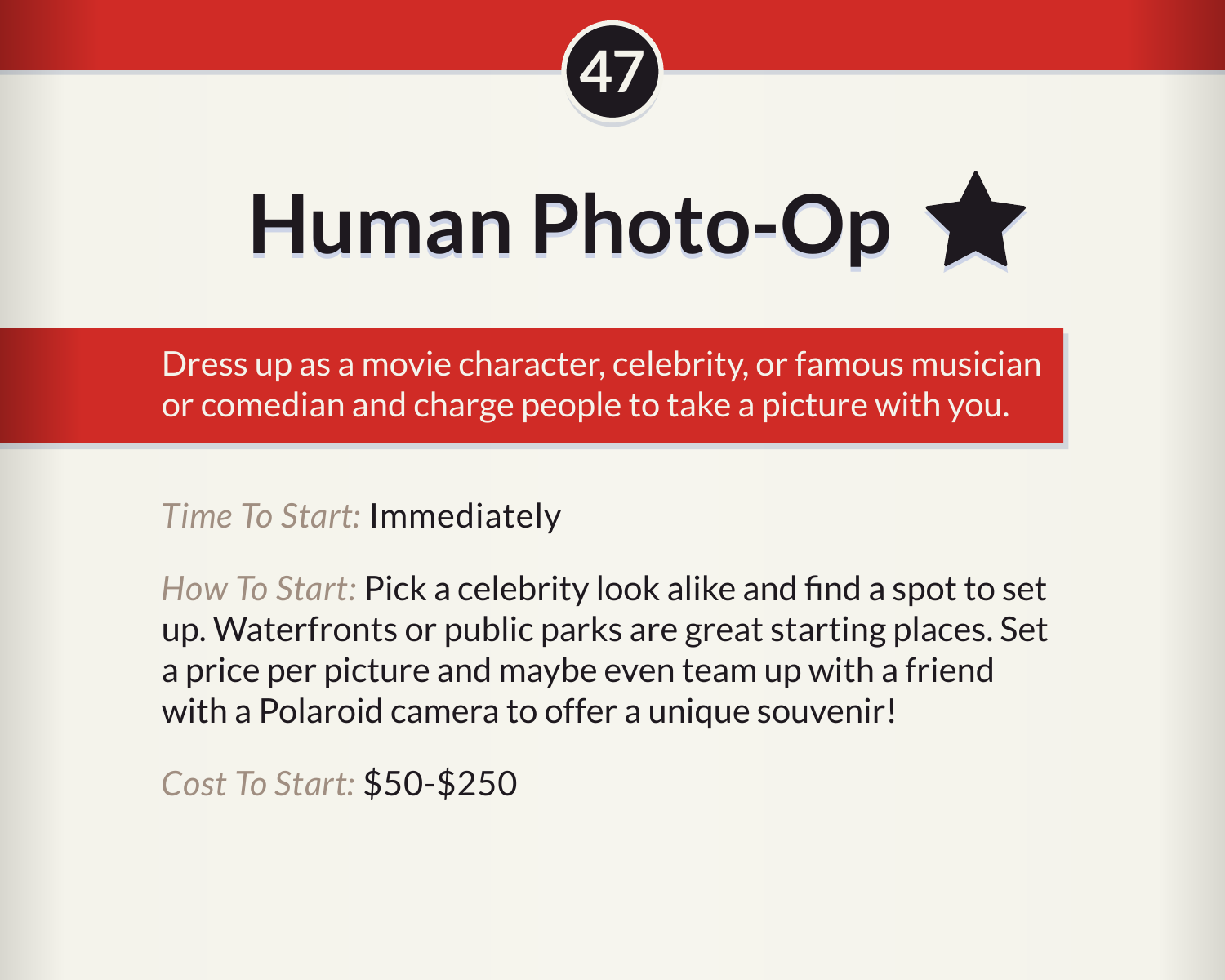

## **Furniture Builder**

Create custom furniture using new or recycled materials. You'd be surprised how many people out there are looking for custom side tables, chairs, or bookshelves!

*Time To Start:* 1 week to 1 month

*How To Start:* Create a portfolio of pictures of furniture that you've built and post them to a Facebook business page. Advertise what makes them unique and outline the ordering process that you will have in place for custom orders.

*Cost To Start:* \$50-\$500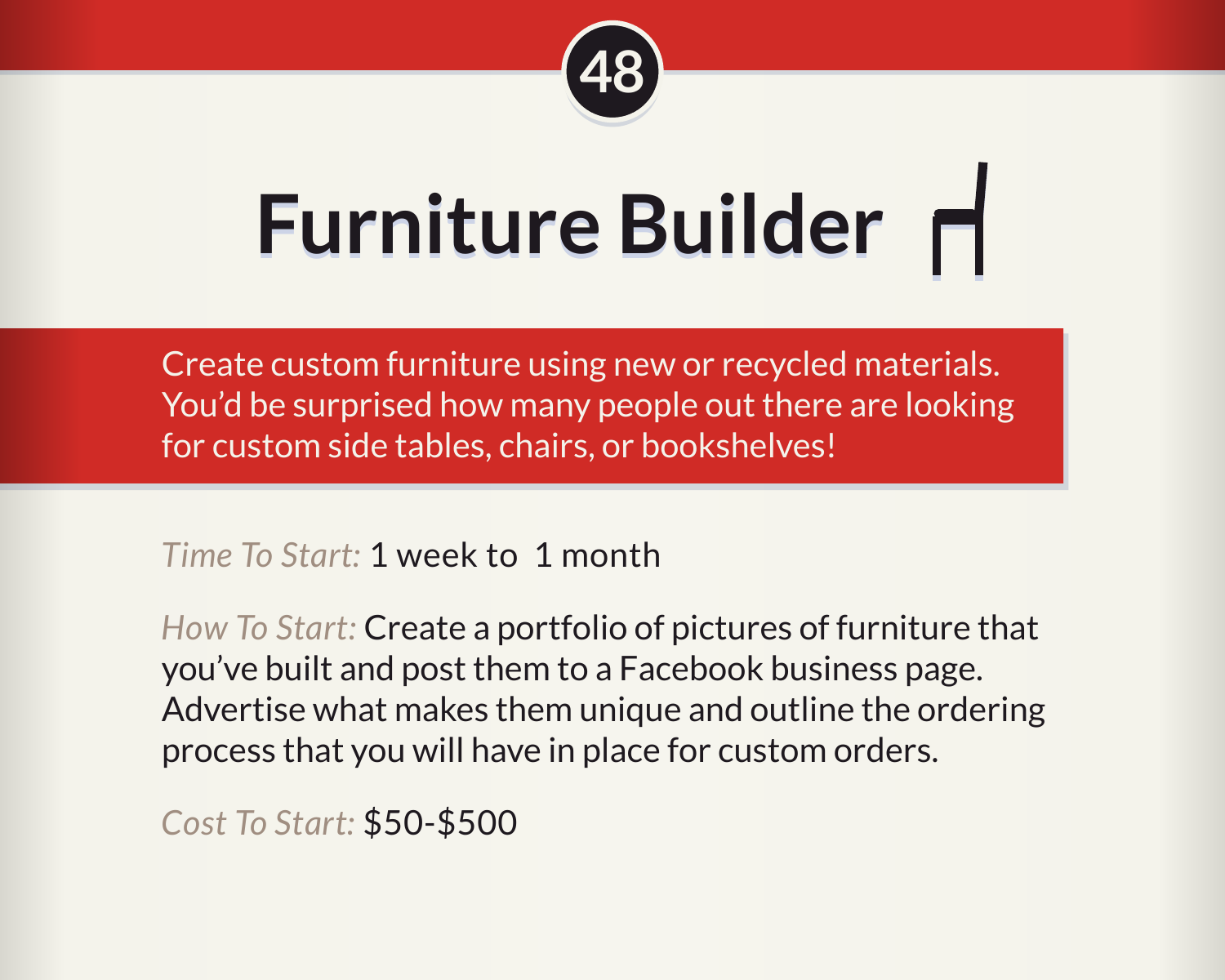

# **Coffee Delivery**

Get coffee orders and deliver them to thirsty and perhaps sleep-deprived customers.

*Time To Start:* Immediately

*How To Start:* Create a process for taking orders, this one could also be as simple as setting up a PayPal or Stripe account and accepting orders through a wordpress template. Don't forget to give that option for rush deliver with an extra \$5 surcharge!

*Cost To Start:* Less than \$50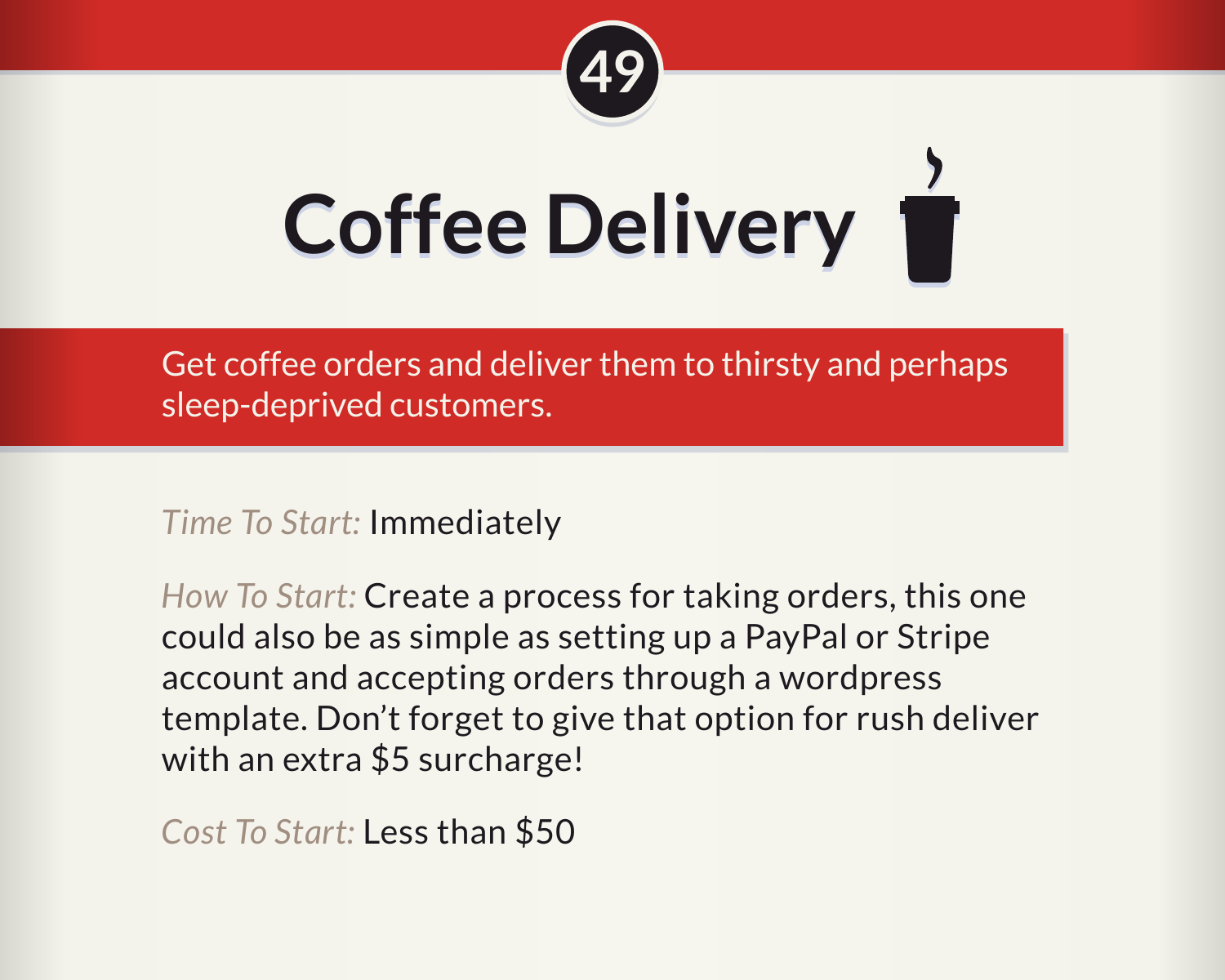

#### **Kale Chip Creator**



Make kale chips, package them, and sell them to local cafes or delis to go with their sandwiches.

*Time To Start:* Less than 1 week

*How To Start:* Go out and buy some fresh and local kale. Make a fresh batch and bring some samples to cafes or delis in your community. Take orders on a weekly basis and provide the marketing materials (such as simple table tents) for them to encourage their customers to try them with their meal.

*Cost To Start:* \$50-\$250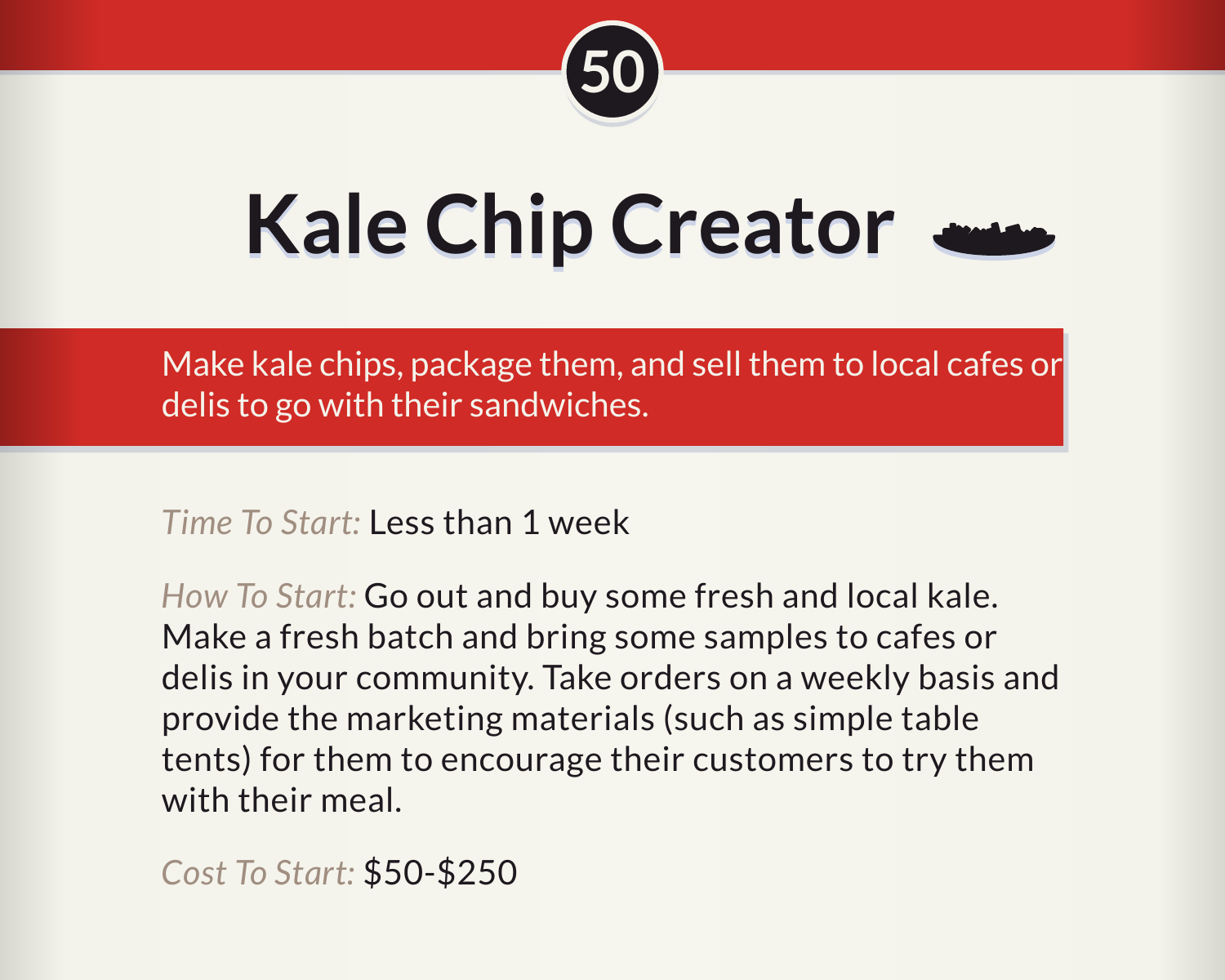

## **Smoothie Maker & Delivery F**

Make deliciously healthy smoothies and offer delivery within a specified number of kilometers.

*Time To Start:* Immediately

*How To Start:* Go out and buy some fresh, local produce and create a system for taking orders. They could be texted, e-mailed, or tweeted to you, all you have to do is define the way that works best for your clients.

*Cost To Start:* \$50-\$250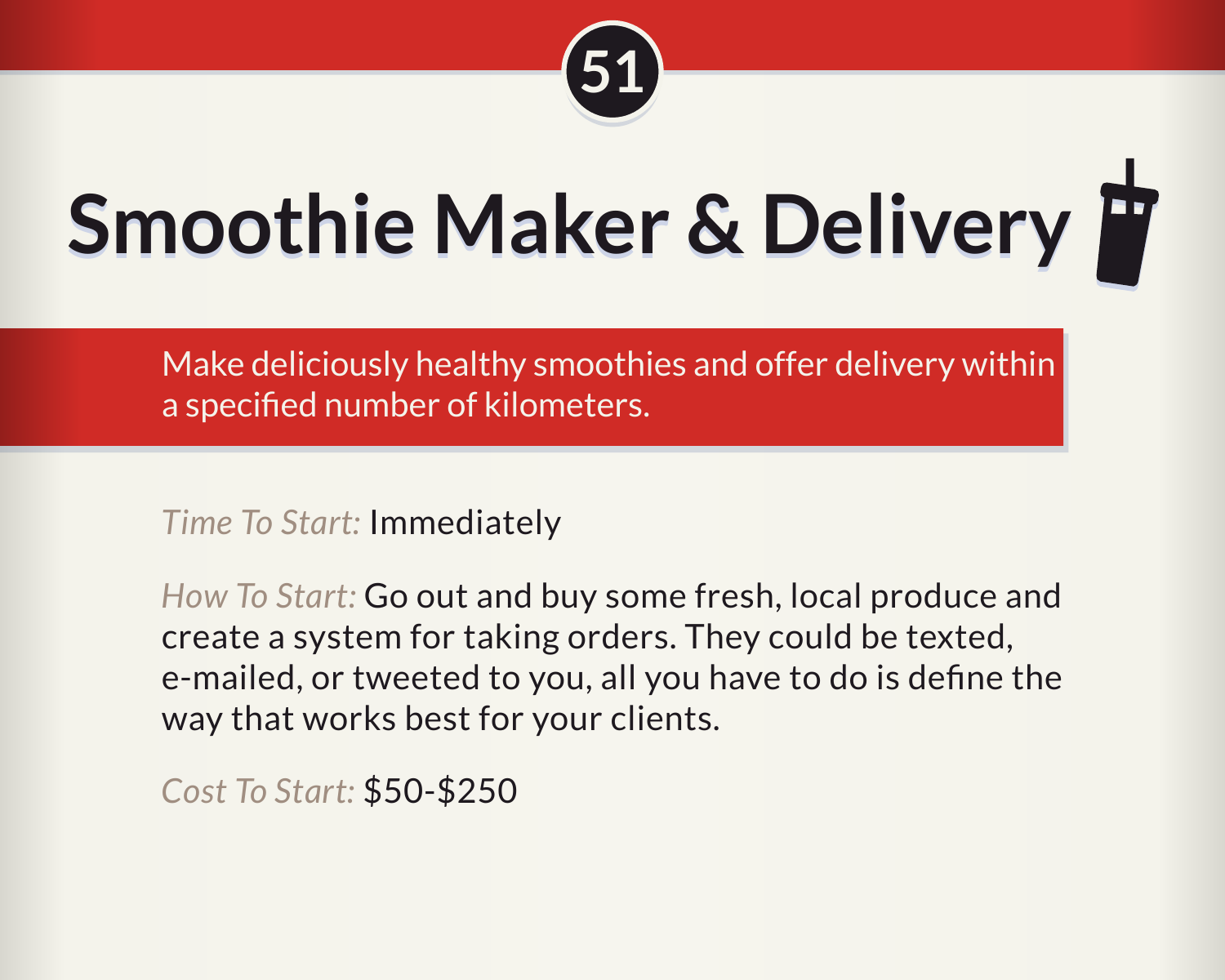

#### **Amazon Affiliate**

Advertise Amazon products through links on your website, blog, or social network stream and receive up to a 8.5% referral fee for qualified sales made.

*Time To Start:* 1 week to 1 month

*How To Start:* Create an account with Amazon Associates and once approved, follow the steps to build affiliate links to Amazon through product links or banners. Promote products that align with your audience and start earning cash!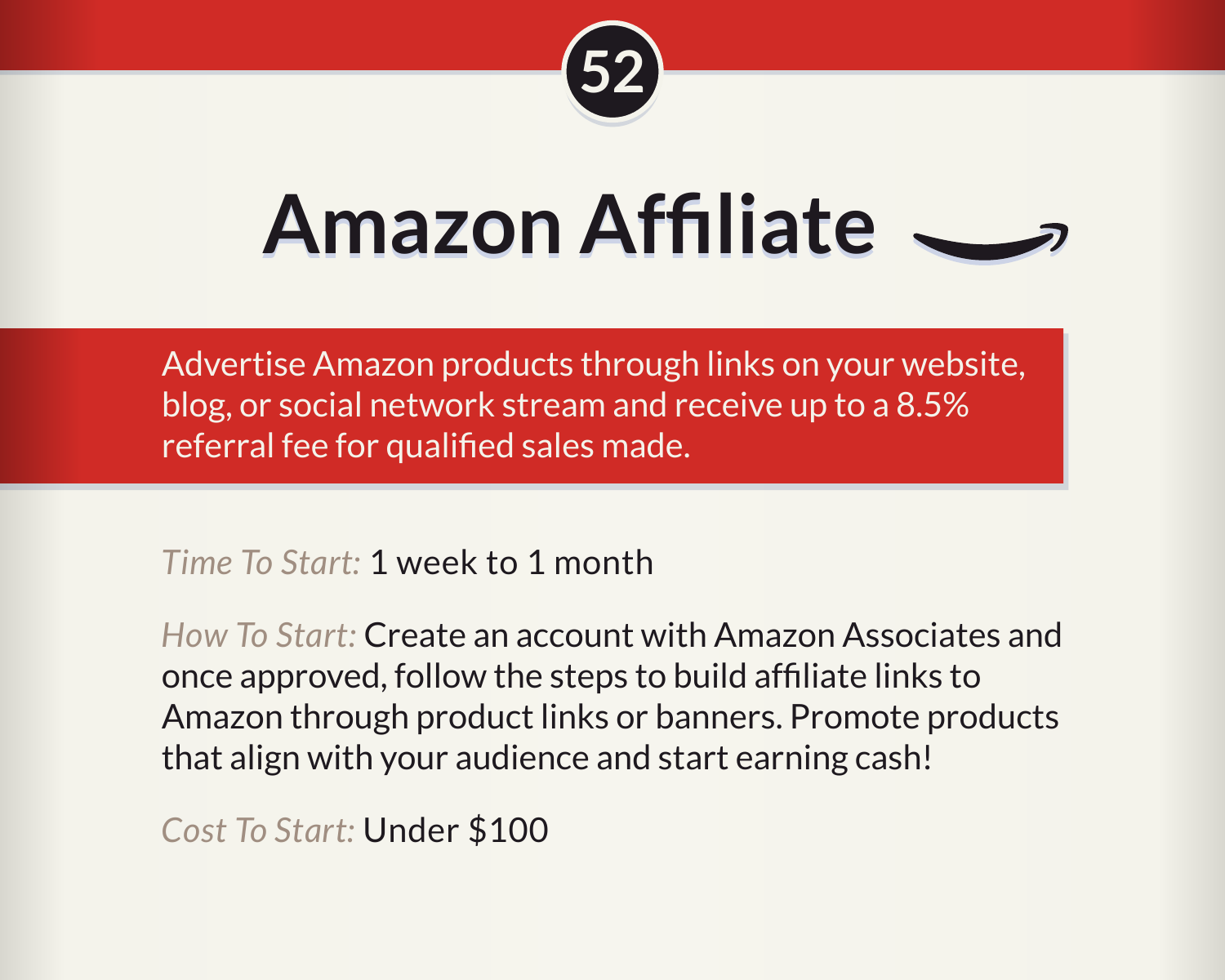

## **Real Estate Agent \$**

List, show, and sell property. Connect buyers will sellers and make matches between people's dream house or cottage and their sellers.

*Time To Start:* Under 1 year

*How To Start:* Enroll in courses through your local real estate association and begin to earn your real estate license.

*Cost To Start:* \$500-\$5,000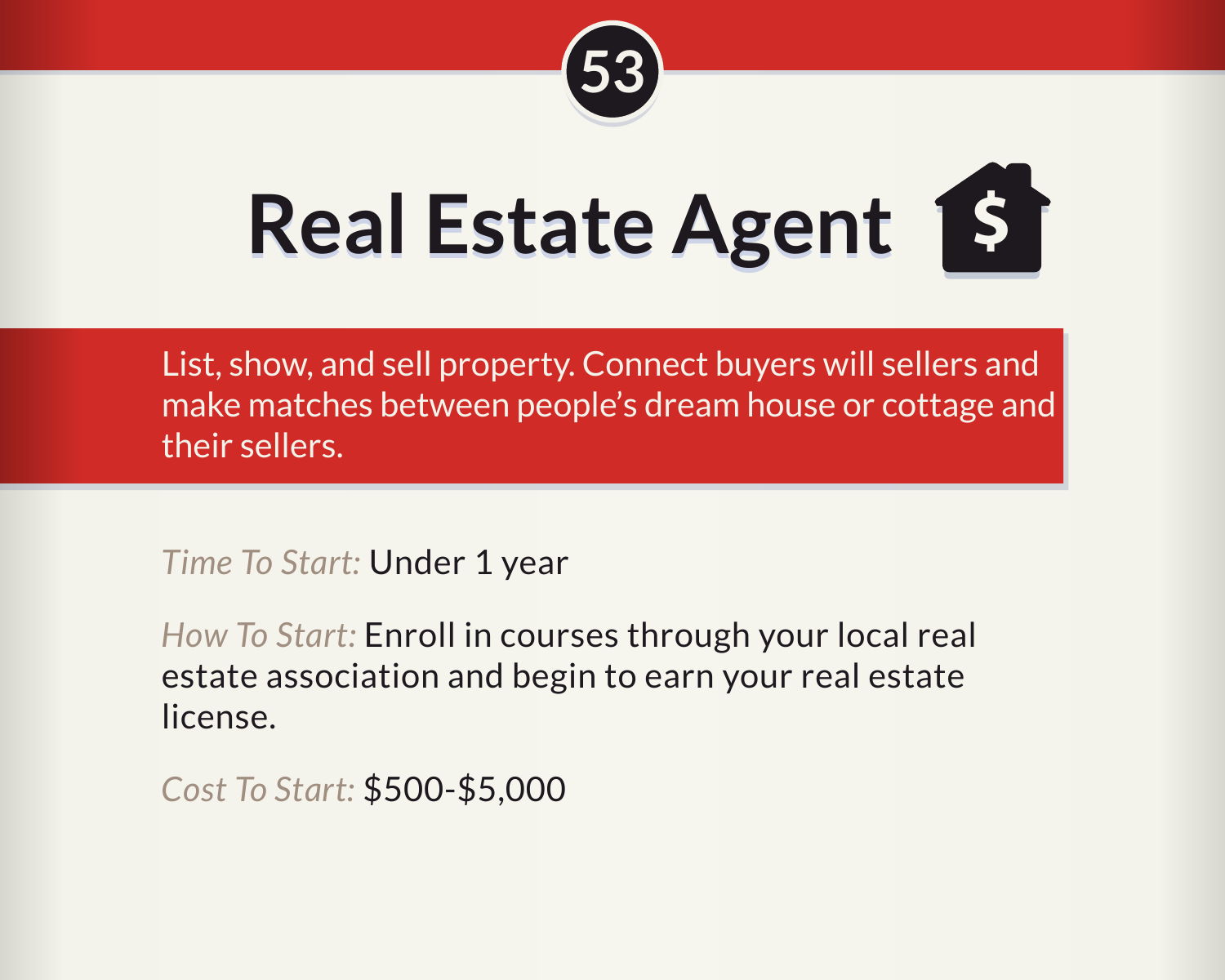

#### **Insurance Agent**

Sell various types of insurance, acting as an agent between insurance providers and people needing coverage.

*Time To Start:* 1 month to 6 months

*How To Start:* Depending on the type of insurance that you want to sell, do some research as to whether or not you will need to become professionally licensed to operate in your jurisdiction. In Canada, you can check out Service Canada's website for more information.

*Cost To Start:* \$100-\$500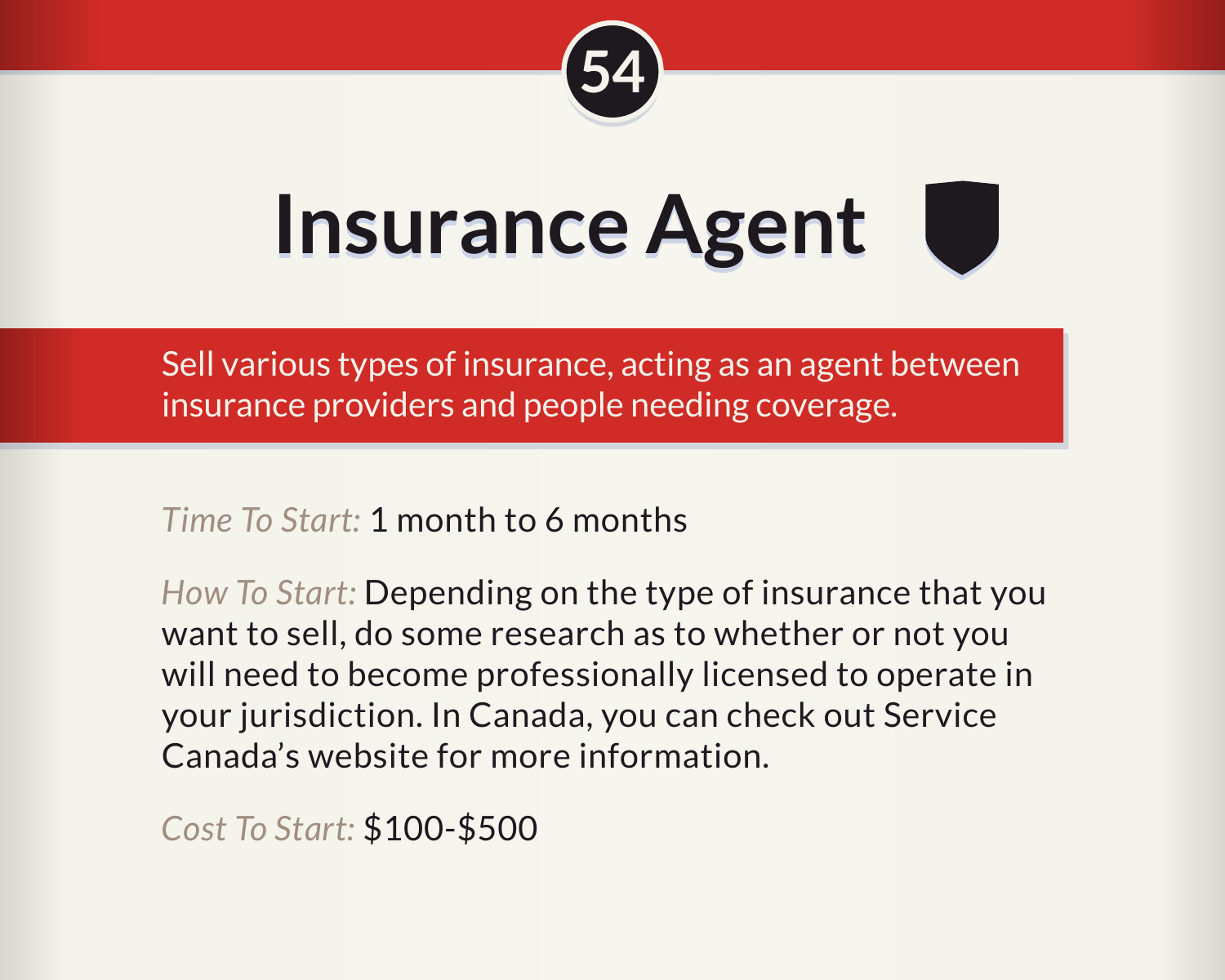

#### **Social Media Guru**

Give advice, manage, or create content for social media account holders that are struggling or could use an extra hand. If you already consider yourself a social media expert, this side hustle will work great.

*Time To Start:* Immediately

*How To Start:* Spread the word about your services and expertise. Offer to write a few guest blogs, share some tips with a few people just starting up their channels and get your name out there. Once you've built a reputation for yourself, sell it.

*Cost To Start:* \$0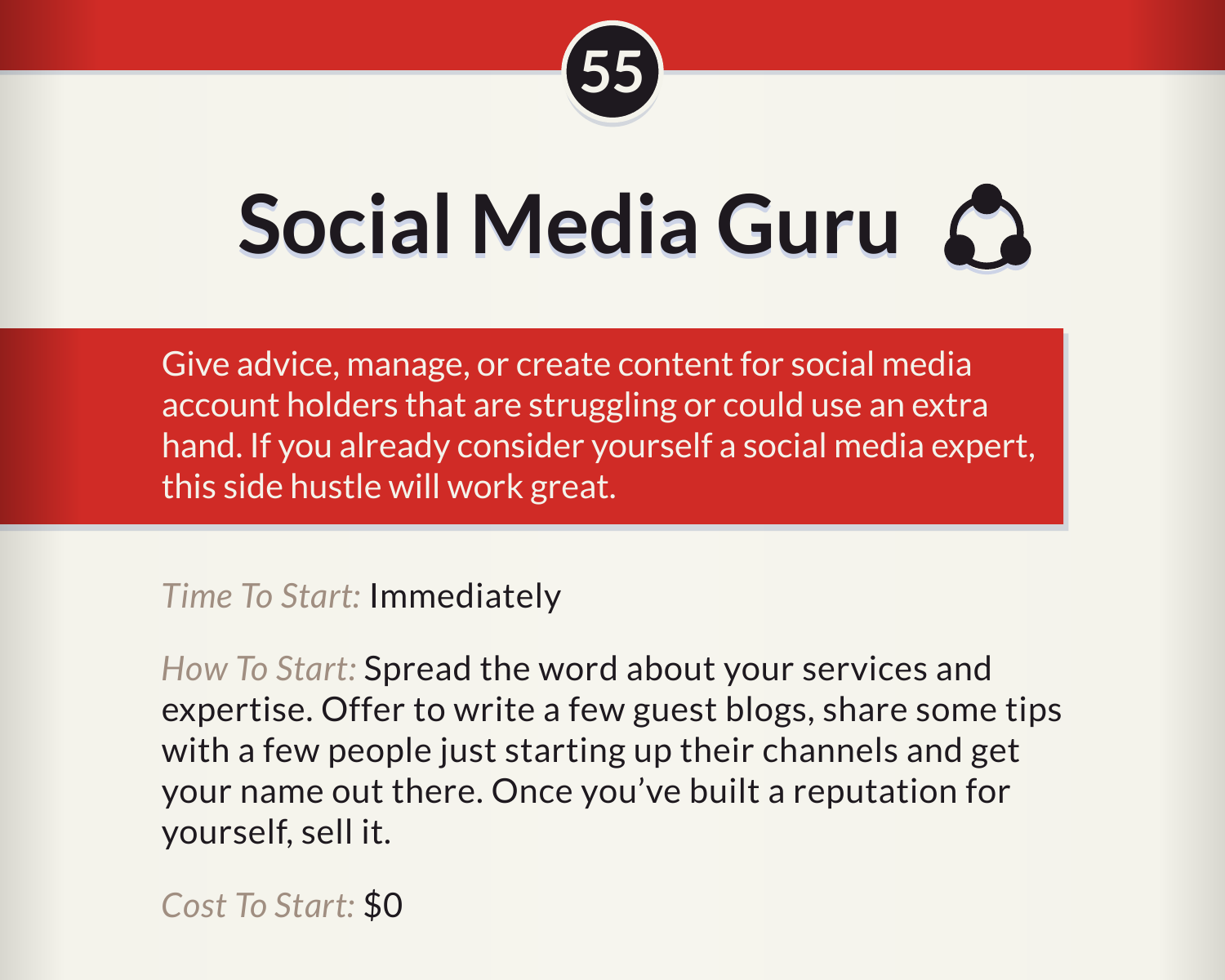

#### **Dating Profile Optimizer**

Help people optimize and enhance their dating profiles.

*Time To Start:* Immediately

*How To Start:* Offer to either spice up the language or give it a complete overhaul - create custom packages for enhancing profiles and then build a pricing strategy.

*Cost To Start:* \$0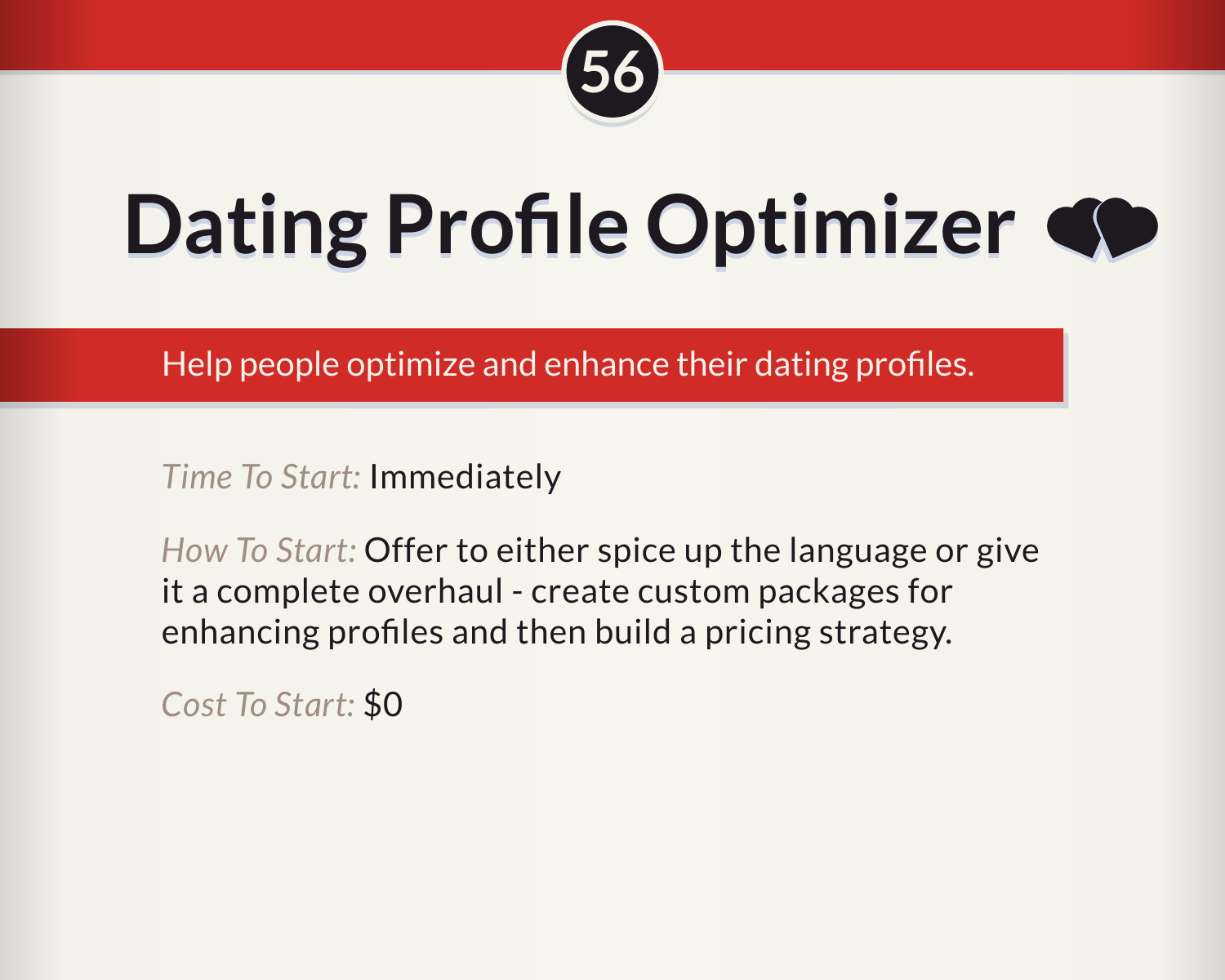

#### **Bad Sketch Artist**

The best part about this side hustle is that you don't even have to be particularly good at sketching. People like funny too, so even if you create something so bad that it fits within that category, you can make a side hustle out of it.

*Time To Start:* Less than 1 week

*How To Start:* Pick up a sketchbook and some pencils and test out your skills with some friends. Have a few laughs and get them to be your first customers when you set up "shop" on in a nearby park or boardwalk. When others see the fun you create, they'll want to try too.

*Cost To Start:* \$25-\$100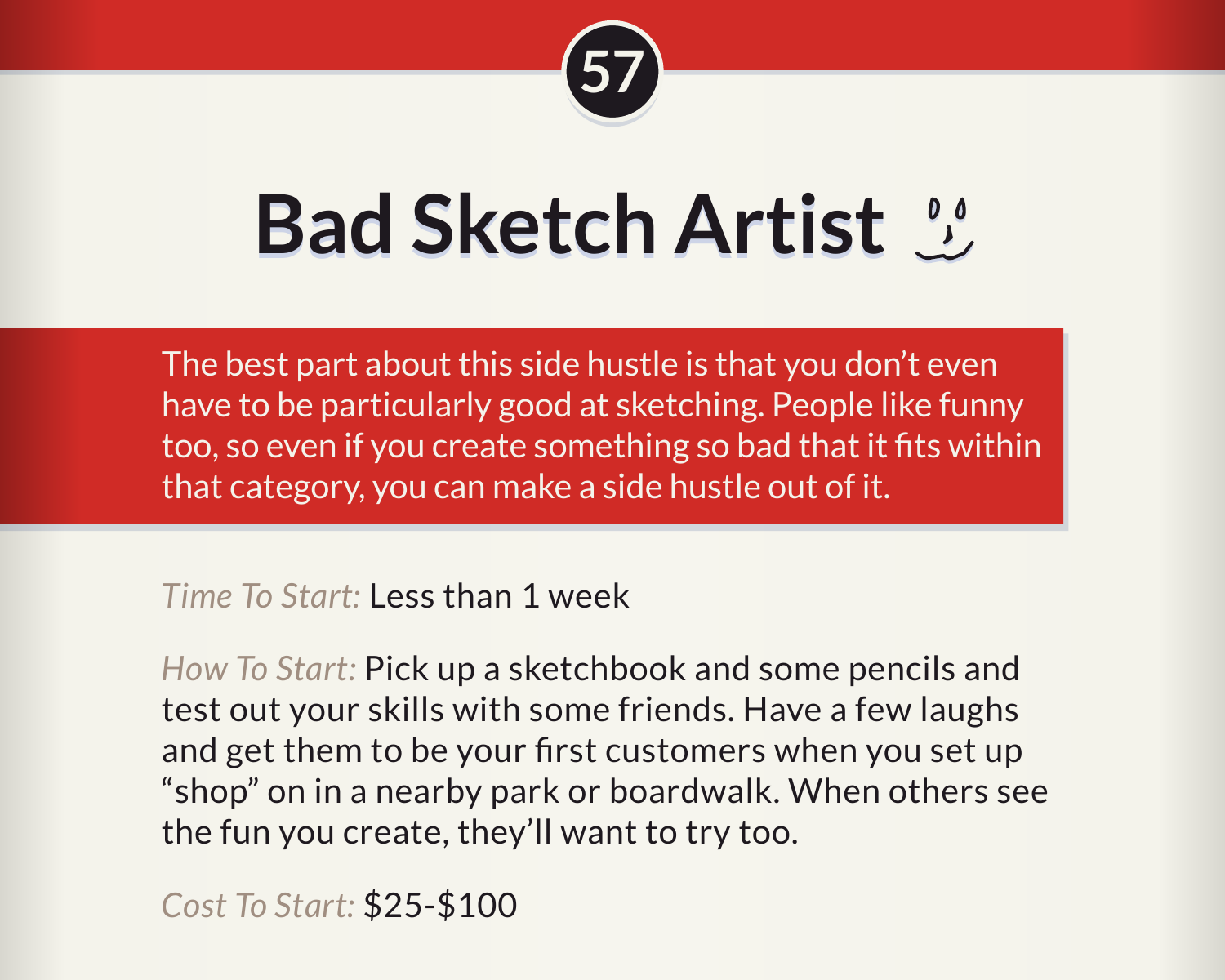

#### **Love Coach (Think Hitch)**



Become a matchmaker extraordinaire. If you already find yourself setting up your friends for dates, this may be your side hustle!

*Time To Start:* Immediately

*How To Start:* Get out to matchmaking events and spread the word about your services. Make a few matches and people will begin to find you.

*Cost To Start:* Less than \$50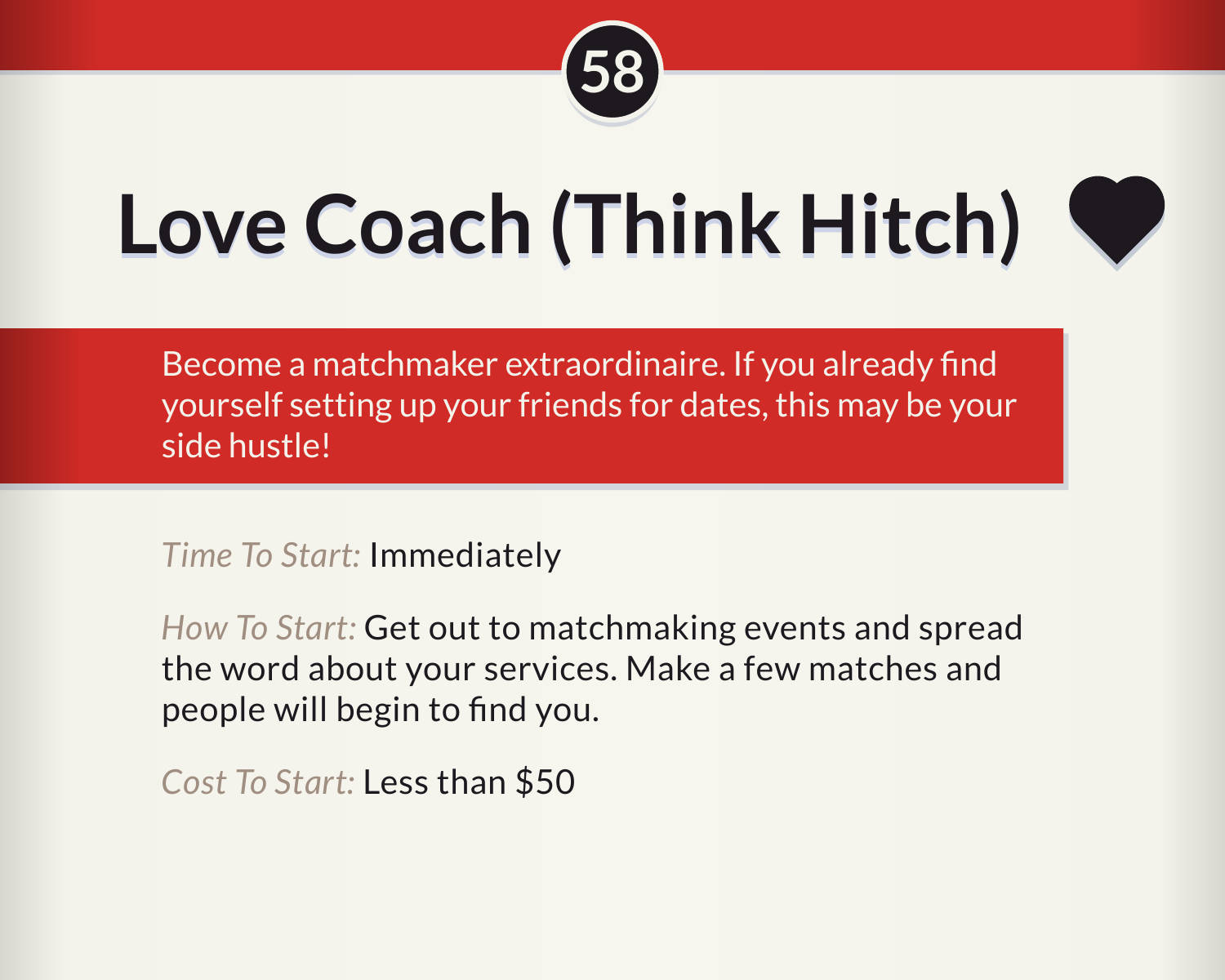

#### **Publish eBooks & Guides**

Create some seriously good content. The kind that people will pay for. Develop it into an eBook and sell it online.

*Time To Start:* 1 month to 1 year

*How To Start:* Create and compile your content. Work with an editor and designer to help you turn it into a marketable eBook, and upload it to a site like gumroad.com to sell it directly to your customers.

*Cost To Start:* \$20-\$250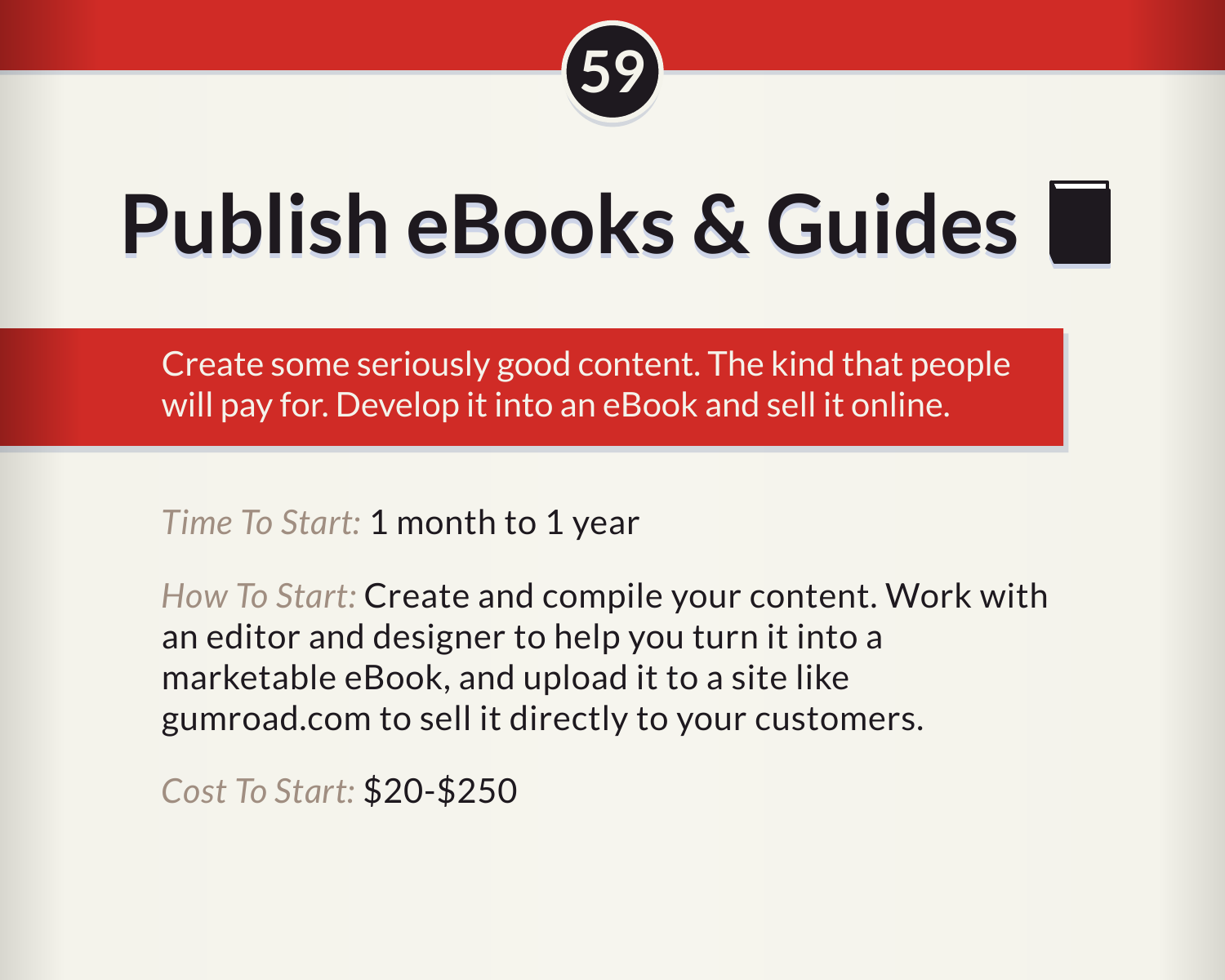

**Create & Sell Art**

Paint, draw, sketch, or sculpt art and sell it.

*Time To Start:* 1 day to 1 week

*How To Start:* Gather up some of your best art and register to sell it at craft shows, in markets, or online through sites life Etsy or Fiverr.

*Cost To Start:* Less than \$50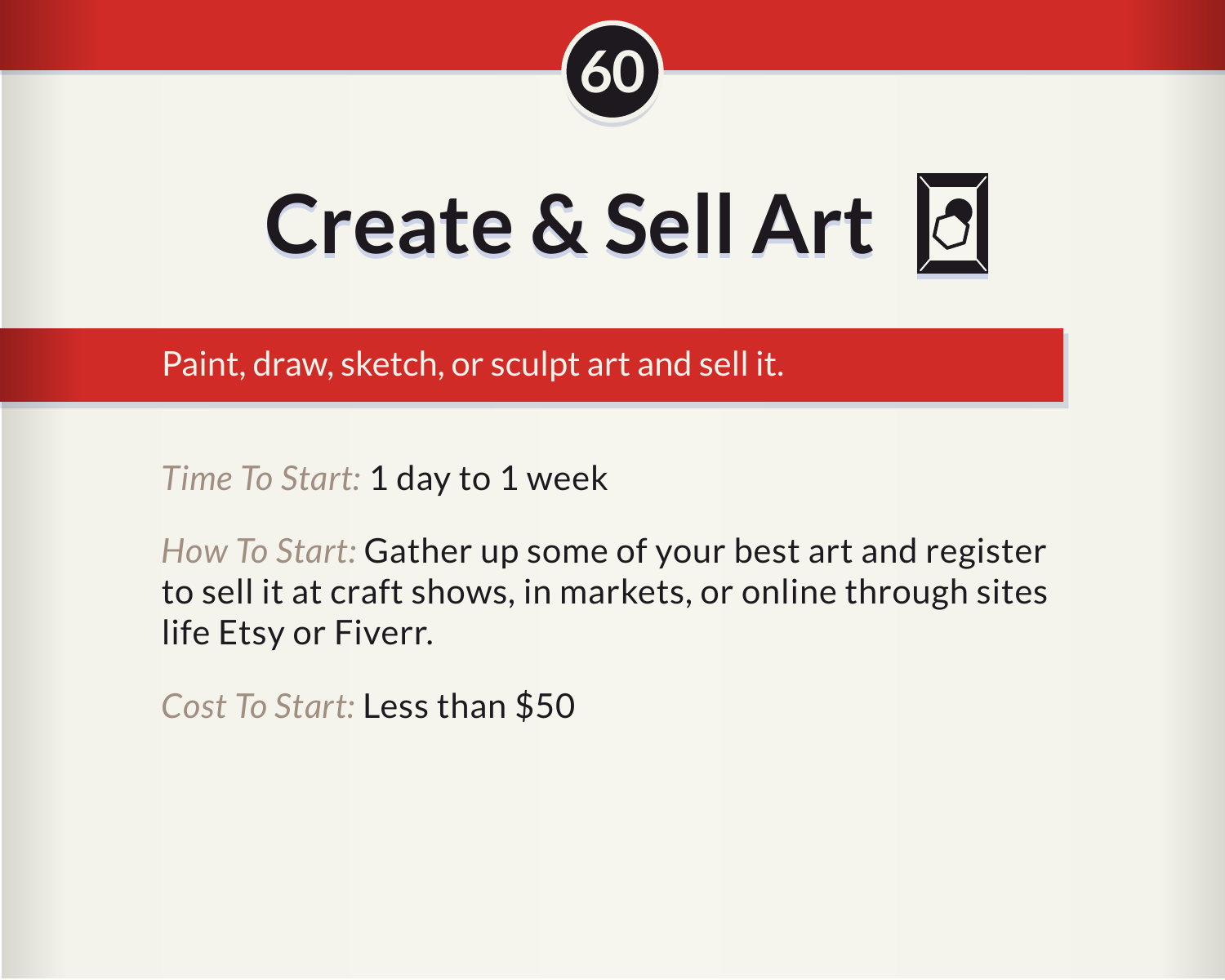#### **What's Holding You Back? What's Holding You Back?**

Over the years, I've talked with hundreds of people who aspire to some day become entrepreneurs. Many of the people I've spoke with have told me they're going to start something and then 6 months later still have no progress on their idea. **Why?**

Because ideas are easy. That's why I gave this guide away for free.

Anyone can come up with a business idea. What's challenging is taking these business ideas and turning them into revenue generating and profit churning machines. I can tell you that it's going to be easy to make your ideas a success but that would be a bold face lie.

Instead, I'm going to challenge you. I'm going to challenge you to **start now.** Take one of the ideas that you liked and ask ten people if they'd be interested in your what you're offering. See what they say and take every piece of advise seriously. From there, I want you to put up an ad on the local marketplace and update your LinkedIn account to include "Founder of XYZ".

Now go hustle and make your first \$500.

When you do, let me know – I'd love to hear your story and give you the help you need to turn that \$500 into \$5,000. Trust me… If you show me a screenshot of the \$500 transaction, I promise to give you some of my time to discuss how you can take your business to the next level.

*This offer expires as of January 2016.*